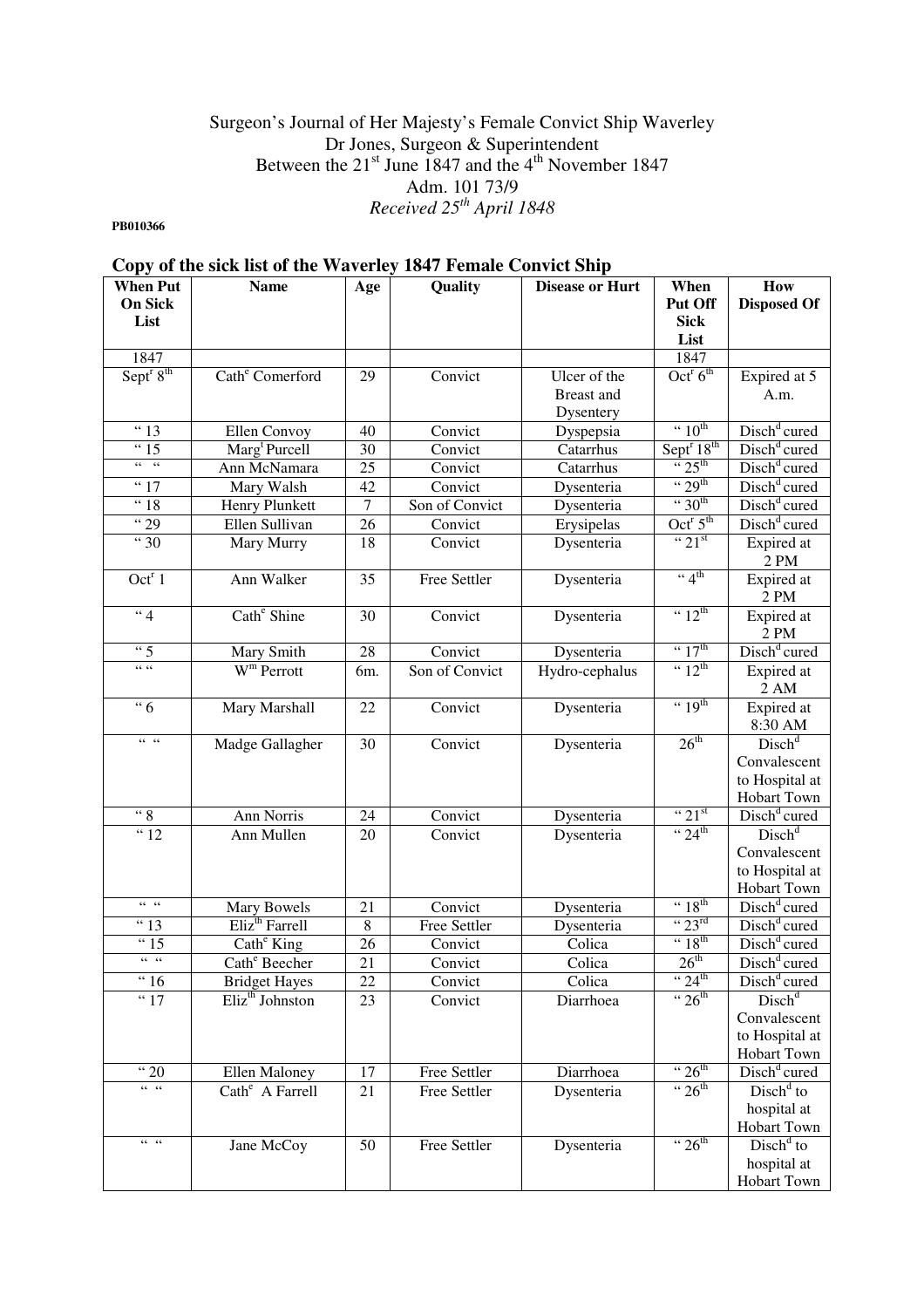| Oct. 21                        | Susan White                | 30              | Convict      | Dysenteria   | $\cdot \cdot 29$ <sup>th</sup>    | $Dischd$ to                   |
|--------------------------------|----------------------------|-----------------|--------------|--------------|-----------------------------------|-------------------------------|
|                                |                            |                 |              |              |                                   | nursery with                  |
|                                |                            |                 |              |              |                                   | young child                   |
|                                |                            |                 |              |              |                                   | at Hobart                     |
|                                |                            |                 |              |              |                                   | Town                          |
| $66 - 66$                      | Ellen Hannon               | 45              | Convict      | Scorbutus    | $\cdot \cdot 29$ <sup>th</sup>    | $Dischd$ to                   |
|                                |                            |                 |              |              |                                   | "Anson"                       |
|                                |                            |                 |              |              |                                   | <b>Convict Hulk</b>           |
| $66 - 66$                      | <b>Bridget Moran</b>       | $\overline{23}$ | Convict      | Scorbutus    | $\cdot \cdot 29^{\text{th}}$      | $Dischd$ to                   |
|                                |                            |                 |              |              |                                   | "Anson"                       |
|                                |                            |                 |              |              |                                   | <b>Convict Hulk</b>           |
| $66 - 66$                      | Cath <sup>e</sup> King     | 26              | Convict      | Scorbutus    | $\cdot \cdot 29$ <sup>th</sup>    | $Dischd$ to                   |
|                                |                            |                 |              |              |                                   | "Anson"                       |
|                                |                            |                 |              |              |                                   | <b>Convict Hulk</b>           |
| $\sqrt{4}$ 23                  | Peggy Tubbs                | 26              | Convict      | Colica       | $\cdot \cdot 25^{\text{th}}$      | Disch <sup>d</sup> cured      |
| $66 - 66$                      | Eliz <sup>th</sup> Murphy  | $\overline{24}$ | Convict      | Diarrhoea    | $\cdot \cdot 26^{\text{th}}$      | Disch <sup>d</sup> cured      |
| $\sqrt{24}$                    | Marg <sup>t</sup> Murphy   | 32              | Convict      | Scorbutus    | $\cdot \cdot 29^{\text{th}}$      | $\overline{\text{Disk}}^d$ to |
|                                |                            |                 |              |              |                                   | nursery with                  |
|                                |                            |                 |              |              |                                   | young child                   |
|                                |                            |                 |              |              |                                   | at Hobart                     |
|                                |                            |                 |              |              |                                   | Town                          |
| PB010367                       |                            |                 |              |              |                                   |                               |
| July $29th$                    | <b>Bridget Clancy</b>      | 25              | Convict      | Dysenteria   | Sept <sup>r</sup> 2 <sup>nd</sup> | Disch <sup>d</sup> cured      |
| 30                             | Ellen Plunket              | $\overline{27}$ | Convict      | Colica       | Aug <sup>t</sup> 2 <sup>nd</sup>  | Disch <sup>d</sup> cured      |
| $\overline{Aug}^t\overline{1}$ | Cath <sup>e</sup> Beecher  | 21              | Convict      | Pleuritis    | $\frac{1}{6}$ $\frac{1}{8}$       | Disch <sup>d</sup> cured      |
| $\overline{\cdots}$            | Cath <sup>e</sup> Doran    | 54              | Convict      | Diarrhoea    | $\cdot \cdot 11^{\text{th}}$      | Disch <sup>d</sup> cured      |
| $\overline{4}$ 15              | Ellen Finn                 | 40              | Free Settler | Diarrhoea    | $\cdot \cdot 30^{th}$             | Disch <sup>d</sup> cured      |
| "18                            | Mary Bryan                 | 16              | Convict      | Colica       | $\cdot \cdot 20^{th}$             | Disch <sup>d</sup> cured      |
| $\sqrt{25}$                    | Cath <sup>e</sup> Breen    | 19              | Convict      | Menorrahagia | $\cdot \cdot 30^{th}$             | Disch <sup>d</sup> cured      |
| $\frac{1}{11}30$               | Mary Gamble                | 21              | Convict      | Dysenteria   | $Oct^r 4th$                       | Expired at                    |
|                                |                            |                 |              |              |                                   | 2.30 PM                       |
| 66, 66                         | Eliz <sup>th</sup> Johnson | $\overline{23}$ | Convict      | Pleuritis    | Sept $^{r}$ 6 <sup>th</sup>       | Disch <sup>d</sup> cured      |
| 66, 66                         | <b>Betty Brooks</b>        | 55              | Convict      | Diarrhoea    | $\frac{1}{4}$                     | Disch <sup>d</sup> cured      |
| Septr 5                        | Julia Pigot                | 26              | Convict      | Diarrhoea    | $\cdot \cdot 10^{\text{th}}$      | Disch <sup>d</sup> cured      |
| $\frac{1}{6}$                  | Mary Clarken               | $\overline{19}$ | Convict      | Diarrhoea    | $\cdot \cdot 11^{\text{th}}$      | Disch <sup>d</sup> cured      |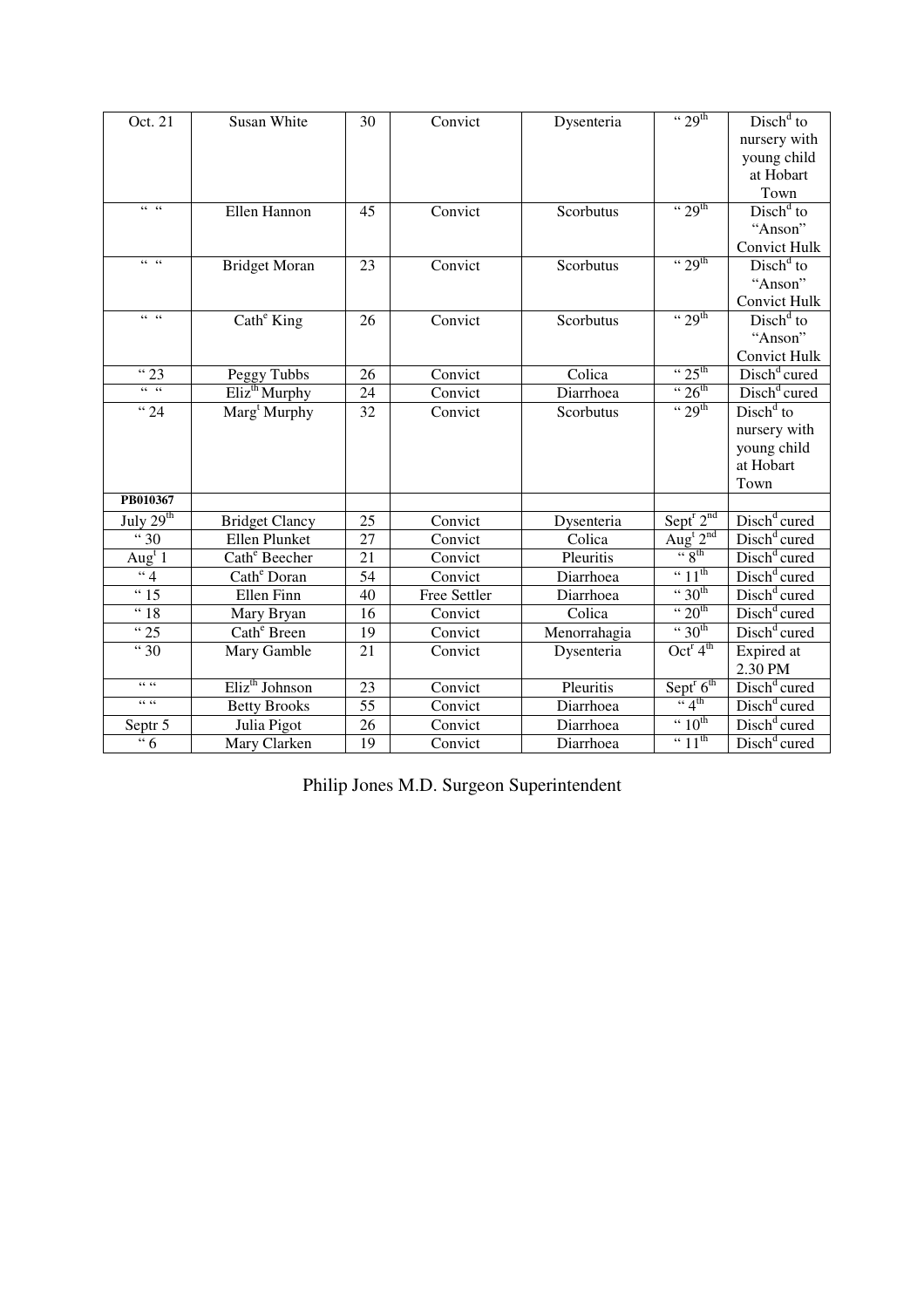## **Medical and Surgical Journal of Her Majesty's Convict Ship Waverley 1847 between the between the 21st June 1847 and the 4th November 1847 during which time the said shop has been employed in a voyage from Kingstown Harbour to Hobart Town, Van Diemen's Land**

| Nature of<br><b>Disease</b> | No.<br>of<br>Case | Men's Names, Ages,<br>Qualities, Time when<br>and where taken ill,<br>and how disposed of.                                 | The History, Symptoms, Treatment, and Daily<br>Progress of the Disease or Hurt.                                                                                                                                                                                                                                                                                                                                                                                                                                                                                                                                                                                                                                                                                                                                                                                                                                                                                                                                                                                                                                                                                                                                                                                                                                                                                                                                                                                                                                                                                                                                                                                                                                                                                                                                                                                                                                                                                                                                                                                                                                                                                                                                                                                                                                                                                                                                                                                                                                                                                                                                                                                                     |
|-----------------------------|-------------------|----------------------------------------------------------------------------------------------------------------------------|-------------------------------------------------------------------------------------------------------------------------------------------------------------------------------------------------------------------------------------------------------------------------------------------------------------------------------------------------------------------------------------------------------------------------------------------------------------------------------------------------------------------------------------------------------------------------------------------------------------------------------------------------------------------------------------------------------------------------------------------------------------------------------------------------------------------------------------------------------------------------------------------------------------------------------------------------------------------------------------------------------------------------------------------------------------------------------------------------------------------------------------------------------------------------------------------------------------------------------------------------------------------------------------------------------------------------------------------------------------------------------------------------------------------------------------------------------------------------------------------------------------------------------------------------------------------------------------------------------------------------------------------------------------------------------------------------------------------------------------------------------------------------------------------------------------------------------------------------------------------------------------------------------------------------------------------------------------------------------------------------------------------------------------------------------------------------------------------------------------------------------------------------------------------------------------------------------------------------------------------------------------------------------------------------------------------------------------------------------------------------------------------------------------------------------------------------------------------------------------------------------------------------------------------------------------------------------------------------------------------------------------------------------------------------------------|
| Dysenteria<br>PB010368      | 1                 | <b>Bridget Clancy</b><br>age 25. Convict<br>at Sea<br>$29th$ June 1847<br>Disch <sup>d</sup> cured<br>$2nd$ September 1847 | Has been affected with frequent purging and occasional<br>vomiting, for several days, but did not present herself<br>until this morning. - Complains at present of frequent<br>purging, the discharges are feculent but not copious,<br>sense of weight and uneasiness in the abdomen, nausea<br>and sinking at the pit of the stomach, countenance pale,<br>Tongue white, skin dry & rather above the natural<br>temperature, Pulse frequent & weak, complains of thirst.<br>Capiat Ol Ricini Zi č Ol Menth $g^t$ i statim. Light nutritive<br>diet. Salt provisions stopped.<br>6 PM. The Castor Oil has acted freely during the day.<br>The discharges are feculent and bilious.<br>Sig. Conf Aromat zi Mist Cretæ Zvj<br>Rx Catechu Zi P. Opii zi Mft Mist capiat Zi post singulas<br>sedes Liquidas.<br>30 <sup>th</sup> June. 6 A.M. Has been purged four times during the<br>night, pain in the abdomen diminished. Complains of<br>headache and has vomited twice this morning after<br>taking her medicine. Pulse continues rather quicker than<br>natural, Skin dry, Tongue white. Thirst continues but less<br>urgent. Cont <sup>r</sup> Mist Cretae Co ut heri<br>Habeat Decoct Hordie pro potu.<br>6 P.M. Haust Anodyne h.s.<br>31 <sup>st</sup> June 6 A.M. Slept well last night has been purged<br>twice only since last report, pain in the abdomen<br>diminished, no return of vomiting or sickness, skin more<br>moist. Pulse less frequent, slight thirst continues & the<br>Tongue remains white. Cont <sup>r</sup> Medicamenta ut antea<br>August $1st$ 6 A.M. Disturbed once only in the night by<br>the bowels being relaxed, comp <sup>s</sup> still of slight pain in the<br>abdomen before each discharge, evacuations feculent,<br>has vomited once this morning after getting up. Pulse &<br>skin nearly natural, slight thirst.<br>Capiat Ol Ricini Zfs č R Opii $g^{ts}$ xx statim.<br>Rep <sup>t</sup> . Mist Cretae Co ut antea.<br>Cont <sup>r</sup> Decoct Hordie pro potu. Sago etc.<br>6 P.M. The Castor Oil has acted freely during the day,<br>the evacuations are more nat <sup>1</sup> in appearance, no vomiting<br>since morning, pain of the abdomen gone off.<br>Cont <sup>r</sup> Medicamenta ut antea.<br>Rep <sup>t</sup> Haust Anodyn h.s.<br>$2nd$ August. 6 A.M. Purged seven times during the night,<br>the discharges continue natural in colour but more fluid,<br>little or no pain, no return of vomiting, Tongue cleaner,<br>less thirst, Pulse and skin nearly natural.<br>Cont <sup>r</sup> medicamenta ut antea<br>6 P.M. The bowels have not been disturbed during the<br>day.<br>Rep <sup>t</sup> . Haust Anodyn h.s. |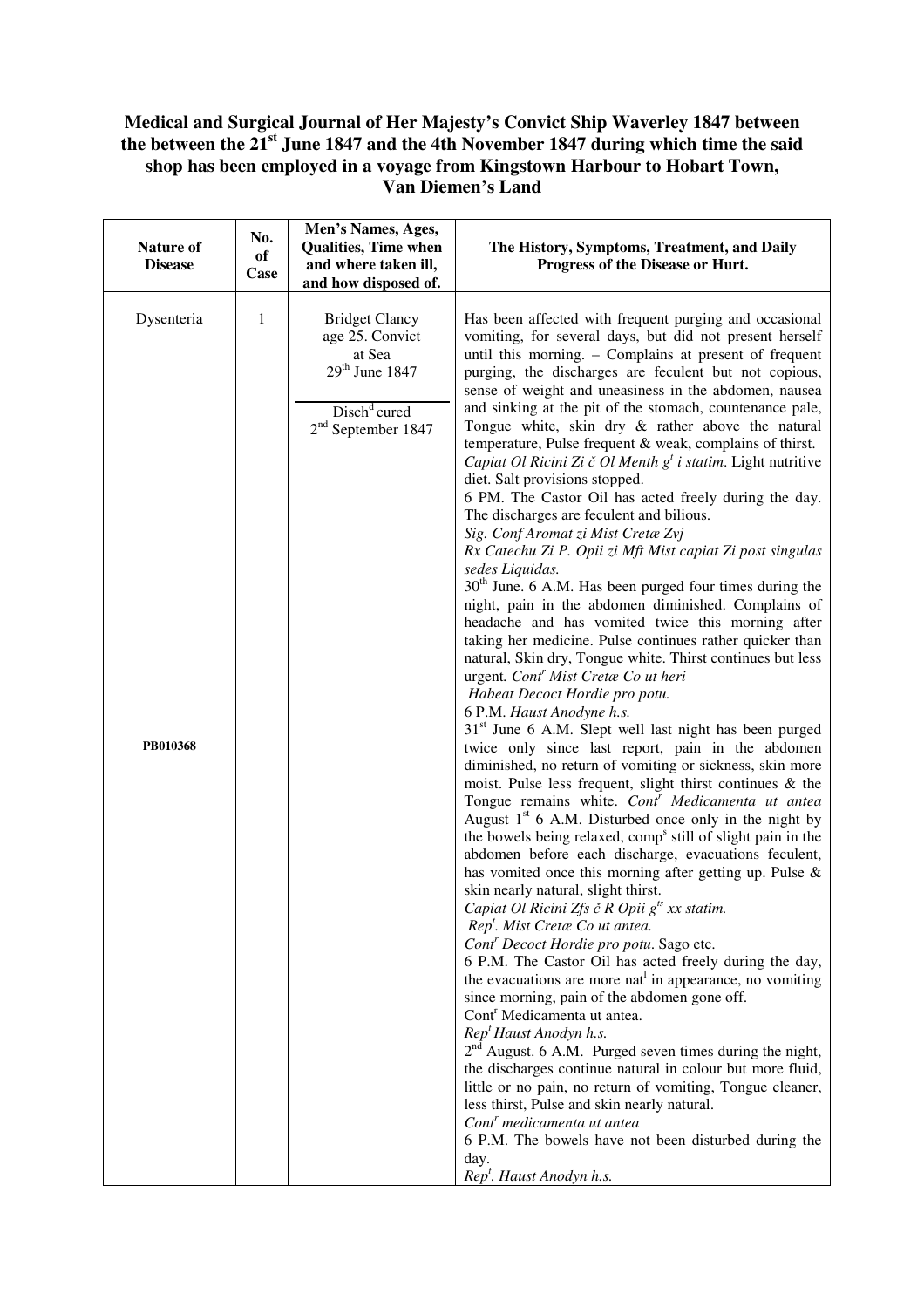|          |  | $3rd$ August. 6 A.M. Slept at intervals during the night,              |
|----------|--|------------------------------------------------------------------------|
|          |  | Bowels relaxed three times since last evening, discharges              |
|          |  | nearly similar to last report, little or no pain, no return of         |
|          |  | vomiting.                                                              |
|          |  | Cont' Medicamenta ut antea.                                            |
|          |  | 6 P.M. Three alvine evacuations during the day,                        |
|          |  | accompanied with slight pain, in other respects nearly                 |
|          |  | similar to last report.                                                |
|          |  | Rep <sup>t</sup> Mist et adde P. Opii gts xxv h.s.                     |
|          |  | $4th$ August 6 A.M. Has been purged twice in the night,                |
|          |  | without pain, in other respects no comp <sup>t</sup> .                 |
|          |  | Cont <sup>r M</sup> edicamenta etc.                                    |
|          |  | 6 P.M. Rep <sup>t</sup> Haust Anodyn h.s.                              |
|          |  |                                                                        |
|          |  | 5 <sup>th</sup> August. 6 AM. Bowels open twice in the night, free     |
|          |  | from pain, no other comp <sup>t</sup> .                                |
|          |  | Cont <sup>'</sup> Mist ut antea                                        |
|          |  | 6 P.M. No so well tonight, has been purged 7 or 8 times                |
|          |  | during the day, accompanied with pain in the abdomen                   |
|          |  | probably caused by eating some improper food, she was                  |
|          |  | therefore taken into Hospital, to be more under                        |
|          |  | observation. Capiat Ol Ricini Zi s.                                    |
|          |  | 6 <sup>th</sup> August 6 A.M. The Bowels have been freely acted on     |
|          |  | by the Castor Oil. Pain in the abdomen considerably                    |
|          |  | diminished. Discharges very fluid, bilious & slightly                  |
|          |  | feculent. Habeat Pil Opii $g'$ ifs statim                              |
|          |  | 6 P.M. Purging checked by the Pil this morning.                        |
|          |  | Rep <sup>t</sup> Pil h.s.                                              |
|          |  | 7 <sup>th</sup> August 6 A.M. Still complains of purging. Bowels       |
|          |  | open three times in the night. Discharges scanty, fluid $\&$           |
|          |  | feculent, no comp <sup>t</sup> of pain – Pergat –                      |
|          |  | 6 P.M. One alvine discharge during the day and slight                  |
|          |  | return of irritability of stomach, in other respects no                |
|          |  | material changes. Rep <sup>t</sup> . Pil Opii h.s.                     |
|          |  | 8 <sup>th</sup> August 6 A.M. Purging checked by the Pill last night   |
|          |  | - The bowels have not been open since last report, but                 |
|          |  | has been sick & vomited twice, accompanied with pain                   |
|          |  | in the lower part of the Abdomen.                                      |
|          |  | Habeat Haust Effervesc. pro re nata.                                   |
|          |  | 6 P.M. Stomach continues irritable $\&$ has been purged                |
|          |  | several times since morn <sup>g</sup> . Complains of pain in the       |
|          |  | lower part of the Abdomen. Rep <sup>t</sup> Pil Opii h.s.              |
|          |  | $9th$ August. 6 A.M. No permanent improvement in the                   |
|          |  | condition of the Bowels, and latterly the discharges have              |
|          |  | assumed a dysenteric character. There is frequent                      |
|          |  | inclination to stool accompanied with tenesmus, the                    |
|          |  | discharges now consist of feculent matter mixed with                   |
|          |  | mucus and occasionally streaked with blood, increased                  |
|          |  | frequency of Pulse & heat of skin, loss of appetite,                   |
|          |  | nausea & occasional vomiting, Tongue tolerably clear -                 |
| PB010369 |  | This Patient it appears, from her own statement, has been              |
|          |  | subject to attacks of Dysentery for a long time,                       |
|          |  | particularly whilst in Grange Gorman Gaol, and is only                 |
|          |  | just recovered from a severe attack – Omit <sup>r</sup> Mist Cretæ     |
|          |  | Co: Rx Hyd. Chlorid $\Rightarrow$ i Opii Purif g' iv Ipecac Pulv g' xv |
|          |  | Conf Aromat q.s. Misce & divid in Pil vj capiat i 3tia                 |
|          |  | quaque hora                                                            |
|          |  | 10 <sup>th</sup> August. 6 A.M. Vomited several times last evening,    |
|          |  | and purged twice accompanied with tenesmus – the                       |
|          |  | evacuations are nearly similar to yesterdays report.                   |
|          |  | Cont <sup>r</sup> Pil ut heri                                          |
|          |  |                                                                        |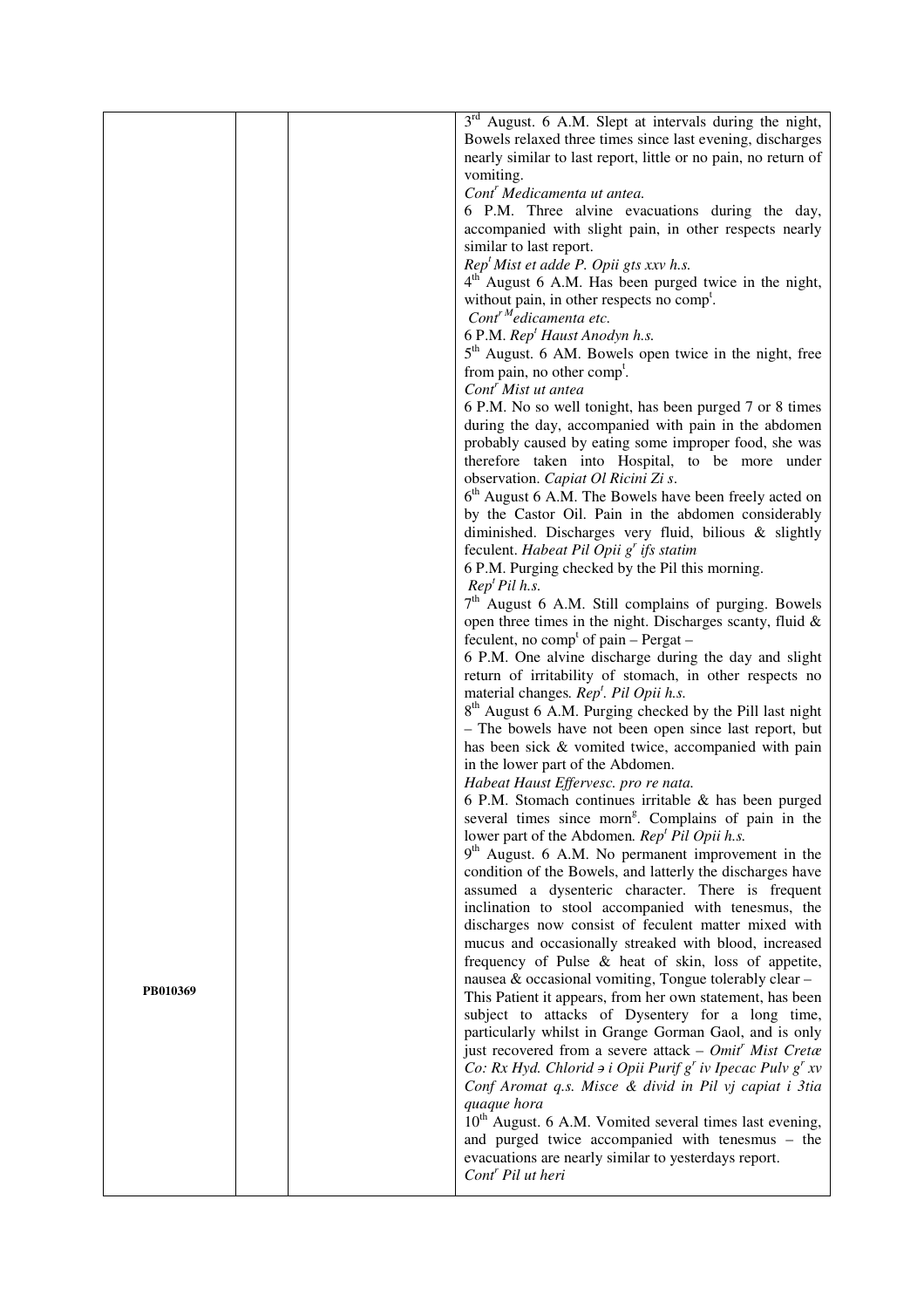| 6 P.M. Comp <sup>s</sup> of great debility, has been purged             |
|-------------------------------------------------------------------------|
| repeatedly during the day, the evacuations are chiefly                  |
| mucus mixed with blood, irritability of stomach                         |
| continues and unable to take nourishment except some of                 |
| the Preserved Soup – Considerable thirst, Pulse quick $\&$              |
| weak, slight heat of skin – $Omit'$ Pulv Ipecac: Cont' Pil              |
|                                                                         |
| Hyd Chlorid č Opii. Habeat Haust Effervesc pro re nata                  |
| 11th August. 6 A.M. Purged twice in the night, the                      |
| evacuations are free from blood today and consist of                    |
| mucus with a little feculent matter, Tenesmus                           |
| diminished. Comp <sup>s</sup> of great debility, heat of skin, Pulse    |
| quicker than nat $\&$ weak, thirst. The stomach is less                 |
| irritable since the Ipecac as omitted in the Pills. – $Contr$           |
| ut antea. The Abdomen to be well rubbed with a liniment                 |
| three times a day, composed of Mercurial Ointment $& P.$                |
|                                                                         |
| Opii, and afterwards a broad flannel roller to be firmly                |
| applied. $-$                                                            |
| 6 P.M. Compl <sup>s</sup> of mouth being sore. Has been purged          |
| several times during the day. - the discharges are very                 |
| offensive and dark coloured. - Omit <sup>r</sup> Pil et<br><b>Situs</b> |
| Mercurialis -                                                           |
| Capiat Ol Ricini Z i cras mane. Habeat Pil Anodyn h.s.                  |
| $12th$ August. 6 A.M. Was purged three times in the night               |
| and vomited this morning shortly after tasting the Castor               |
|                                                                         |
| Oil, which was repeated $\&$ retained since which the                   |
| Bowels have been freely moved. The discharges were                      |
| more copious and feculent accompanied with a quantity                   |
| of thick mucus of the consistence of Jelly - slight                     |
| ptyalism, Pulse & skin similar to last report. Comp <sup>s</sup> of     |
| thirst. Rept <sup>r</sup> Ol Ricini Zi R Opii $g^{ts}$ xv Habeat Garg   |
| Astring.                                                                |
| Diet to consist of Preserved Meats Rice etc - Decoct                    |
| Hordie pro potu.                                                        |
| $13th$ & $14th$ Complains of great debility and appears much            |
|                                                                         |
| exhausted, the Bowels have been open three times in the                 |
| night accompanied with slight tenesmus - The                            |
| discharges are more feculent and natural of a dark                      |
| greenish colour without any blood. - considerable                       |
| ptyalism, less heat of skin, Pulse continues quick and                  |
| weak, still comp <sup>s</sup> of thirst.                                |
| Rx Accasiæ Pulv Zfs. Decoct Hordie Oifs, pro potu                       |
| Utat (utor?) Garg Astringent ut antea                                   |
| 6 P.M. Report nearly similar to morning.                                |
| Habeat Haust Anodyn h.s.                                                |
|                                                                         |
| 15 <sup>th</sup> August. 6 A.M. Passed rather a restless night          |
| ∁ <sup>s</sup> much of debility. The bowels have been moved             |
| several times since last report, the discharges are more                |
| natural $\&$ free from blood. Ptyalism continues - Pulse                |
| diminished in frequency but still very weak, skin moist                 |
| & cool, less thirst, altogether appears much better.-                   |
| Cont <sup>r</sup> Nutrientia et Garg Astring ut antea.                  |
| 6 P.M. Rept <sup>r</sup> Pil Anodyn h.s.                                |
| 16 <sup>th</sup> August. 6 AM. Slept well during the night and feels    |
|                                                                         |
| much better this morning, the bowels have been moved                    |
| once only since yesterday afternoon, free from pain,                    |
| Ptyalism continues to improve -                                         |
| Rept <sup>r</sup> Pil Anodyn h.s.                                       |
| $17^{\bar{th}}$ 6 A.M. The Bowels have again been relaxed two or        |
| three times in the night, the discharges are thin $\&$ watery           |
| and seem to depend on a weakened state of the bowels,                   |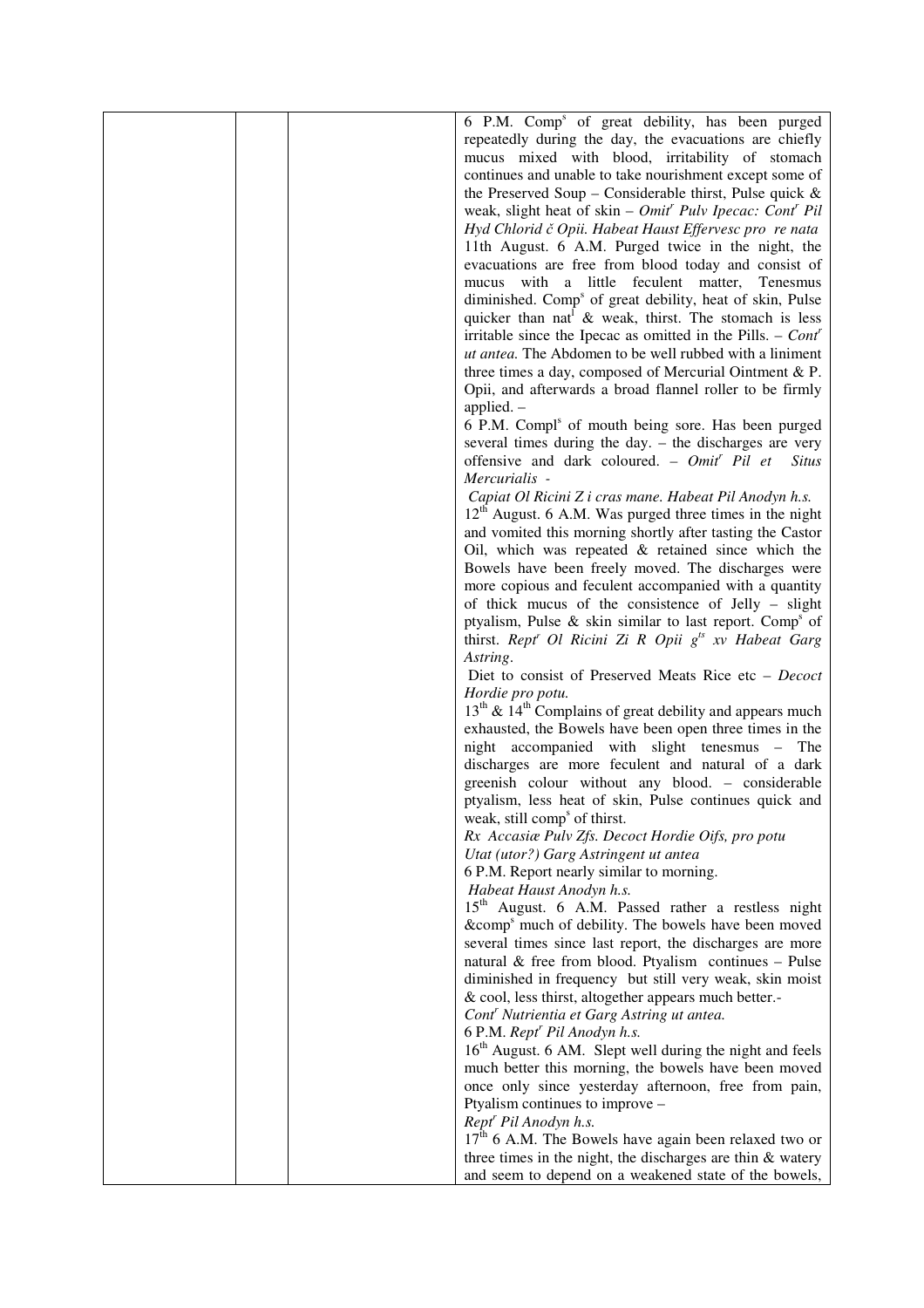| PB010370  |                |                                                                                                                                       | rather than on any remains of malignancy. Ptyalism is<br>still considerable. Pulse & skin nearly natural, comp <sup>s</sup> of<br>great debility, and fainted this morning on being taken<br>out of bed.<br>Habeat Nutrientia et Vin. Rub: Z vj<br>Capiat Inf Gent Co Zifs ter in die<br>Cont <sup>r</sup> Garg Astringent ut antea<br>6 P.M. Rept <sup>r</sup> Pil Anodyn h.s.<br>18 <sup>th</sup> Considerable improved. Bowels open once in the<br>night, evacuation nearly natural - appetite improving.<br>Ptyalism diminished. - Found great benefit from the Port<br>Wine yesterday.<br>Cont <sup>r</sup> Nutrientia et Vin. Rub. etc<br>$19th$ & $20th$ Similar to last report.<br>21 <sup>st</sup> Progressing favourably, no return of purging,<br>Bowels regular & natural- Mouth still continues sore.<br>Takes nourishment etc well, appetite improving -<br>Cont <sup>r</sup> ut antea<br>24 <sup>th</sup> Similar to last report<br>$25th$ – Convalescing favourably and gaining strength –<br>Ptyalism nearly gone, appetite good - Bowels regular.<br>Cont <sup>r</sup> Nutrientia et Stimuli ut antea<br>30 <sup>th</sup> Not so well today, complains of pain in the abdomen<br>and has been purged several times in the night<br>accompanied with pain in the abdomen.<br>Habeat Ol Ricini Zi č R Opii $g^{ts}$ xv. s.<br>Omit <sup>r</sup> Inf Gent Co.<br>6 P.M. The castor Oil this morn <sup>g</sup> acted freely on the<br>Bowels and removed the pain in the abdomen, in other<br>respects appears to be going on well.<br>Rept <sup>r</sup> Pil Anodyn h.s.<br>31 <sup>st</sup> No return of pain, Bowels regular. Contr Inf Gent<br>Co. et Nutrientia etc<br>1 <sup>st</sup> September. Going on well and gaining strength,<br>appetite good, Bowels regular. Cont <sup>r</sup> Nutrientia et<br>Stimuli etc<br>2 <sup>nd</sup> No complaint Discharged cured. |
|-----------|----------------|---------------------------------------------------------------------------------------------------------------------------------------|--------------------------------------------------------------------------------------------------------------------------------------------------------------------------------------------------------------------------------------------------------------------------------------------------------------------------------------------------------------------------------------------------------------------------------------------------------------------------------------------------------------------------------------------------------------------------------------------------------------------------------------------------------------------------------------------------------------------------------------------------------------------------------------------------------------------------------------------------------------------------------------------------------------------------------------------------------------------------------------------------------------------------------------------------------------------------------------------------------------------------------------------------------------------------------------------------------------------------------------------------------------------------------------------------------------------------------------------------------------------------------------------------------------------------------------------------------------------------------------------------------------------------------------------------------------------------------------------------------------------------------------------------------------------------------------------------------------------------------------------------------------------------------------------------------------------------------------------------------------------------------------------|
| Pleuritis | $\overline{c}$ | Cath <sup>e</sup> Beecher<br>Age 21. Convict<br>At Sea<br>$1st$ August 1847<br>Disch <sup>d</sup> cure<br>8 <sup>th</sup> August 1847 | Presented herself at 11 AM complaining of acute pain in<br>the chest, chiefly on the right side & behind the Sternum,<br>extending at times towards the Scapula. The breathing is<br>hurried and pain increased on inspiration and on lying on<br>the affected side. Pulse hard and somewhat contracted -<br>Tongue furred white, Bowels not suff <sup>ly</sup> free $-$<br>Vene: Sec: ad Z xx pleno rivo<br>Rx: Hyd Chlorid $g^r$ v Pulv Jalap $\mathcal{P}$ i misce statim<br>sumendus<br>Low diet, Barfly Water etc<br>Noon. Habeat Haust Inf Sennæ Co Z iij<br>6 P.M. The bleeding produced syncope and immediate<br>relief of the pain in the Chest, the breathing also became<br>more free and the Pulse more soft. Bowels not suff <sup>ly</sup> free<br>Rep <sup>t</sup> Haust Inf Sennæ č Mag Sulph.<br>$2nd$ August. 6A.M. Slept several hours during the early<br>part of the night. Complains this morning of slight return<br>of pain in the chest, but not sufficient to impeded<br>respiration. Pulse soft & regular. Bowels acted on three<br>times since last report, but not yet suff <sup>ly</sup> free. $-$ Slight<br>thirst.-                                                                                                                                                                                                                                                                                                                                                                                                                                                                                                                                                                                                                                                                                                                                         |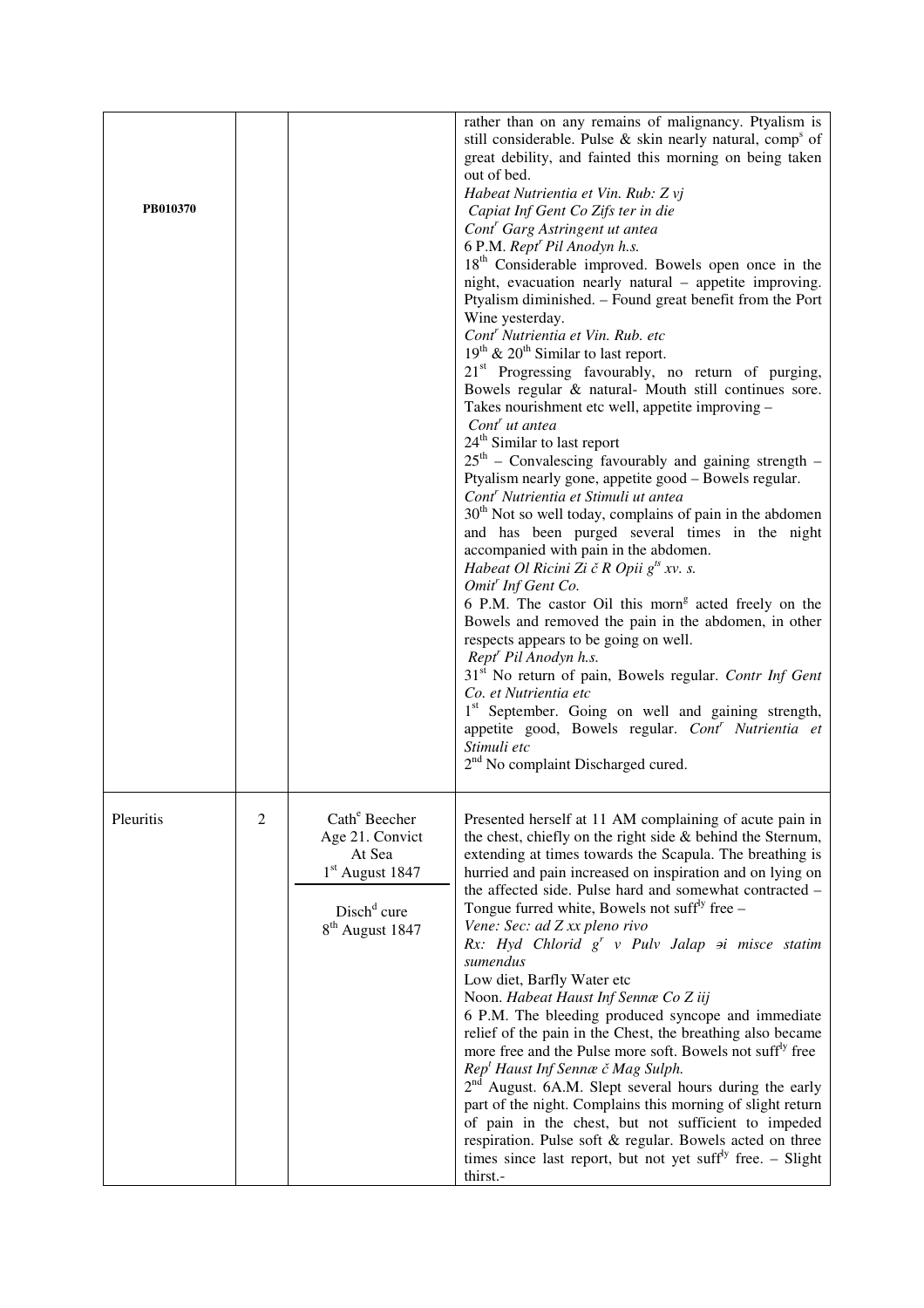|           |   |                             | Rep <sup>t</sup> Haust Inf Sennæ č Mag Sulph bis die.                                                        |
|-----------|---|-----------------------------|--------------------------------------------------------------------------------------------------------------|
|           |   |                             | $Empl Lytta$ parti dolente appl <sup>i</sup> .                                                               |
|           |   |                             | Half diet. Rice, Sago etc                                                                                    |
|           |   |                             |                                                                                                              |
|           |   |                             | 6 P.M. The Blister rose well and relieved the pain of                                                        |
|           |   |                             | Chest. Respiration natural, no complaint of pain except<br>slight headache. Bowels open twice since morning. |
|           |   |                             | Rep <sup>t</sup> Haust Inf Sennæ č Mag Sulph.                                                                |
|           |   |                             |                                                                                                              |
|           |   |                             | 3 <sup>rd</sup> August. 6 A.M. Passed a good night, no return of pain                                        |
|           |   |                             | in the chest or difficulty of breathing. Bowels free.                                                        |
|           |   |                             | Tongue clean. Pulse natural. - slight headache continues                                                     |
|           |   |                             | and has a disposition to reach occasionally.                                                                 |
|           |   |                             | Habeat Haust Effervesc. pro re nata                                                                          |
|           |   |                             | Rep <sup>t</sup> Haust Inf Sennæ Co si opus sit.                                                             |
|           |   |                             | 6 AM. [PM?] Complains of slight pain in the head and                                                         |
|           |   |                             | giddiness. No return of pain in the chest. Sickness of                                                       |
|           |   |                             | Stomach gone off. Bowels open once only during the                                                           |
|           |   |                             | day. Rep <sup>t</sup> Haust Inf Sennæ č Mag Sulph                                                            |
|           |   |                             | 4 <sup>th</sup> August. 6 A.M. Still comp <sup>s</sup> of swimming of the head                               |
|           |   |                             | but has no pain or return of the affections of the chest.                                                    |
|           |   |                             | Bowels not suff <sup>ly</sup> free. Habeat Pil Cal Comp no ij                                                |
|           |   |                             | 6 P.M. Feels better this evening, pain and swimming of                                                       |
|           |   |                             | the head diminished. Bowels still inclined to be                                                             |
|           |   |                             | constipated. Rep <sup>t</sup> Pil Cal Comp no ij                                                             |
|           |   |                             | $5th$ August. 6 A.M. Pain & giddiness of head gone off.                                                      |
|           |   |                             | <b>Bowels</b> free                                                                                           |
|           |   |                             | Quiescat                                                                                                     |
|           |   |                             | 6 P.M. Complains this evening of alight pain in the left                                                     |
|           |   |                             | breast, in other respects continues to improve. Bowels                                                       |
|           |   |                             | free. Capiat Haust Anodyn h.s.                                                                               |
|           |   |                             | $6th$ August 6 A.M. Complains severely of pain in the left                                                   |
|           |   |                             | breast, which has prevented sleep during the night. Has                                                      |
|           |   |                             | no return of former affection of the chest. Respiration                                                      |
|           |   |                             | free. Bowels regular. Sinapismata parti affect: appl <sup>i</sup> :                                          |
|           |   |                             | $7th$ August 6 A.M. Pain of the breast quite relieved by the                                                 |
|           |   |                             | Mustard Poultice. Bowels free. Rep <sup>t</sup> Haust Anodyn h.s.                                            |
|           |   |                             | 6 P.M. Feels much better. Pain of breast entirely gone                                                       |
|           |   |                             | off.- Quiescat                                                                                               |
|           |   |                             | 8 <sup>th</sup> No comp <sup>t</sup> . Discharged cured.                                                     |
|           |   |                             |                                                                                                              |
| PB010371  |   |                             |                                                                                                              |
| Diarrhoea |   |                             |                                                                                                              |
|           | 3 | Cath <sup>e</sup> Doran     | Has been affected for several days past, with purging and                                                    |
|           |   | age 54 Convict              | pain in the bowels.                                                                                          |
|           |   | at Sea                      | Complains at present of pain $&$ twisting about the lower                                                    |
|           |   | 4 <sup>th</sup> August 1847 | part of the abdomen accompanied with frequent purging.                                                       |
|           |   |                             | - The discharges are feculent and bilious - considerable                                                     |
|           |   | Disch <sup>d</sup> cured    | thirst. Pulse quick and soft. Skin moist. Heat of surface                                                    |
|           |   | $11th$ August 1847          | nearly natural. Tongue white.                                                                                |
|           |   |                             | Habeat Ol Ricini Zi č Ol Menth P $g^t$ i. Decoct Hordie                                                      |
|           |   |                             | pro potu – Sago Rice etc                                                                                     |
|           |   |                             | 6 P.M. Has vomited two or three times after taking                                                           |
|           |   |                             | medicine. Bowels purged several times during the day                                                         |
|           |   |                             | accomp <sup>d</sup> with considerable pain in the abdomen.                                                   |
|           |   |                             | Complains of debility. Pulse weak skin & heat of surface                                                     |
|           |   |                             | nearly natural.                                                                                              |
|           |   |                             | Rx. Conf Aromat zi Mist Cretæ Zvj                                                                            |
|           |   |                             | R Opii zifs Fiat Mist capiat Zi post singulas sedes                                                          |
|           |   |                             | liquidas.-                                                                                                   |
|           |   |                             | 5 <sup>th</sup> August. 6 A.M. Constant purging during the night                                             |
|           |   |                             | accompanied with considerable pain & twisting about the                                                      |
|           |   |                             | navel. Comp <sup>s</sup> . Of great debility<br>and<br>profuse                                               |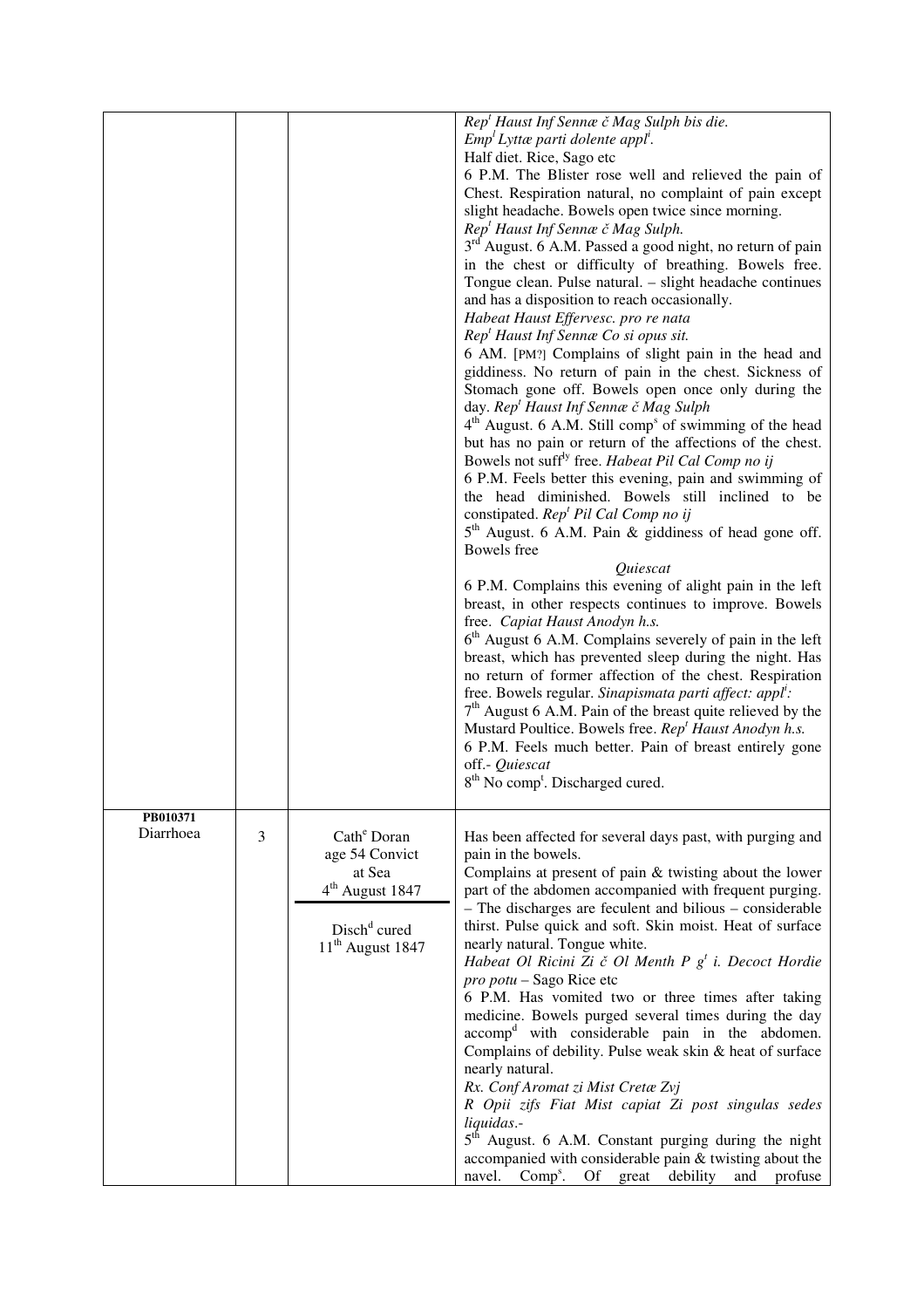|           |   |                                                                                                                      | perspirations. Pulse weak and quick. Tongue white.<br>Thirst. No vomiting sine last night.<br>Habeat Ol Ricini Zi statim<br>Low diet. Sago, Arrowroot etc.<br>6 P.M. The Ol Ricini has acted freely during the day and<br>relieved the pain considerably.<br>Cont' Mist Cretæ Co ut antea.<br>6 <sup>th</sup> August 6A.M. Feels better this morning has only been<br>purged twice since last report. Pain diminished.<br>Discharges from the bowels are fluid, bilious and<br>feculent - Cont <sup>r</sup> Medicamenta<br>6 P.M. Purging checked<br>Capiat Pil Opii $g'$ i h.s.<br>$7th$ August. 6 A.M. Bowels open twice in the night. –<br>Cont <sup>r</sup> Medicamenta<br>6 P.M. Rep <sup>t</sup> Pil Opii h.s.<br>8 <sup>th</sup> August 6 A.M. Purging ceased, free from pain & feels<br>much better. Habeat Nutrientia. Preserved meats etc<br>6 P.M. Continues to improve, Bowels open once during<br>the day, evacuations natural, no return of pain, appetite<br>improving. Rep <sup>t</sup> Pil Opii hora somni.<br>$9th$ August 6 A.M. Continues to improve. – <i>Omit<sup>r</sup> Mist</i><br>Cretæ Co. Capiat Inf. Gent: Co: Zifs ter die<br>10 <sup>th</sup> August. 6 A.M. Feels much better and appears to<br>gain strength. Bowels regular. Cont <sup>r</sup> Nutrientia et Mist<br>Tonic ut antea<br>11 <sup>th</sup> August. 6 A.M. Bowels regular. No comp <sup>t</sup> . Disch <sup>d</sup><br>cured.                                                                                                                                                                                                                    |
|-----------|---|----------------------------------------------------------------------------------------------------------------------|-------------------------------------------------------------------------------------------------------------------------------------------------------------------------------------------------------------------------------------------------------------------------------------------------------------------------------------------------------------------------------------------------------------------------------------------------------------------------------------------------------------------------------------------------------------------------------------------------------------------------------------------------------------------------------------------------------------------------------------------------------------------------------------------------------------------------------------------------------------------------------------------------------------------------------------------------------------------------------------------------------------------------------------------------------------------------------------------------------------------------------------------------------------------------------------------------------------------------------------------------------------------------------------------------------------------------------------------------------------------------------------------------------------------------------------------------------------------------------------------------------------------------------------------------------------------------------------------------------------------------------------------------|
| Diarrhoea | 4 | Ellen Finn<br>age 40 Free Settler<br>at Sea<br>15 <sup>th</sup> August 1847<br>$Dischd$ cured.<br>$30th$ August 1847 | Has been weak and unable to make use of her provisions<br>for some days past from want of appetite.<br>Complains at present of general debility, loss of appetite,<br>flatulence and a sense of sinking at the pit of the<br>Stomach. The Bowels have been constipated for some<br>time previous to the present attack but for the last two<br>days have been much relaxed. Pulse slow & weak,<br>countenance pale. Tongue white; heat of surface nearly<br>natural.<br>Habeat Haust Inf Sennæ Z iij č Mag Sulph ziv statim<br>Diet. Sago Rice & a little Preserved Soup. Salt<br>Provisions to be stopped.<br>16 <sup>th</sup> . The laxative acted freely during yesterday. Comp <sup>s</sup><br>of increased pain in the abdomen & frequent purging<br>during the night, appears extremely weak & feeble.<br>Taken into Hospital this morning in order that the state<br>of the case might be more clearly known, the Patient<br>being of a very weak intellect little can be relied on from<br>her statement.-<br>6 P.M. Has been purged twice during the day. -<br>Evacuations scanty, complains of considerable pain in<br>the bowels on going to stool accompanied with tenesmus<br>Capiat Pil Opii $g^{rs}$ ifs h.s.<br>$17th$ 6 A.M. Passed a better night and slept for some<br>hours towards morning - has been purged two or three<br>times since last evening. The discharges are scanty and<br>consist chiefly of mucus. Comp <sup>1s</sup> still of pain in the<br>abdomen & tenesmus on going to stool. Pulse very weak<br>& rather quicker than natural, heat of $skin$ - slight thirst<br>- Tongue furred white. No appetite. |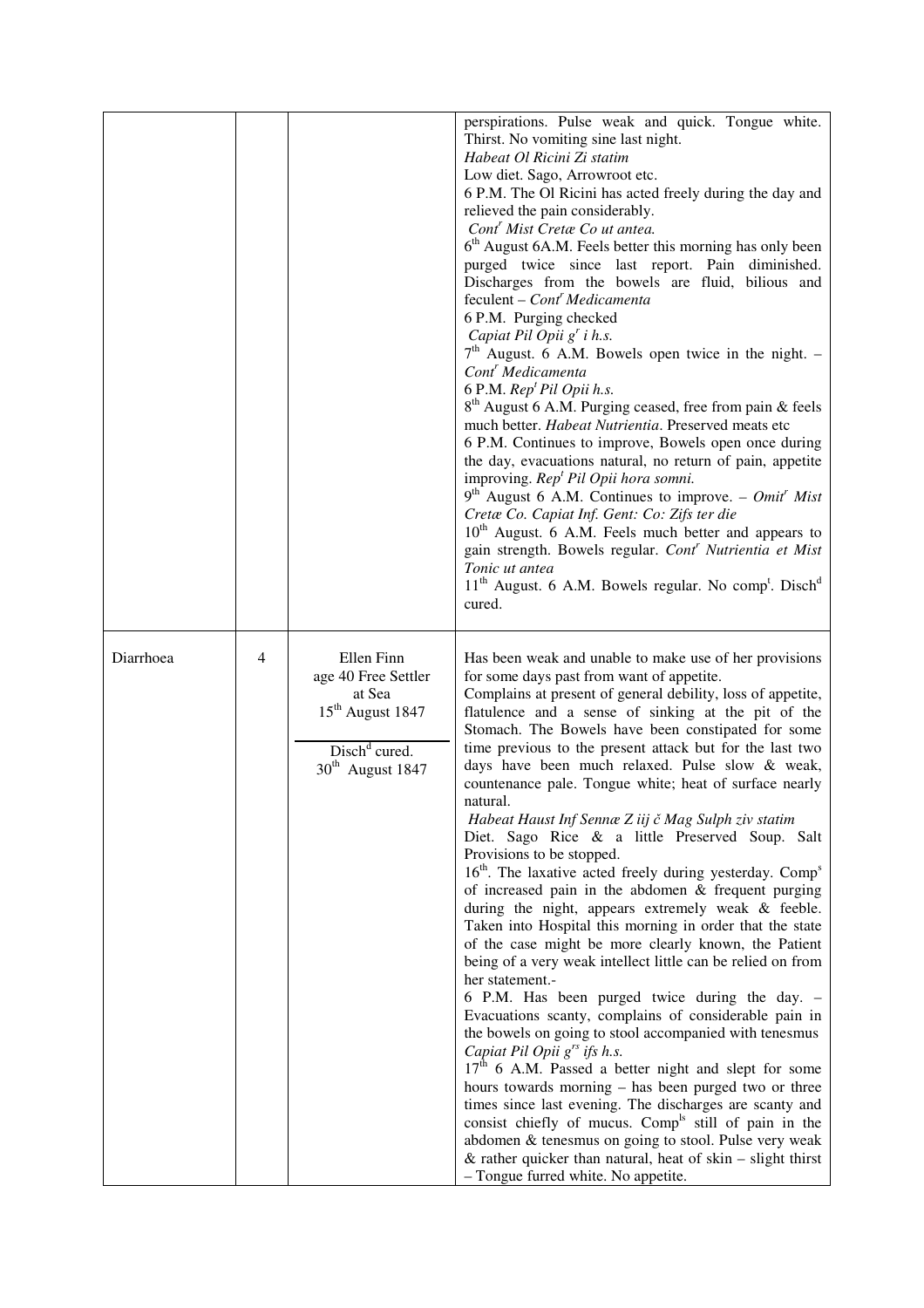| PB010372   |   |                                                                                                                          | Rx. Conf Aromat z i Mist Cretæ Zvj<br>Rx Zingib z iij R Opii zij Mft Mist Capiat Z i post<br>singulas sedes liquidas. Diet to consist of Sago,<br>Arrowroot, Rice and a little Preserved Soup.<br>6 P.M. No material change since morning report.<br>Cont <sup>r</sup> Medicamenta<br>18 <sup>th</sup> 6 A.M. Appears better this morning, has not been<br>purged during the night, complains still of slight pain in<br>the abdomen. Pulse less frequent, skin cool & moist.<br>Thirst diminished. Cont <sup>r</sup> Medicamenta ut antea. Habeat<br>Nutrientia.<br>6 P.M. Nearly similar to morning report. Cont <sup>r</sup> Mist<br>Cretæ Co. et Habeat Pil Opii h.s.<br>19 <sup>th</sup> 6 A.M. No return of Purging, pain of abdomen gone<br>off. Comp <sup>s</sup> only of debility.<br>Rept <sup>r</sup> Mist si opus sit<br>Habeat Nutrientia et Stimuli etc<br>6 P.M. Rep <sup>t</sup> Pil Anodyn h.s.<br>$20th$ 6 A.M. Similar to yesterdays report.<br>Pergat<br>$21st$ Complains only of debility and appears extremely<br>weak and low, appetite slightly improved - Bowels<br>regular. Habeat Inf. Gent Co Zij č Quinin Sulph g' ifs bis<br>die.<br>Cont <sup>r</sup> Mist Nutrientia et Stimuli etc<br>$22nd$ & $23rd$ . Improving and gaining strength slowly –<br>Bowels regular - Cont <sup>r</sup> Mist Tonic et Nutrientia etc<br>$24^{\text{th}}$ & $25^{\text{th}}$ . Continues to improve<br>Pergat<br>29 <sup>th</sup> . Has continued gradually to improve and gain<br>strength since last report. -<br>$30th$ no Comp <sup>t</sup> . Discharged cured. |
|------------|---|--------------------------------------------------------------------------------------------------------------------------|-----------------------------------------------------------------------------------------------------------------------------------------------------------------------------------------------------------------------------------------------------------------------------------------------------------------------------------------------------------------------------------------------------------------------------------------------------------------------------------------------------------------------------------------------------------------------------------------------------------------------------------------------------------------------------------------------------------------------------------------------------------------------------------------------------------------------------------------------------------------------------------------------------------------------------------------------------------------------------------------------------------------------------------------------------------------------------------------------------------------------------------------------------------------------------------------------------------------------------------------------------------------------------------------------------------------------------------------------------------------------------------------------------------------------------------------------------------------------------------------------------------------------------------------------------------------------------------|
| Dysenteria | 5 | Mary Gamble<br>age 21 Convict<br>at Sea<br>$30th$ August 1847<br>Disch <sup>d</sup> dead<br>4 <sup>th</sup> October 1847 | Sept <sup>r</sup> $1st$ . Has been affected with a bowel comp <sup>t</sup> for<br>several days past, for which she has been taking<br>medicine with only temporary relief. - At present<br>complains of severe pain in the lower part of the<br>Abdomen especially on going to stool, frequent purging<br>and tenesmus, loss of appetite, nausea, heat of surface,<br>Pulse quicker than nat. Tongue lightly furred white,<br>Thirst. The discharges from the bowel consist chiefly of<br>mucus having much the appearance of thick transparent<br>Jelly, without any feculent matter and no appearance of<br>blood.<br>Descendat in Balneum Calidum et postea capiat Ol<br>Ricini Zi č R Opii $g^{ts}$ xxv Low diet. Sago, Arrowroot etc<br>6 P.M. Haust Anodyn h.s.<br>$2nd$ . 6 AM. Has been purged 4 or 5 times in the night<br>accompanied with considerable straining when at stool.<br>The discharges are nearly similar to yesterdays report<br>(consisting of mucus only). Comp <sup>s</sup> of irritability of<br>Stomach and has vomited once or twice in the night.<br>Pulse continues quick. Tongue lightly furred white in the<br>centre and red around the edges. Thirst.<br>Rx. Hyd Chlorid $\boldsymbol{\theta}$ i Opii Purif $g^r$ iv Pulv Ipec $g^r$ x Conf<br>Aromat q.s. Misce et divid in Pil no vj. Capiat i 2 <sup>da</sup><br>quaque hora<br>Decoct Hordie pro potu. Diet. Sago etc                                                                                                                                                                      |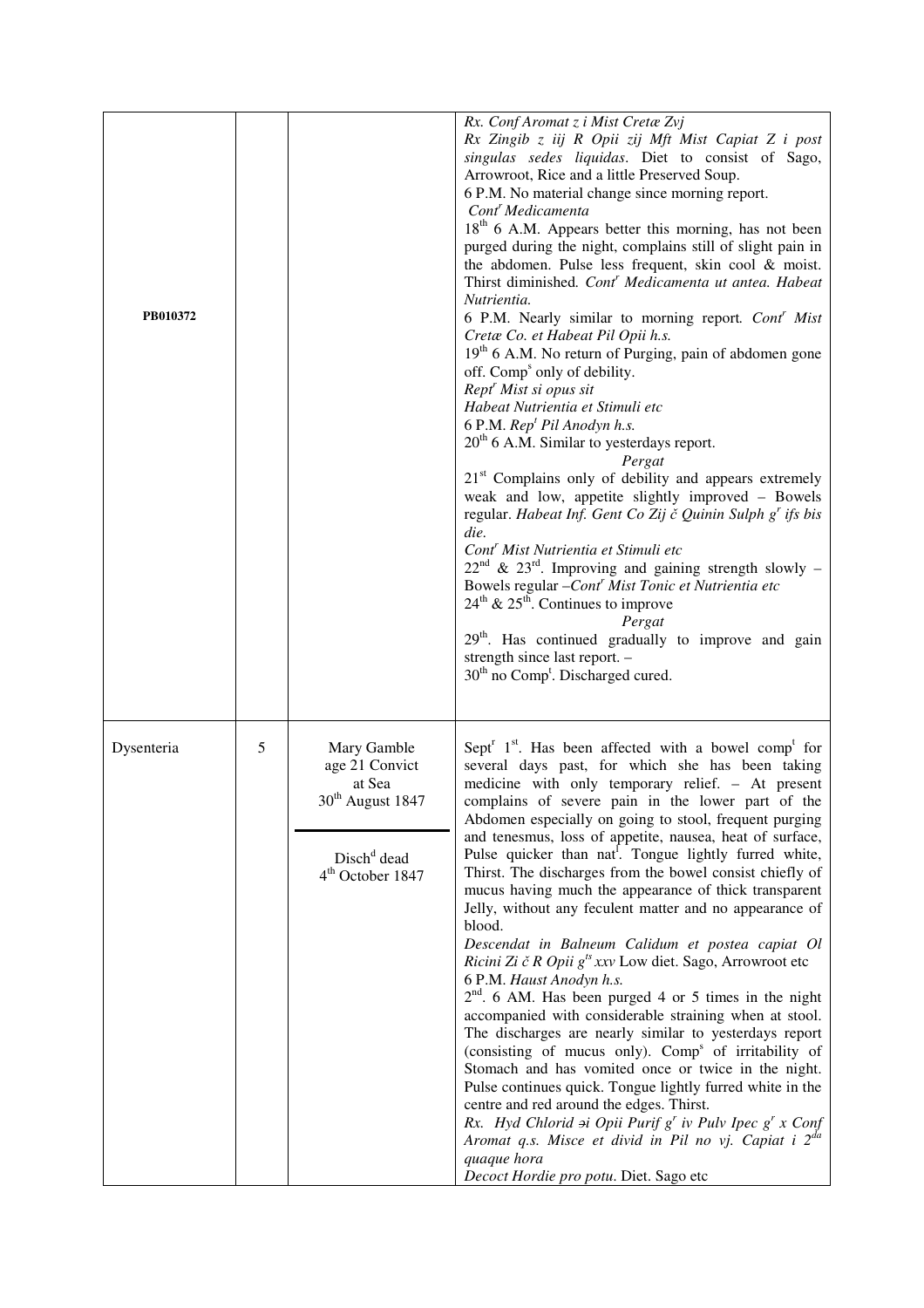|          |  | 6 P.M. Rep <sup>t</sup> Haust Anodyn h.s.                                         |
|----------|--|-----------------------------------------------------------------------------------|
|          |  | 3 <sup>rd</sup> September. 6 AM. Has been purged twice only during                |
|          |  | the night with griping and considerable tenesmus.                                 |
|          |  | Cont <sup>'</sup> . Medicamenta etc ut heri                                       |
|          |  | 6 P.M. No material change since morning. Rep <sup>t</sup> Haust                   |
|          |  | Anodyn h.s.                                                                       |
|          |  | 4 <sup>th</sup> . Has passed a restless night and been purged 5 or 6              |
|          |  | times, the discharges consist of mucus mixed with a little                        |
|          |  | blood but no feculent matter. Comp <sup>s</sup> of considerable pain              |
|          |  | in the abdomen on going to stool $&$ tenesmus. Slight                             |
|          |  | irritability of Stomach at times but takes her medicine                           |
|          |  | well. No effect as yet from the Pills.                                            |
|          |  | Habeat Ol Ricini Zi č R Opii $g^{ts}$ xxv statim                                  |
|          |  | Cont <sup>r</sup> Pil ut antea                                                    |
|          |  | 6 P.M. Felt considerable relief from the effect of the                            |
|          |  | Castor Oil, which produced several feculent discharges                            |
|          |  | during the day free from blood.                                                   |
|          |  | Rep <sup>t</sup> Haust Anodyn h.s.                                                |
|          |  | Cont <sup>r</sup> Pil ut antea                                                    |
|          |  | 5 <sup>th</sup> . 6 A.M. Complains of mouth being sore. Bowels have               |
|          |  | been moved three times since last evening, the                                    |
|          |  | discharges are entirely changed, being more copious,                              |
|          |  | feculent & free from blood. Pain & tenesmus diminished.                           |
|          |  | Omit <sup>r</sup> Pil Hyd Chlorid.                                                |
|          |  | $Rept Ol Ricini Zfs č R Opii gts xv$                                              |
|          |  | 6 P.M. Rep <sup>t</sup> Pil Opii h.s.                                             |
|          |  | 6 <sup>th</sup> 6A.M. Complains much of mouth being sore, slight                  |
|          |  | ptyalism – in other respects improving.                                           |
|          |  | Utat' Garg Astring.                                                               |
|          |  | Habeat Nutrientia. Preserved Soup etc                                             |
|          |  | 6 P.M. Rep <sup>t</sup> Haust Anodyn h.s.                                         |
|          |  | 7 <sup>th</sup> . 6 AM. Evidently improving, but still comp <sup>s</sup> of mouth |
|          |  | being sore, ptyalism diminished. Bowels have been open                            |
|          |  | twice in the night, evacuations nat <sup>1</sup> . Tenesmus gone off.             |
|          |  | Utat <sup>r</sup> Garg Astringent                                                 |
|          |  | Cont <sup>r</sup> Nutrientia et Stimuli etc                                       |
|          |  | 6 P.M. Rep <sup>t</sup> Haust Anody h.s.                                          |
|          |  | 8 <sup>th</sup> . Continues to improve, mouth better, no return of                |
|          |  | purging. Cont <sup>r</sup> ut antea                                               |
|          |  | $9th$ . Similar to last report. –                                                 |
|          |  | Supp <sup>d</sup> . Farinaceous Food to this patient in consequence               |
|          |  | of sore mouth.                                                                    |
|          |  | Cont <sup>r</sup> Nutrientia et Vin Rub Zvj in die                                |
| PB010373 |  | 10 <sup>th</sup> . Sept <sup>r</sup> Progressing favourably but slowly. Mouth     |
|          |  | getting better, - appetite improving. Bowels regular.-                            |
|          |  | Pergat<br>$13th$ . Continues to improve & gain strength. Mouth still a            |
|          |  | little sore. Bowels rather confined. Habeat Ol Ricini Zfs                         |
|          |  | Cont <sup>r</sup> Nutrientia et Stimuli etc.                                      |
|          |  | 17 <sup>th</sup> . Nearly similar to last report. Bowels regular.                 |
|          |  | Capiat Inf Gent Co Zij ter die                                                    |
|          |  | Cont <sup>r</sup> Nutrientia etc ut antea.                                        |
|          |  | 19 <sup>th</sup> . Convalescing favourably but slowly.                            |
|          |  | 21 <sup>st</sup> . Has no complaint except weakness & slight                      |
|          |  | soreness of the mouth.                                                            |
|          |  | Cont <sup>r</sup> Mist Tonic et Nutrientia etc.                                   |
|          |  | 25 <sup>th</sup> . Complains this morning of having been purged 4 or              |
|          |  | 5 times in the night accompanied with straining when at                           |
|          |  | stool and pain in the lower part of the abdomen. The                              |
|          |  | discharges are watery & quite free from blood.                                    |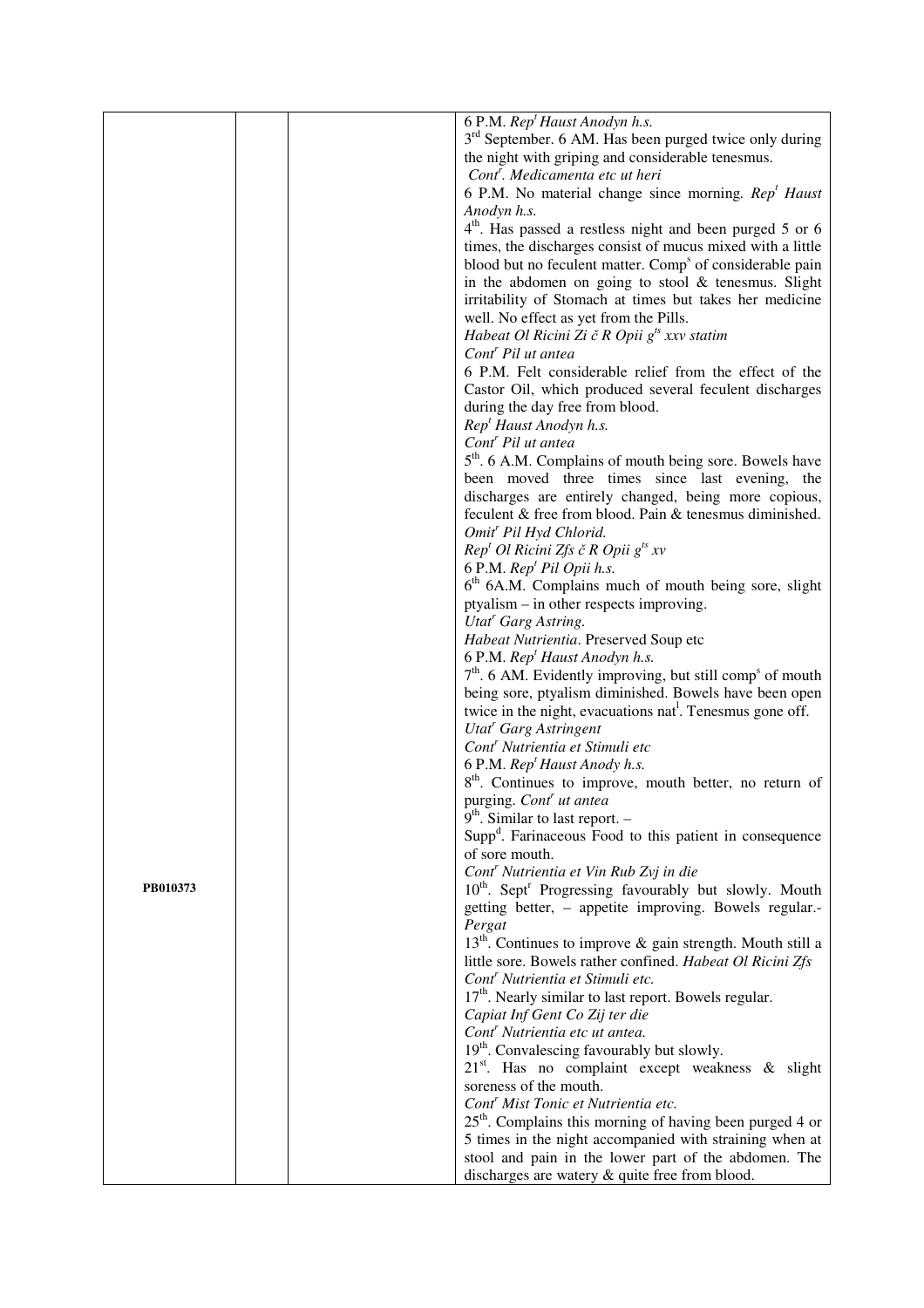| Capiat Mist Cretæ Co ut antea post singulas sedes<br>liquidas<br>Omit <sup>r</sup> Vin Rub et Nutrientia. Habeat Sago, Arrowroot<br>etc.<br>26 <sup>th</sup> . Diarrhoea still continues troublesome pain &<br>tenesmus diminished.<br>Cont <sup>r</sup> Mist Creta Co ut antea<br>6 P.M. Pil Opii h.s.<br>$27th$ . Diarrhoea less troublesome. Comp <sup>s</sup> of irritability of<br>Stomach and occasional vomiting.<br>Habeat Haust Effervesc pro re nata<br>Cont <sup>r</sup> Mist Cretae ut antea<br>$28th$ . No material change since last report. <i>Pergat</i><br>29 <sup>th</sup> . Complains of great debility, the purging continues<br>very distressing & cannot be checked by the medicines<br>employed. The discharges consist of thin mucus quite<br>free from blood or feculent matter and seems to proceed<br>from a weakness & relaxed state of the bowels rather<br>than from any remains of malignancy.<br>Rx. Conf Aromat zi R Catechu Zi R Opii zij Mft Mist<br>Capiat coch due vel tria post singulas sedes liquidas<br>Diet to consist of Arrowroot, Sago, Rice etc with a little<br>Port Wine occasionally<br>6 P.M. Pil Opii h.s.<br>30 <sup>th</sup> . Somewhat better today, purging less frequent, but<br>appears very weak and exhausted. The discharges are<br>improved since taking the astringent Mixture prescribed<br>yesterday. Pergat<br>6 P.M. Rep <sup>t</sup> Pil Anodyn h.s.<br>October $1st$ . 6 A.M. Purging less frequent & pain nearly<br>gone off. Complains only of great debility & exhaustion<br>- Takes nourishment with great difficulty but has no<br>irritability of Stomach since yesterday Morn <sup>g</sup> - Cont <sup>r</sup><br>Med. etc |  |
|-------------------------------------------------------------------------------------------------------------------------------------------------------------------------------------------------------------------------------------------------------------------------------------------------------------------------------------------------------------------------------------------------------------------------------------------------------------------------------------------------------------------------------------------------------------------------------------------------------------------------------------------------------------------------------------------------------------------------------------------------------------------------------------------------------------------------------------------------------------------------------------------------------------------------------------------------------------------------------------------------------------------------------------------------------------------------------------------------------------------------------------------------------------------------------------------------------------------------------------------------------------------------------------------------------------------------------------------------------------------------------------------------------------------------------------------------------------------------------------------------------------------------------------------------------------------------------------------------------------------------------------------------------------------------------------------------------|--|
|                                                                                                                                                                                                                                                                                                                                                                                                                                                                                                                                                                                                                                                                                                                                                                                                                                                                                                                                                                                                                                                                                                                                                                                                                                                                                                                                                                                                                                                                                                                                                                                                                                                                                                       |  |
|                                                                                                                                                                                                                                                                                                                                                                                                                                                                                                                                                                                                                                                                                                                                                                                                                                                                                                                                                                                                                                                                                                                                                                                                                                                                                                                                                                                                                                                                                                                                                                                                                                                                                                       |  |
|                                                                                                                                                                                                                                                                                                                                                                                                                                                                                                                                                                                                                                                                                                                                                                                                                                                                                                                                                                                                                                                                                                                                                                                                                                                                                                                                                                                                                                                                                                                                                                                                                                                                                                       |  |
|                                                                                                                                                                                                                                                                                                                                                                                                                                                                                                                                                                                                                                                                                                                                                                                                                                                                                                                                                                                                                                                                                                                                                                                                                                                                                                                                                                                                                                                                                                                                                                                                                                                                                                       |  |
|                                                                                                                                                                                                                                                                                                                                                                                                                                                                                                                                                                                                                                                                                                                                                                                                                                                                                                                                                                                                                                                                                                                                                                                                                                                                                                                                                                                                                                                                                                                                                                                                                                                                                                       |  |
|                                                                                                                                                                                                                                                                                                                                                                                                                                                                                                                                                                                                                                                                                                                                                                                                                                                                                                                                                                                                                                                                                                                                                                                                                                                                                                                                                                                                                                                                                                                                                                                                                                                                                                       |  |
|                                                                                                                                                                                                                                                                                                                                                                                                                                                                                                                                                                                                                                                                                                                                                                                                                                                                                                                                                                                                                                                                                                                                                                                                                                                                                                                                                                                                                                                                                                                                                                                                                                                                                                       |  |
|                                                                                                                                                                                                                                                                                                                                                                                                                                                                                                                                                                                                                                                                                                                                                                                                                                                                                                                                                                                                                                                                                                                                                                                                                                                                                                                                                                                                                                                                                                                                                                                                                                                                                                       |  |
|                                                                                                                                                                                                                                                                                                                                                                                                                                                                                                                                                                                                                                                                                                                                                                                                                                                                                                                                                                                                                                                                                                                                                                                                                                                                                                                                                                                                                                                                                                                                                                                                                                                                                                       |  |
|                                                                                                                                                                                                                                                                                                                                                                                                                                                                                                                                                                                                                                                                                                                                                                                                                                                                                                                                                                                                                                                                                                                                                                                                                                                                                                                                                                                                                                                                                                                                                                                                                                                                                                       |  |
|                                                                                                                                                                                                                                                                                                                                                                                                                                                                                                                                                                                                                                                                                                                                                                                                                                                                                                                                                                                                                                                                                                                                                                                                                                                                                                                                                                                                                                                                                                                                                                                                                                                                                                       |  |
|                                                                                                                                                                                                                                                                                                                                                                                                                                                                                                                                                                                                                                                                                                                                                                                                                                                                                                                                                                                                                                                                                                                                                                                                                                                                                                                                                                                                                                                                                                                                                                                                                                                                                                       |  |
|                                                                                                                                                                                                                                                                                                                                                                                                                                                                                                                                                                                                                                                                                                                                                                                                                                                                                                                                                                                                                                                                                                                                                                                                                                                                                                                                                                                                                                                                                                                                                                                                                                                                                                       |  |
|                                                                                                                                                                                                                                                                                                                                                                                                                                                                                                                                                                                                                                                                                                                                                                                                                                                                                                                                                                                                                                                                                                                                                                                                                                                                                                                                                                                                                                                                                                                                                                                                                                                                                                       |  |
|                                                                                                                                                                                                                                                                                                                                                                                                                                                                                                                                                                                                                                                                                                                                                                                                                                                                                                                                                                                                                                                                                                                                                                                                                                                                                                                                                                                                                                                                                                                                                                                                                                                                                                       |  |
|                                                                                                                                                                                                                                                                                                                                                                                                                                                                                                                                                                                                                                                                                                                                                                                                                                                                                                                                                                                                                                                                                                                                                                                                                                                                                                                                                                                                                                                                                                                                                                                                                                                                                                       |  |
|                                                                                                                                                                                                                                                                                                                                                                                                                                                                                                                                                                                                                                                                                                                                                                                                                                                                                                                                                                                                                                                                                                                                                                                                                                                                                                                                                                                                                                                                                                                                                                                                                                                                                                       |  |
|                                                                                                                                                                                                                                                                                                                                                                                                                                                                                                                                                                                                                                                                                                                                                                                                                                                                                                                                                                                                                                                                                                                                                                                                                                                                                                                                                                                                                                                                                                                                                                                                                                                                                                       |  |
| 6 P.M. Rep <sup>t</sup> Haust Anodyn h.s.<br>2 <sup>nd</sup> Oct <sup>r</sup> . Appears greatly exhausted and has been much                                                                                                                                                                                                                                                                                                                                                                                                                                                                                                                                                                                                                                                                                                                                                                                                                                                                                                                                                                                                                                                                                                                                                                                                                                                                                                                                                                                                                                                                                                                                                                           |  |
| harassed by the continuance of a heavy Gale of Wind<br>during the past two or three days.                                                                                                                                                                                                                                                                                                                                                                                                                                                                                                                                                                                                                                                                                                                                                                                                                                                                                                                                                                                                                                                                                                                                                                                                                                                                                                                                                                                                                                                                                                                                                                                                             |  |
| The purging is very distressing and most of the                                                                                                                                                                                                                                                                                                                                                                                                                                                                                                                                                                                                                                                                                                                                                                                                                                                                                                                                                                                                                                                                                                                                                                                                                                                                                                                                                                                                                                                                                                                                                                                                                                                       |  |
| discharges are involuntary.<br>Contr. Med et Haust Anodyn h.s.                                                                                                                                                                                                                                                                                                                                                                                                                                                                                                                                                                                                                                                                                                                                                                                                                                                                                                                                                                                                                                                                                                                                                                                                                                                                                                                                                                                                                                                                                                                                                                                                                                        |  |
| $4th$ October. 6 A.M. No improvement whatever – The                                                                                                                                                                                                                                                                                                                                                                                                                                                                                                                                                                                                                                                                                                                                                                                                                                                                                                                                                                                                                                                                                                                                                                                                                                                                                                                                                                                                                                                                                                                                                                                                                                                   |  |
| patient is nearly worn out by the distressing effects of the<br>Gale, which still continues with great violence, and                                                                                                                                                                                                                                                                                                                                                                                                                                                                                                                                                                                                                                                                                                                                                                                                                                                                                                                                                                                                                                                                                                                                                                                                                                                                                                                                                                                                                                                                                                                                                                                  |  |
| almost prevents assistance being rendered to the sick in                                                                                                                                                                                                                                                                                                                                                                                                                                                                                                                                                                                                                                                                                                                                                                                                                                                                                                                                                                                                                                                                                                                                                                                                                                                                                                                                                                                                                                                                                                                                                                                                                                              |  |
| an efficient manner.<br>Cont <sup>r</sup> Medicamenta et Nutrientia etc                                                                                                                                                                                                                                                                                                                                                                                                                                                                                                                                                                                                                                                                                                                                                                                                                                                                                                                                                                                                                                                                                                                                                                                                                                                                                                                                                                                                                                                                                                                                                                                                                               |  |
| 2.30 P.M. Expired.                                                                                                                                                                                                                                                                                                                                                                                                                                                                                                                                                                                                                                                                                                                                                                                                                                                                                                                                                                                                                                                                                                                                                                                                                                                                                                                                                                                                                                                                                                                                                                                                                                                                                    |  |
| Eliz <sup>th</sup> Johnston<br>Pleuritis<br>6<br>Presented herself yesterday morning complaining of                                                                                                                                                                                                                                                                                                                                                                                                                                                                                                                                                                                                                                                                                                                                                                                                                                                                                                                                                                                                                                                                                                                                                                                                                                                                                                                                                                                                                                                                                                                                                                                                   |  |
| age 23 Convict<br>severe pain in the left side, and stated that it was<br>at Sea<br>preceded by chills & rigors. At present there is                                                                                                                                                                                                                                                                                                                                                                                                                                                                                                                                                                                                                                                                                                                                                                                                                                                                                                                                                                                                                                                                                                                                                                                                                                                                                                                                                                                                                                                                                                                                                                  |  |
| 30 <sup>th</sup> August 1847<br>considerable heat of skin and a quick pulse, sense of                                                                                                                                                                                                                                                                                                                                                                                                                                                                                                                                                                                                                                                                                                                                                                                                                                                                                                                                                                                                                                                                                                                                                                                                                                                                                                                                                                                                                                                                                                                                                                                                                 |  |
| weight in the chest, and acute pain in the left side about<br>the 6 or 7 Rib. Respiration is considerably impeded $\&$<br>Disch <sup>d</sup> cured                                                                                                                                                                                                                                                                                                                                                                                                                                                                                                                                                                                                                                                                                                                                                                                                                                                                                                                                                                                                                                                                                                                                                                                                                                                                                                                                                                                                                                                                                                                                                    |  |
| the pain increased on inspiration. Tongue white. Bowels<br>$6th$ Sept <sup>r</sup> 1847                                                                                                                                                                                                                                                                                                                                                                                                                                                                                                                                                                                                                                                                                                                                                                                                                                                                                                                                                                                                                                                                                                                                                                                                                                                                                                                                                                                                                                                                                                                                                                                                               |  |
| very much constipated, but the [they] have been acted on<br>by repeated Purgatives given during yesterday.<br>Vene: Sec: ad Z xx                                                                                                                                                                                                                                                                                                                                                                                                                                                                                                                                                                                                                                                                                                                                                                                                                                                                                                                                                                                                                                                                                                                                                                                                                                                                                                                                                                                                                                                                                                                                                                      |  |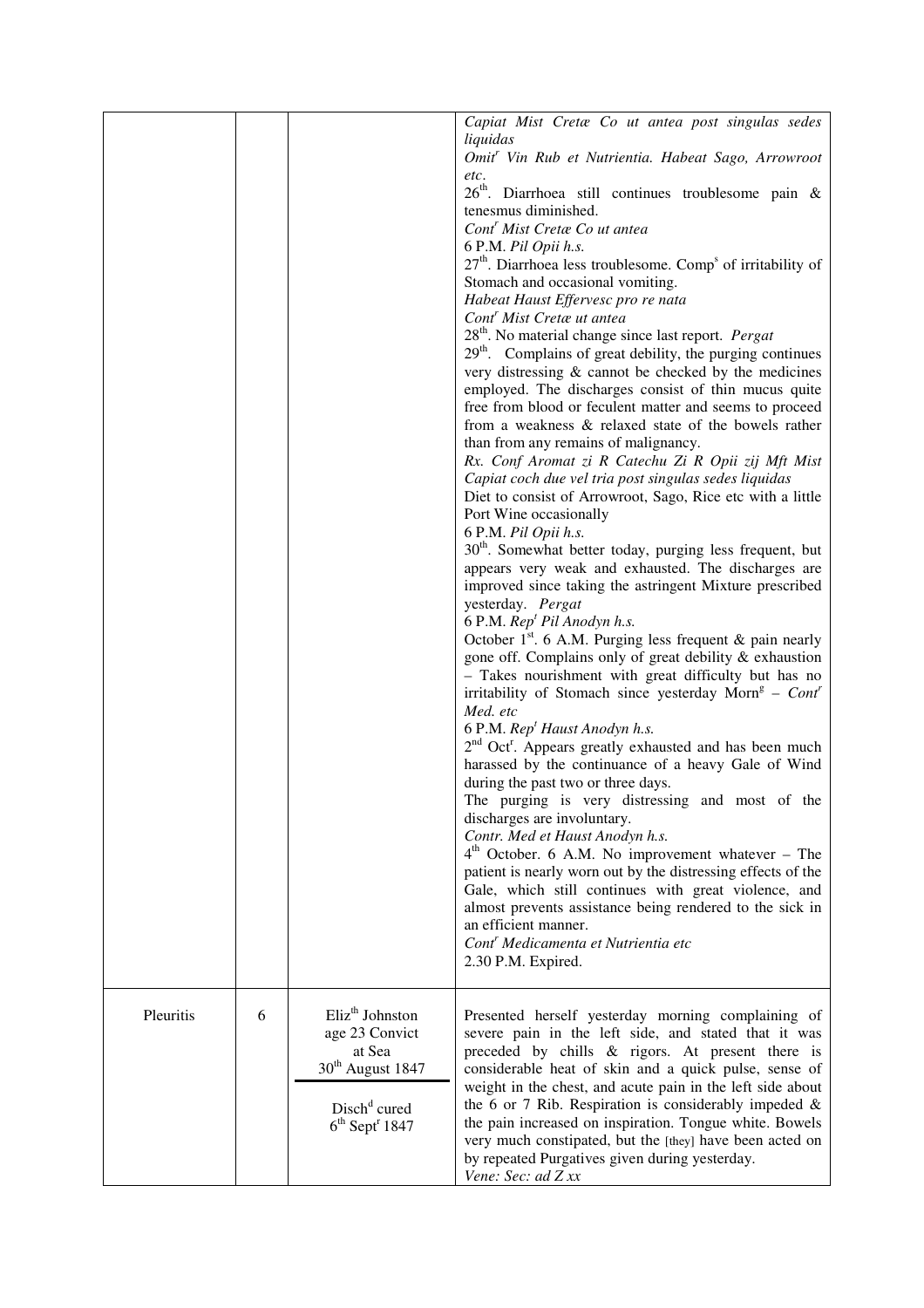| PB010374                                                          |   |                                                                                                                                                       | Rx. Hyd Chlorid $g^r v$ Pulv Jalap $g^r xv$ Mft Pulv statim<br>sumend.<br>Rx. Mag Sulph Zfs Inf Sennæ Ziij<br>R Zingib zi Mft Haust ter die sumend.<br>September $1st$ 6 A.M. Felt great relief from the bleeding,<br>but still complains of pain in the side. Respiration more<br>free – Bowels have been well purged by the medicine<br>yesterday. Heat of skin diminished, less thirst and<br>altogether appears considerably better.<br>Sinapism parti affecti appl <sup>r</sup><br>Rept <sup>r</sup> Haust Cath pro re nata.<br>$2nd$ September 6 A.M. Much better, pain in the side gone<br>off since the application of the Mustard Poultice. Bowels<br>open twice since yesterday morn <sup>g</sup> but not sufficiently<br>free. $-$ Rept <sup>r</sup> Haust Cath ter die<br>3 <sup>rd</sup> . Feels nearly free from complaint. Bowels free.<br>Habeat Inf Gent Co Zij ter die<br>$4th$ Convalescent. Appetite improving. Bowels regular –<br>no return of pain in the side.<br>Cont <sup>r</sup> Mist Tonic ut antea<br>5 <sup>th</sup> Similar to last report.<br>6 <sup>th</sup> No complaint. Disch <sup>d</sup> cured.                                                                                                                                                                                                                                                                                                                                                                                                                                                                                                                                                                                                                                                                                                                                                                                       |
|-------------------------------------------------------------------|---|-------------------------------------------------------------------------------------------------------------------------------------------------------|-----------------------------------------------------------------------------------------------------------------------------------------------------------------------------------------------------------------------------------------------------------------------------------------------------------------------------------------------------------------------------------------------------------------------------------------------------------------------------------------------------------------------------------------------------------------------------------------------------------------------------------------------------------------------------------------------------------------------------------------------------------------------------------------------------------------------------------------------------------------------------------------------------------------------------------------------------------------------------------------------------------------------------------------------------------------------------------------------------------------------------------------------------------------------------------------------------------------------------------------------------------------------------------------------------------------------------------------------------------------------------------------------------------------------------------------------------------------------------------------------------------------------------------------------------------------------------------------------------------------------------------------------------------------------------------------------------------------------------------------------------------------------------------------------------------------------------------------------------------------------------------------------------------------------------|
| Ulcer of the left<br><b>Breast</b><br>accompanied by<br>Dysentery | 7 | Cath <sup>e</sup> Comerford<br>age 29, Convict<br>at Sea<br>8 <sup>th</sup> September 1847<br>Disch <sup>d</sup> dead<br>6 <sup>th</sup> October 1847 | Presented herself about a week ago, complaining of pain<br>& swelling of the left breast. On examination it proved to<br>be a hard tumour about the size of a large Egg $\&$ painful<br>to the touch, especially in one part which looked red and<br>threatened suppuration. Stated that she felt a hardness in<br>the breast several months since and that the swelling had<br>gradually increased to its present size. This Patient is of a<br>delicate habit of body and impaired health.<br>Fomentations were employed and afterwards Poultices<br>were applied for a day or two with considerable relief of<br>the pain. The part threatening suppuration gave way<br>yesterday and now pr4sents a dirty looking superficial<br>ulcer about $1\frac{1}{2}$ Inches long and 1 in breadth of an<br>irregular shape with ragged edges. The general hardness<br>of the tumour has considerably diminished and at present<br>is chiefly confined to the immediate neighbourhood of<br>the ulcer.<br>Bowels regular. Appetite very indifferent.<br>Cont <sup>r</sup> Cataplasm<br>Habeat Mist Tonic ter in die<br>9 <sup>th</sup> Sept <sup>r</sup> The ulcer looks sloughy and disposed to spread.<br>Little or no discharge from the sore.<br>Cont <sup>r</sup> Cataplasm ut antea<br>Habeat Nutrientia - Vin Rub Zvj. Capiat Mist Tonic Zij<br>ter die.<br>$10^{th}$ Sept <sup>r</sup> The ulcer looks foul & sloughy, very slight<br>discharge, hardness of the surrounding parts diminished.<br>Bowels regular.<br>Utatur Solut Argent Nit et Lint etc<br>Contr Nutrientia et Mist Tonic.<br>Habeat Cerevicia [Cerevesia?] Oj in die<br>$11th$ Sept <sup>r</sup> The edges of the ulcer look better today & the<br>large slough in the centre begins to separate. Complains<br>of debility & loss of appetite. Bowels regular.<br>Utat <sup>r</sup> Solut Argent Nit ut antea<br>Habeat Nutrientia. Preserved Meats etc |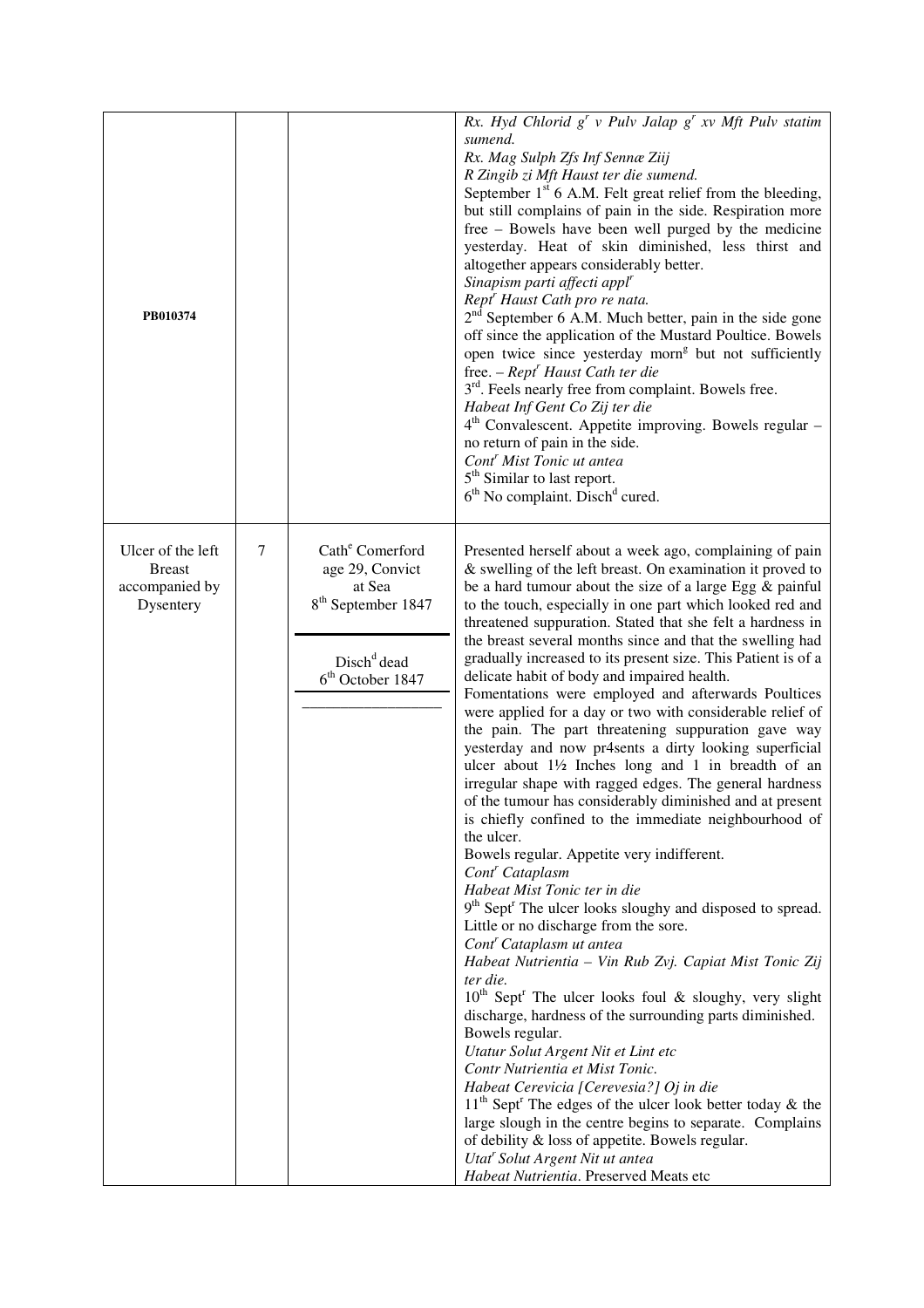|          |  | Cont <sup>r</sup> Cerevicia et Stimuli.                                                                                                      |
|----------|--|----------------------------------------------------------------------------------------------------------------------------------------------|
|          |  | Rept <sup>r</sup> Mist Tonic ter die.                                                                                                        |
|          |  | $12^{\overline{h}}$ The edges of the ulcer look cleaner & the slough is                                                                      |
|          |  | separating more freely.                                                                                                                      |
|          |  | Pergat                                                                                                                                       |
|          |  | $13th$ Ulcer decidedly looking better & slough separating                                                                                    |
|          |  | favourably. Cont <sup>r</sup> .                                                                                                              |
|          |  | $14th$ . The ulcer continues to improve in appearance & the                                                                                  |
|          |  | disposition to spread entirely arrested. Bowels rather<br>conf <sup>d</sup> . Capiat Pil Cal Comp no ij statim. Cont <sup>r</sup> Curatii et |
|          |  | Mist Tonic ut antea. Habeat Nutrientia & Stimuli                                                                                             |
|          |  | $15th$ . Nearly similar to yesterdays report. – Bowels free.                                                                                 |
|          |  | Pergat.                                                                                                                                      |
|          |  | 16 <sup>th</sup> . The ulcer appears disposed to contract around the                                                                         |
|          |  | edges, where there are healthy granulations. The slough                                                                                      |
|          |  | has separated $\&$ the discharge from the sore increased in                                                                                  |
|          |  | quantity and improved in character. Bowels not suff <sup>y</sup>                                                                             |
|          |  | free. Rep <sup>t</sup> Pil Cal Co. Cont <sup>r</sup> Med et Nutrient ut antea etc                                                            |
|          |  | $17th$ . Ulcer continues to improve, hardness around the                                                                                     |
|          |  | sore nearly gone off except immediately at its base.                                                                                         |
|          |  | Bowels free. Appetite somewhat improved.                                                                                                     |
|          |  | Cont <sup>r</sup> Curatio et Mist Tonic                                                                                                      |
|          |  | Habeat Nutrientia et Stimuli.                                                                                                                |
|          |  | 18 <sup>th</sup> . Nearly similar to yesterdays report.                                                                                      |
|          |  | 19 <sup>th</sup> . The ulcer looks clean and begins to granulate                                                                             |
|          |  | favourably. Pergat<br>20 <sup>th</sup> . Ulcer contracting around the edges and gradually                                                    |
|          |  | improving in appearance, the discharge is more purulent                                                                                      |
|          |  | & healthy. Bowels regular. Pergat.                                                                                                           |
|          |  | $21st$ and $22nd$ . Ulcer continues to improve. Complains this                                                                               |
|          |  | morning of diarrhoea which came on in the night, has                                                                                         |
|          |  | been purged 4 or 5 times and complains of griping pain                                                                                       |
|          |  | in the abdomen. Omit <sup>r</sup> Mist Tonic et Stimuli                                                                                      |
|          |  | Habeat Ol Ricini Zi č R Opii g <sup>ts</sup> xx                                                                                              |
|          |  | 6 P.M. The Castor Oil acted freely during the day, pain                                                                                      |
|          |  | of the abdomen diminished. Capiat Pil Opii $gr$ ifs h.s.                                                                                     |
|          |  | $23^{rd}$ . The condition of the ulcer nearly similar to last                                                                                |
|          |  | report. - The purging continues very troublesome.                                                                                            |
|          |  | Capiat Mist Cretæ Co Z i post sing. sedes liquid.                                                                                            |
| PB010375 |  | $23^{\text{rd}}$ . Sept <sup>r</sup> 6 P.M. A deep slough has come away from<br>the centre of the ulcer, with the dressings this evening,    |
|          |  | and allowed the escape of a small quantity of matter                                                                                         |
|          |  | from the hard part of the tumour, before referred to $-$ The                                                                                 |
|          |  | whole of the ulcer now looks perfectly clean and healthy,                                                                                    |
|          |  | and the edges of the sore are disposed to contract and                                                                                       |
|          |  | heal. Cont <sup>r</sup> Curatio: The purging continues very                                                                                  |
|          |  | troublesome and has much reduced the patient. Pain                                                                                           |
|          |  | diminished – the discharges are chiefly mucus.                                                                                               |
|          |  | Rx. Conf Aromat zi R Catechu Zi                                                                                                              |
|          |  | Mist Cretæ Ziv R Opii zij Misce capiat Zi post singulas                                                                                      |
|          |  | sedes liquidas.                                                                                                                              |
|          |  | 24 <sup>th</sup> . Ulcer granulating favourably but slowly. The                                                                              |
|          |  | diarrhoea complained of yesterday continues & has<br>disturbed the patient 4 or 5 times during the night.                                    |
|          |  | Complains also of irritability of Stomach and occasional                                                                                     |
|          |  | vomiting. Cont <sup>r</sup> medicamenta                                                                                                      |
|          |  | Supplied this patient with farinaceous Food as the                                                                                           |
|          |  | Stomach rejected all other nourishment.                                                                                                      |
|          |  | $25th$ . Nearly similar to yesterdays report.                                                                                                |
|          |  | $26th$ . The purging has been very troublesome during the                                                                                    |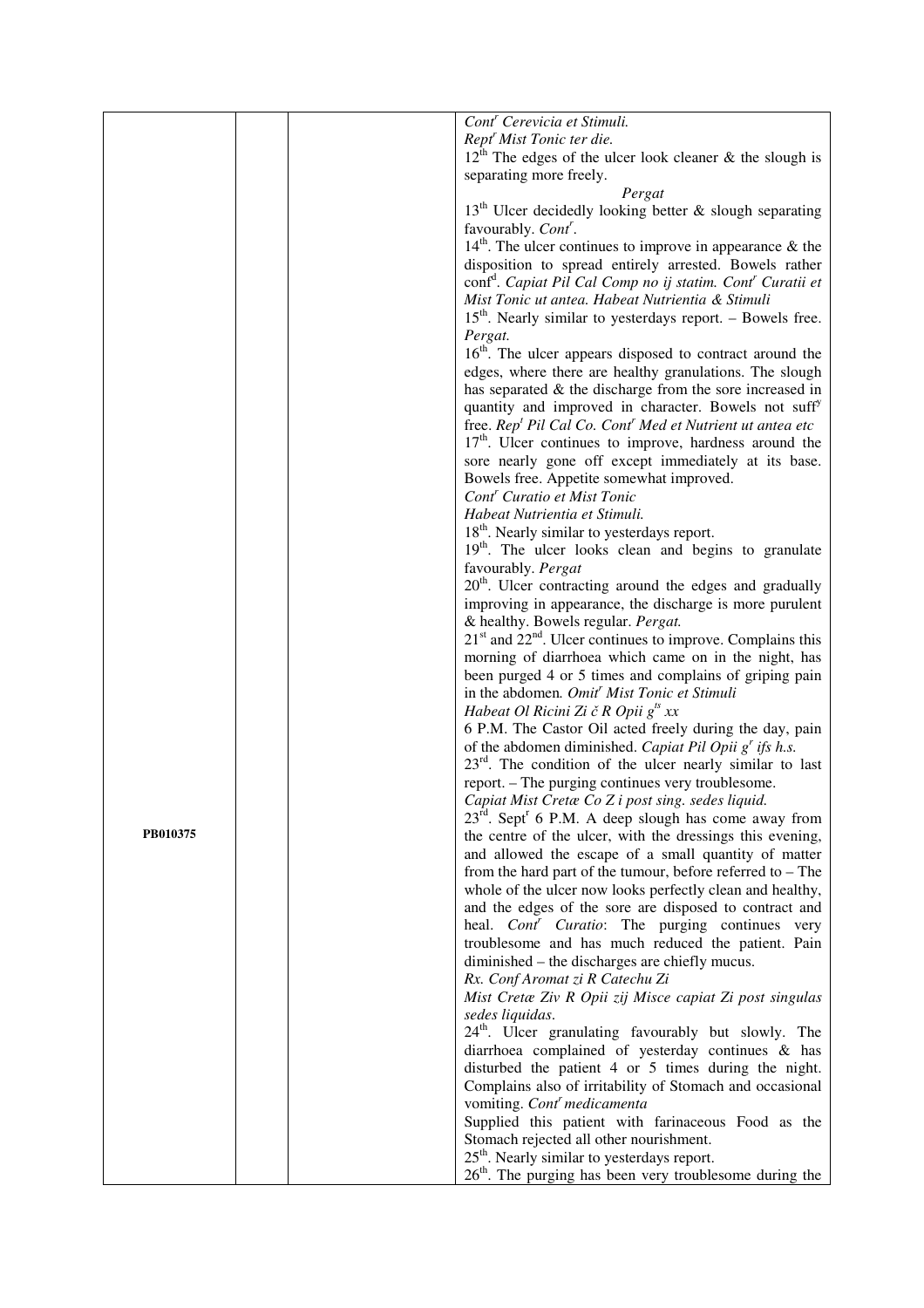|  | night accompanied with tenesmus. Has vomited twice                      |
|--|-------------------------------------------------------------------------|
|  | only, since last report. - Cont <sup>r</sup> Medicamenta                |
|  | Rx. Mucilag Gum Acac zfs R Opii gts xxxx Liq Plumb                      |
|  | Acet $g^{ts}$ xxx Mft Injectio bis die utenda.                          |
|  | $27th$ . The purging continues but is less troublesome since            |
|  |                                                                         |
|  | the use of the Injections. Comp <sup>s</sup> of irritability of Stomach |
|  | which has been relieved by effervescing draughts and a                  |
|  | little Brandy & water. The ulcer looks clean but has not                |
|  | diminished in size for some days.                                       |
|  | Cont <sup>r</sup> Med et Inject ut antea                                |
|  | Habeat Nutrientia ut heri                                               |
|  | 28 <sup>th</sup> . Nearly similar to yesterdays report. Pergat.         |
|  | 29 <sup>th</sup> . Feels extremely weak and exhausted from the          |
|  | constant purging, which cannot be restrained by                         |
|  | medicines or any other means employed. The discharges                   |
|  |                                                                         |
|  | are nothing but mucus, tenesmus relieved by the                         |
|  | Injections, no complaints of pain. Irritability of Stomach              |
|  | relieved by the Effervescent draughts & Brandy & Water                  |
|  | Cont <sup>r</sup> Medicamenta etc                                       |
|  | 6 P.M. No change since mornings report                                  |
|  | Capiat Pil Opii $g^r$ ifs h.s.                                          |
|  | $30th$ September. 6 A.M. No improvement whatever, the                   |
|  | purging is most distressing and the discharges are now                  |
|  | more of a dysenteric character & mixed with blood.                      |
|  | Omit <sup>'</sup> Mist Cretæ Co.                                        |
|  | Rx. Hyd Chlorid Zfs Opii Purif g' vj                                    |
|  |                                                                         |
|  | Pulv Ipecac $g^{r}$ x Conf Aromat q.s. Misce et divid in Pil            |
|  | no vj Capiat i 3 tis quaque hora.                                       |
|  | Cont <sup>r</sup> Injectio ut antea.                                    |
|  | Decoct Hordie pro potu. Sago Rice etc                                   |
|  | $Octr 1st$ . No improvement in condition of the bowels, the             |
|  | purging continues very frequent - The discharges are                    |
|  | mucus mixed with blood, but no feculent matter. Has                     |
|  | taken the Pills regularly. No irritability of Stomach since             |
|  | last report. Habeat Ol Ricini Zfs č R Opii $g^{ts}$ xv et postea        |
|  | Cont <sup>r</sup> Pil ut heri.                                          |
|  | Rept Injectio ut antea                                                  |
|  |                                                                         |
|  | 2 <sup>nd</sup> . Similar to yesterdays report. The sick have been      |
|  | much distressed by the effect of a heavy gale of wind                   |
|  | during the night which still continues with great                       |
|  | violence, the sea frequently breaking in over the vessel in             |
|  | such a way as almost prevents the possibility of                        |
|  | rendering the sick the assistance they require.                         |
|  | 3 <sup>rd</sup> . Much the same as last report, the patient is greatly  |
|  | exhausted by the effects of the gale. Pergat                            |
|  | $4th$ . Continues without any improvement in the condition              |
|  | of the bowels and appears nearly worn out by the                        |
|  | harassing effects of the Gale which still continues.                    |
|  | Cont <sup>r</sup> Med et Nutrientia etc                                 |
|  |                                                                         |
|  | 5 P.M. Capiat Pil Opii $g^{rs}$ ifs h.s.                                |
|  | 5 <sup>th</sup> October 6 A.M. States that her mouth is a little sore   |
|  | this morn <sup>g</sup> . The Dysenteric symptoms are less severe $\&$   |
|  | the discharges more natural in appearance, but comp <sup>s</sup> of     |
|  | great exhaustion. Omit <sup>r</sup> Pil Habeat Nutrientia et Vin Rub    |
|  | $Z$ vj in die.                                                          |
|  | 6 P.M. Purging considerably diminished $\&$ the                         |
|  | discharges are much improved in appearance, being quite                 |
|  | free from blood and feculent.                                           |
|  | On dressing the ulcer this evening a deep slough at the                 |
|  | bottom of the wound came away, causing an opening                       |
|  |                                                                         |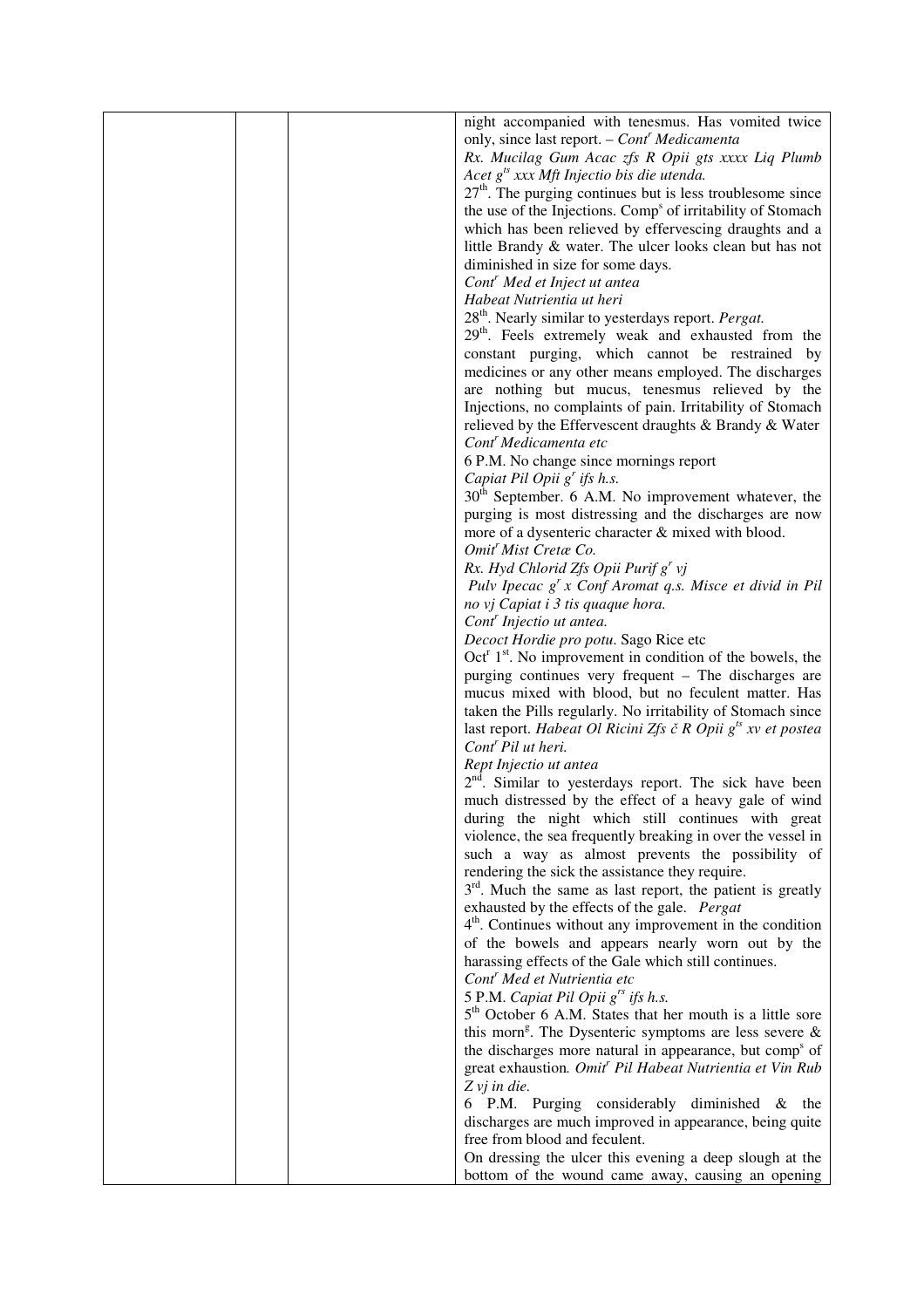| PB010376   |   |                                                                                                                                                   | into the cavity of the Thorax suff <sup>y</sup> large to admit two<br>fingers. During respiration the air passed freely through<br>this opening, causing a peculiar noise. Simple dressing<br>with lint and a Roller etc applied.<br>6 <sup>th</sup> October. A.M. Slept tolerably well in the early part of<br>the night, quite free from pain, and all the unfavourable<br>dysenteric symptoms subsided. - shortly after midnight<br>the respiration became embarrassed apparently from the<br>atmospheric air passing thro the wound of the Breast into<br>the Thorax – a compress $\&$ bandages as again applied<br>but the patient gradually got weaker and expired<br>tranquilly about 5 o'clock AM.                                                                                                                                                                                                                                                                                                                                                                                                                                                                                                                                                                                                                                                                                                                                                                                                                                                                                                                                                                                                                                                                                                                                                                                                                                                                                                                                                                                                                                                                                                                                                                                                                                                                               |
|------------|---|---------------------------------------------------------------------------------------------------------------------------------------------------|------------------------------------------------------------------------------------------------------------------------------------------------------------------------------------------------------------------------------------------------------------------------------------------------------------------------------------------------------------------------------------------------------------------------------------------------------------------------------------------------------------------------------------------------------------------------------------------------------------------------------------------------------------------------------------------------------------------------------------------------------------------------------------------------------------------------------------------------------------------------------------------------------------------------------------------------------------------------------------------------------------------------------------------------------------------------------------------------------------------------------------------------------------------------------------------------------------------------------------------------------------------------------------------------------------------------------------------------------------------------------------------------------------------------------------------------------------------------------------------------------------------------------------------------------------------------------------------------------------------------------------------------------------------------------------------------------------------------------------------------------------------------------------------------------------------------------------------------------------------------------------------------------------------------------------------------------------------------------------------------------------------------------------------------------------------------------------------------------------------------------------------------------------------------------------------------------------------------------------------------------------------------------------------------------------------------------------------------------------------------------------------|
| Dysenteria | 8 | Mary Walsh<br>age 42 Convict<br>at Sea<br>$17^{\text{th}}$ Sept <sup>r</sup> 1847<br>Disch <sup>d</sup> cured<br>$20^{th}$ Sept <sup>r</sup> 1847 | Has been ill for many days with a bowel complaint for<br>which she has been taking medicine without any<br>permanent benefit. The disease having assumed the<br>character of Dysentery the patient was taken into<br>Hospital this morning. Complains at present of frequent<br>purging with pain in the abdomen & tenesmus. The<br>discharges are scanty and consist of mucus streaked with<br>blood with very little feculent matter. Thirst. Pulse quick<br>& hard, slight heat of skin.<br>Capiat Ol Ricini Zi č R Opii $g^{ts}$ xxx. Diet to consist of<br>Sago, Arrowroot etc<br>18 <sup>th</sup> . 6 A.M. Took an anodyne last night at bedtime. Has<br>been purged five times in the night, complains much of<br>tenesmus, the discharges are similar to yesterdays report.<br>Rx. Hyd Chlorid $\sigma$ i Opii Purif g' iv<br>Pulv Ipec. g' xv Conf Aromat q.s. Misce et divid in Pil no<br>vj. Capiat i 3 <sup>tia</sup> quaque hora<br>Decoct Hordie pro potu<br>Low diet. Sago, Arrowroot etc.<br>6 P.M. Pil Opii $g^r$ ifs h.s.<br>19 <sup>th</sup> . A.M. The purging continues much the same as<br>yesterday, the discharges are more bloody and no<br>appearance of any feculent matter in the stools. Comp <sup>s</sup> of<br>increased pain & tenesmus. Has vomited several times<br>since last evening.<br>Omit <sup>r</sup> Pulv. Ipec:<br>Cont <sup>r</sup> Pil Hyd Chlorid č Opii ut antea<br>6 P.M. Rep <sup>t</sup> Pil Opii h.s.<br>20 <sup>th</sup> . 6 A.M. Purged twice only in the night, no<br>improvement in the condition of the discharges which<br>are still mucus & bloody without any feculent matter.<br>Pain in the abdomen diminished. Tenesmus less<br>troublesome.- no effect as yet from the Pills.<br>Cont <sup>r</sup> Pil ut antea<br>6 P.M. Similar to mornings report.<br>Rep <sup>t</sup> Pil Opii h.s.<br>$21st$ Sept <sup>r</sup> 6 A.M. Has had a good night, the bowels have<br>been moved once only, considerable improvement in the<br>character of the discharges this morning, which are<br>become more feculent & nearly free from blood. Pain &<br>tenesmus gone off.<br>Capiat Ol Ricini Zi R Opii g <sup>ts</sup> xv s.<br>Rep <sup>t</sup> Pil Opii h.s.<br>2 <sup>nd</sup> .The Castor Oil had a good effect yesterday and<br>produced several copious evacuations. Mouth slightly<br>sore. Cont <sup>r</sup> Pil bis die.- |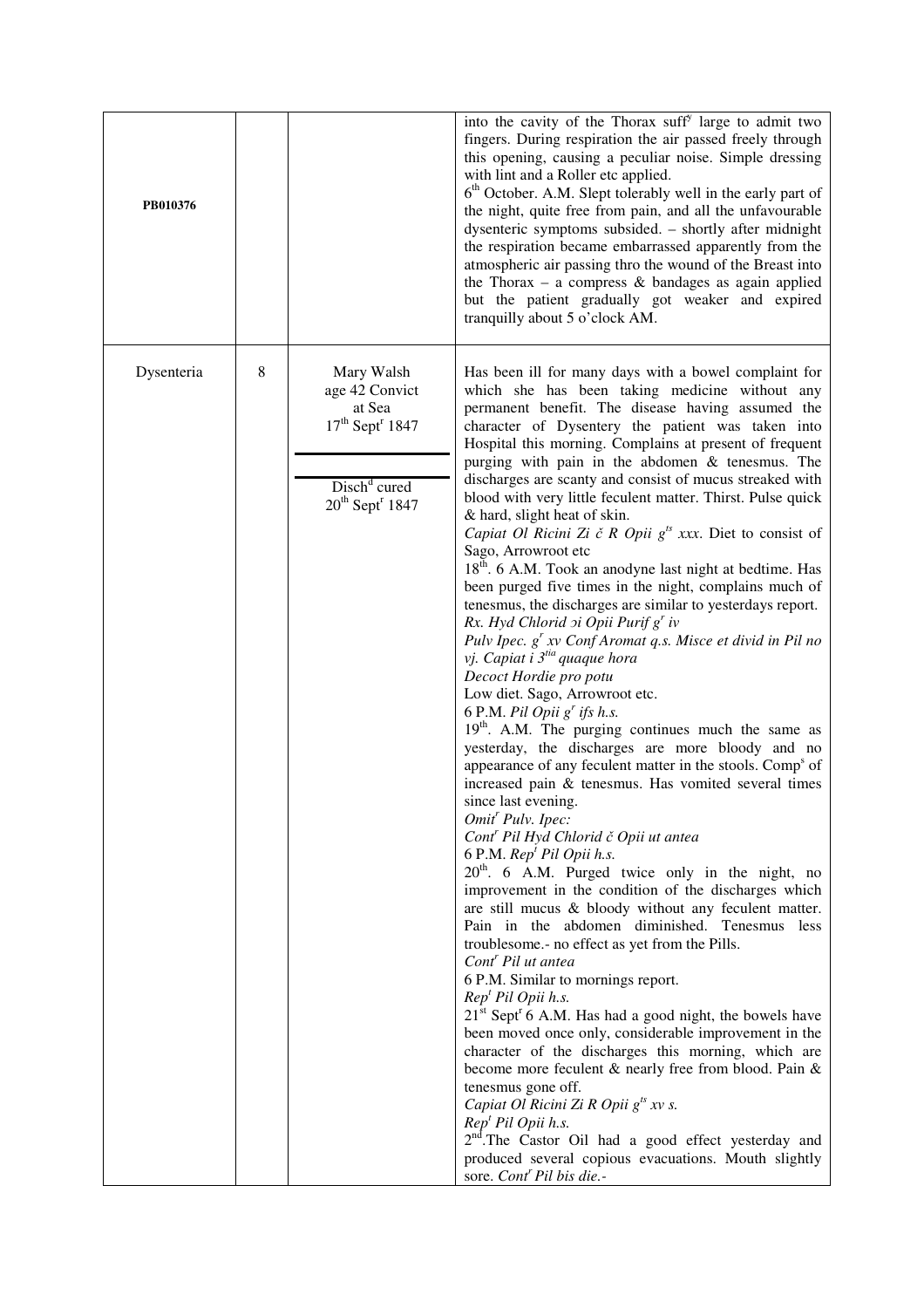|                        |   |                                                                                                                    | 6 P.M. Rep <sup>t</sup> Pil Opii h.s.<br>$23rd$ . 6 A.M. Appears better, the bowels have been<br>moved several times since yesterdays report, free from<br>pain and the discharges are more natural. Comp <sup>8</sup> chiefly<br>of debility & loss of appetite. Omit <sup>r</sup> Pil Hyd Chlorid<br>Capiat Ol Ricini Zi statim<br>6 P.M. Rept <sup>r</sup> Pil Anodyn h.s.<br>$24th$ . 6 A.M. The bowels have been open once only in the<br>night, the discharges have assumed nearly a nat<br>appearance. No return of pain in the abdomen or<br>tenesmus. Complains of mouth being rather sore, but no<br>ptyalism.<br>Capiat Inf Gent Co Zij ter die<br>Habeat Nutrientia<br>6 P.M. Rept <sup>r</sup> Pil Anodyn h.s.<br>25 <sup>th</sup> . Nearly similar to yesterdays report. Pergat.<br>26 <sup>th</sup> . No return of purging, free from pain. Appetite<br>improving .Cont' Mist Tonic ter die.<br>$27th$ . Much better. One alvine evacuation during the<br>night, the discharges quite nat <sup>1</sup> .<br>Cont <sup>r</sup> Mist Tonic et habeat Stimuli<br>28 <sup>th</sup> . Similar to last report.<br>29 <sup>th</sup> . No complaint. Bowels regular.<br>Disch <sup>d</sup> <i>cured</i> .                                                                                                                                                                                                                                                                                                                                                                                                                                                                                                                                                                                                                                                                                                       |
|------------------------|---|--------------------------------------------------------------------------------------------------------------------|------------------------------------------------------------------------------------------------------------------------------------------------------------------------------------------------------------------------------------------------------------------------------------------------------------------------------------------------------------------------------------------------------------------------------------------------------------------------------------------------------------------------------------------------------------------------------------------------------------------------------------------------------------------------------------------------------------------------------------------------------------------------------------------------------------------------------------------------------------------------------------------------------------------------------------------------------------------------------------------------------------------------------------------------------------------------------------------------------------------------------------------------------------------------------------------------------------------------------------------------------------------------------------------------------------------------------------------------------------------------------------------------------------------------------------------------------------------------------------------------------------------------------------------------------------------------------------------------------------------------------------------------------------------------------------------------------------------------------------------------------------------------------------------------------------------------------------------------------------------------------------------------------------------------|
| Erysipelas<br>PB010377 | 9 | Ellen Sullivan<br>age 26, Convict<br>$29th$ Septr 1847<br>Disch <sup>d</sup> cured<br>5 <sup>th</sup> October 1847 | Presented herself this morning with considerable<br>swelling of the face on both sides, extending down the<br>neck & throat. States that she had rigors about two days<br>ago, succeeded by considerable heat of surface.<br>At present there is considerable tumour of the face $\&$<br>neck. Skin hot and of a bright red colour having defined<br>edges of an irregular form. Pulse quick & hard, Bowels<br>constipated - Thirst.<br>Rx. Pulv Jalapa $\pi$ i Hyd Chlorid $g^{rs}$ x Misce statim<br>sumendus<br>Habeat Lotio Liq Plumb Acet parti affect app'.<br>10 A.M. Inf Sennæ Ziij Sulph Mag Zfs<br>Ol Menth P gts i Mft Haust stat sumend et rept si opus<br>sit.<br>6 P.M. Bowels not suff <sup>y</sup> free.<br>Rep <sup>t</sup> Haust Inf Sennæ Co ut mane<br>$30th$ September 6 A.M. Face less painful and swelling<br>diminished, the edges of the inflamed skin are more<br>distinctly defined and is now confined to the lower part<br>of the face and upper part of the neck, extending across<br>to both sides as far back as the Ears. Bowels not suff <sup>y</sup><br>free Rep <sup>t</sup> Pulv Jalap Co et postea Haust Inf Sennæ<br>Cont <sup>r</sup> . Lotio Liq Plumb ut heri.<br>1 <sup>st</sup> October 6 A.M. Still considerable inflammation of the<br>face, but there is no disposition to extend beyond the part<br>already affected. The Bowels were freely acted on during<br>the day $\&$ last even <sup>g</sup> . Feels great benefit from the cold<br>lotion. Cont <sup>r</sup> Lotio frigid et rep <sup>t</sup> Haust Inf Sennæ Co.<br>2 <sup>nd</sup> . Nearly similar to yesterdays report. Cont <sup>r</sup> ut antea.<br>3 <sup>rd</sup> . Much better, swelling of the face and neck subsiding,<br>inflammation considerably diminished, free from pain.<br>Bowels free.<br>Cont <sup>r</sup> . Lotio Liq Plumb ut antea<br>4 <sup>th</sup> . Similar to yesterdays report. |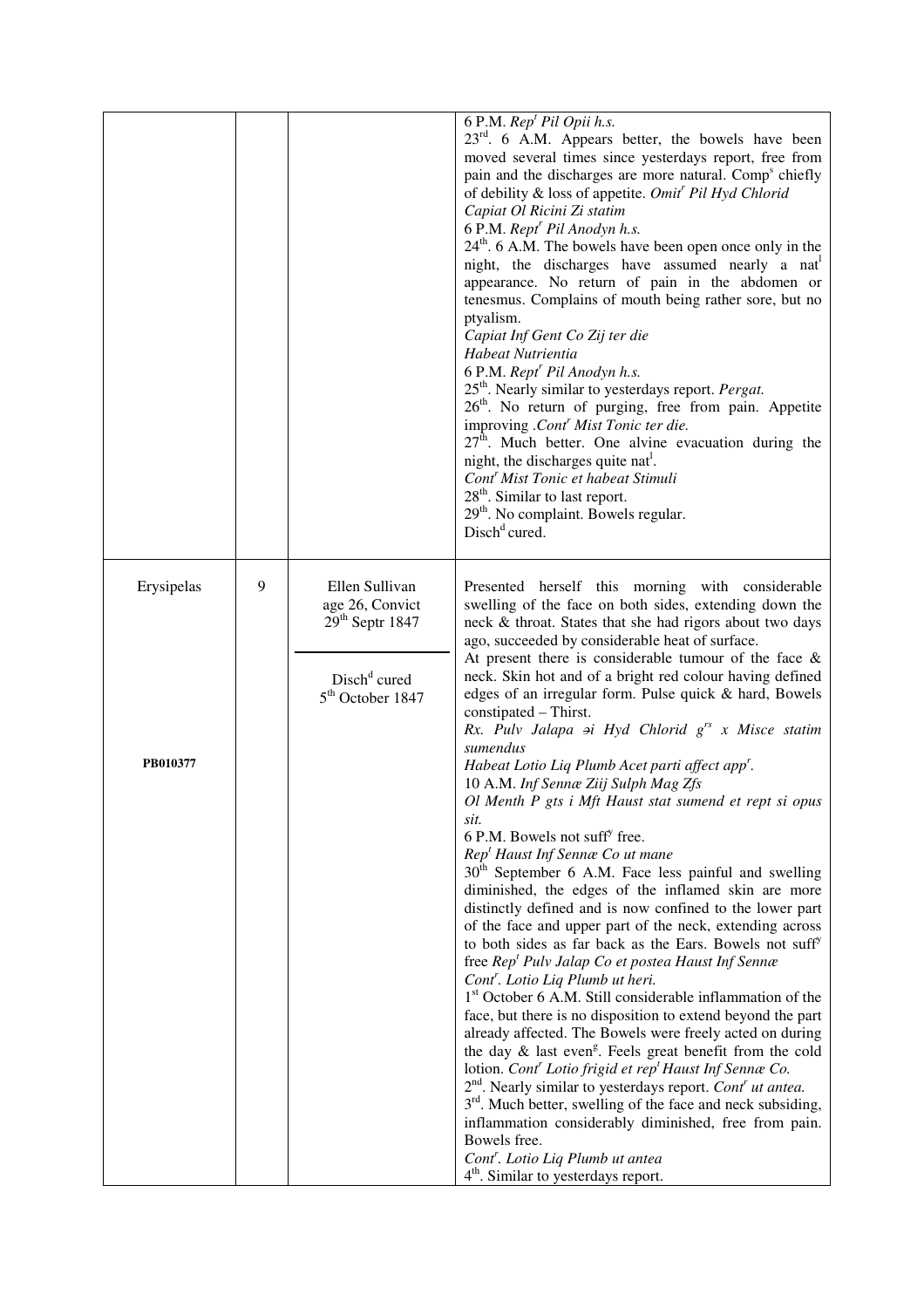|            |    |                                                                                                                                                                                                                                                                                                                                                                                                                                                 | 5 <sup>th</sup> . No complaint. Disch <sup>d</sup> cured.                                                                                                                                                                                                                                        |
|------------|----|-------------------------------------------------------------------------------------------------------------------------------------------------------------------------------------------------------------------------------------------------------------------------------------------------------------------------------------------------------------------------------------------------------------------------------------------------|--------------------------------------------------------------------------------------------------------------------------------------------------------------------------------------------------------------------------------------------------------------------------------------------------|
| Dysenteria | 10 | Mary Murry<br>age 18, Convict                                                                                                                                                                                                                                                                                                                                                                                                                   | Has been affected for some days with a bowel complaint<br>and irritability of Stomach. This morning she presented                                                                                                                                                                                |
|            |    | at Sea<br>$30^{\text{th}}$ September 1847                                                                                                                                                                                                                                                                                                                                                                                                       | herself complaining of being worse and that the purging<br>was more troublesome. She as therefore admitted into<br>Hospital. On examination of the stools they appeared                                                                                                                          |
|            |    | Disch <sup>d</sup> dead<br>21 <sup>st</sup> October 1847                                                                                                                                                                                                                                                                                                                                                                                        | fluid $&$ slightly bilious – complains of considerable pain<br>in the lower part of the abdomen previous to going to<br>stool, has been purged 5 or 6 times during the night.<br>Pulse quick, heat of skin. Thirst.                                                                              |
|            |    |                                                                                                                                                                                                                                                                                                                                                                                                                                                 | Habeat Ol Ricini Zi č R Opii $g^{ts}$ xxx<br>Decoct Hordie pro potu<br>Low diet. Arrowroot etc                                                                                                                                                                                                   |
|            |    |                                                                                                                                                                                                                                                                                                                                                                                                                                                 | 6 P.M. The Ol Ricini acted freely, and gave considerable<br>relief.<br>Capiat Pil Opii $g^r$ ifs h.s.                                                                                                                                                                                            |
|            |    |                                                                                                                                                                                                                                                                                                                                                                                                                                                 | 1 <sup>st</sup> October. 6 A.M. Purging less troublesome during the<br>night, pain diminished – less thirst.<br>Rx. Conf Aromat zi Mist Cretæ Ziv                                                                                                                                                |
|            |    |                                                                                                                                                                                                                                                                                                                                                                                                                                                 | R Zingib zi post singulas sedes liquidas<br>6 P.M. nearly similar to mornings report.<br>Rep <sup>t</sup> Pil Anodyn h.s.<br>2 <sup>nd</sup> . October. 6 A.M. No material change since<br>yesterdays report. Pergat.<br>3 <sup>rd</sup> . Purging less frequent and altogether appears a little |
|            |    |                                                                                                                                                                                                                                                                                                                                                                                                                                                 |                                                                                                                                                                                                                                                                                                  |
|            |    | better. Pergat.<br>4 <sup>th</sup> . Comp <sup>s</sup> still of slight pain in the abdomen on going to<br>stool. Bowels have been open three times during the<br>night. The discharges are watery, free from blood and<br>only slightly feculent.<br>Habeat Ol Ricini Zi č R Opii $g^{ts}$ xx.<br>Cont <sup>'</sup> Mist Cretæ Co ut antea<br>6 P.M. Rep <sup>t</sup> Pil Anodyn h.s.<br>$5th$ & 6 <sup>th</sup> Nearly similar to last report. |                                                                                                                                                                                                                                                                                                  |
|            |    |                                                                                                                                                                                                                                                                                                                                                                                                                                                 |                                                                                                                                                                                                                                                                                                  |
|            |    |                                                                                                                                                                                                                                                                                                                                                                                                                                                 |                                                                                                                                                                                                                                                                                                  |
|            |    | much of tenesmus & straining on going to stool. No<br>irritability of stomach for some days.<br>Pulse continues rather quick & there is slight febrile heat<br>of skin. Omit <sup>r</sup> Mist Cretæ Co.<br>Rx. Hyd Chlorid $\sigma$ i Opii purify g' iv<br>Conf Aromat q.s. Pulv Ipec $g^{r}$ x<br>Misce et divid in Pil vj<br>Capiat i 3 <sup>tia</sup> quaque hora<br>Cont <sup>'</sup> Decoct Hordie pro potu                               |                                                                                                                                                                                                                                                                                                  |
|            |    |                                                                                                                                                                                                                                                                                                                                                                                                                                                 |                                                                                                                                                                                                                                                                                                  |
|            |    |                                                                                                                                                                                                                                                                                                                                                                                                                                                 |                                                                                                                                                                                                                                                                                                  |
|            |    | 6 P.M. Rep <sup>t</sup> Pil Anodyn h.s.<br>8 <sup>th</sup> . 6 A.M. Passed a tolerable night, purged one only;<br>feels much better, and has little or no pain - stomach                                                                                                                                                                                                                                                                        |                                                                                                                                                                                                                                                                                                  |
|            |    | tranquil. Cont <sup>r</sup> Pil et Rep <sup>t</sup> Pil Anodyn h.s.<br>$9th$ . Nearly similar to yesterdays report – no effect as yet<br>from the Pills. Cont <sup>r</sup> ut antea                                                                                                                                                                                                                                                             |                                                                                                                                                                                                                                                                                                  |
|            |    | 10 <sup>th</sup> . 6 A.M. The purging still continues and the<br>discharges are not improved in appearance, being chiefly<br>thin mucus slightly streaked with blood, no effect from                                                                                                                                                                                                                                                            |                                                                                                                                                                                                                                                                                                  |
|            |    |                                                                                                                                                                                                                                                                                                                                                                                                                                                 |                                                                                                                                                                                                                                                                                                  |
|            |    |                                                                                                                                                                                                                                                                                                                                                                                                                                                 | $12th$ . The symptoms continue without any material                                                                                                                                                                                                                                              |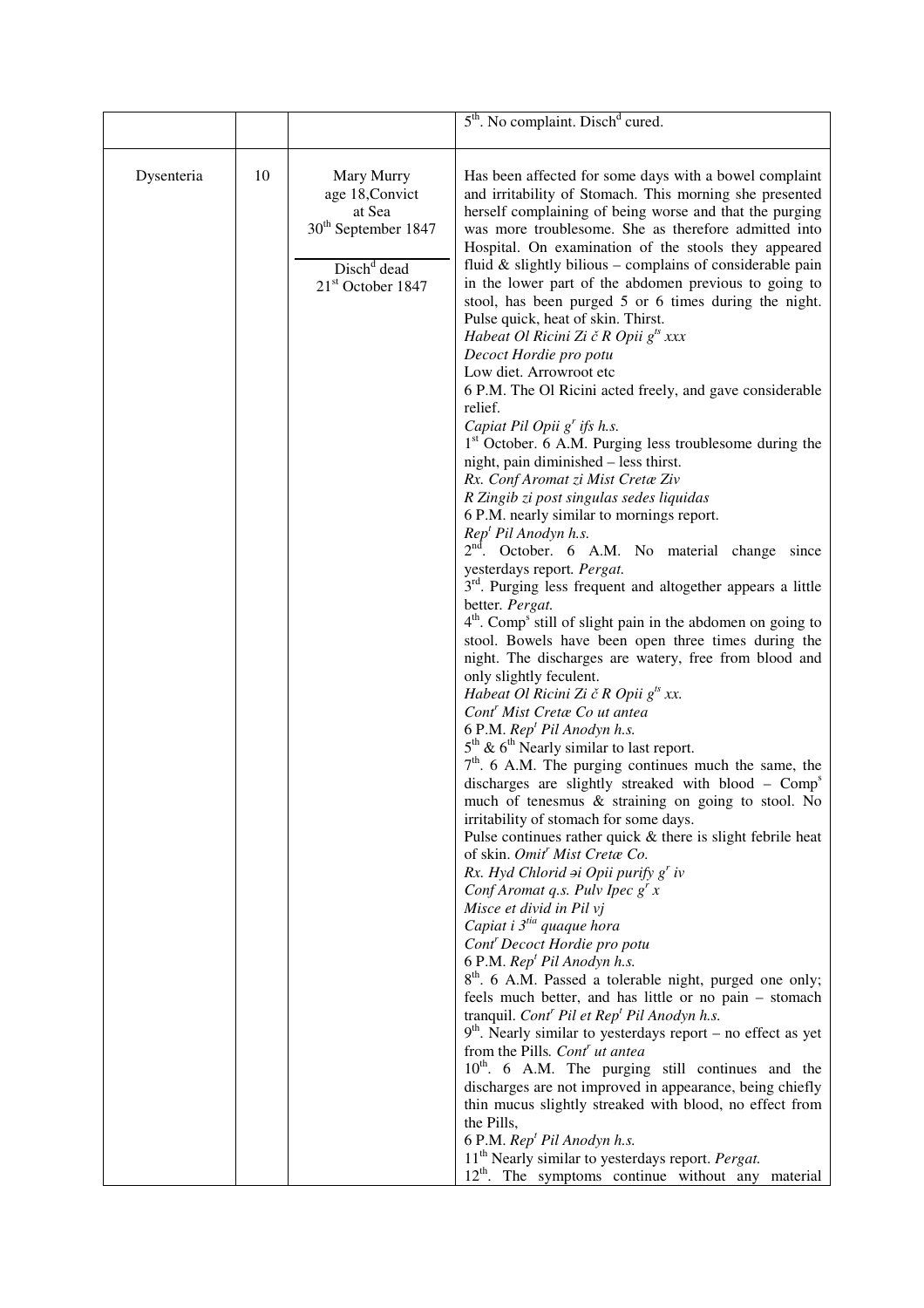|          | changes, the medicine has not yet effected the system                                     |
|----------|-------------------------------------------------------------------------------------------|
|          | altho' carefully & regularly administered. The discharges                                 |
|          |                                                                                           |
|          | are still a little bloody but chiefly consist of mucus. The                               |
|          | patient complains of great debility, but does not suffer                                  |
|          | much from pain. Cont <sup>r</sup> Med:                                                    |
|          | 6 P.M. Mucilag Gum Acac Zfs                                                               |
|          | Liq Plumb Acet $g^{ts}$ xx R Opii $g^{ts}$ xxx Mft Injectio h.s.                          |
|          | utenda                                                                                    |
| PB010378 | 13 <sup>th</sup> October 6 A.M. Purged 3 times in the night, no pain                      |
|          | or tenesmus. Habeat Ol Ricini Zi č R Opii $g^t xv$ .                                      |
|          |                                                                                           |
|          | 6 P.M. The Castor Oil had a good effect and acted                                         |
|          | several times freely. Rep <sup>t</sup> . Pil ut antea                                     |
|          | 14 <sup>th</sup> . Purged several times during the night. The                             |
|          | discharges are at times bilious and slightly feculent, and                                |
|          | at other times clear mucus, or mucus mixed with blood.                                    |
|          | Comp <sup>s</sup> again of slight pain in abdomen or going to stool                       |
|          | but no tenesmus since the use of the Injection at bedtime.                                |
|          | The stomach has been rather irritable since yesterday                                     |
|          |                                                                                           |
|          | morn <sup>g</sup> . States that her mouth is a little sore but there is no                |
|          | ptyalism.                                                                                 |
|          | Habeat Haust Effervesc pro re nata                                                        |
|          | Cont <sup>r</sup> Pil ter die                                                             |
|          | Descendat in Balneum Calidum                                                              |
|          | Habeat Nutrientia, Sago Arrowroot etc                                                     |
|          | 6 P.M. $Rept Injection h.s.$                                                              |
|          | 15 <sup>th</sup> . 6 A.M. The Bath yesterday had a soothing effect $\&$                   |
|          | relieved the pain in the abdomen. The purging however                                     |
|          |                                                                                           |
|          | continues and the discharges are much the same as last                                    |
|          | report. No return of vomiting. Pulse and heat of surface                                  |
|          | nearly natural. Comp <sup>s</sup> much of debility.                                       |
|          | Cont <sup>'</sup> Nutrientia                                                              |
|          | Habeat Ol Ricini Zi č R Opii g <sup>ts</sup> xx                                           |
|          | 6 P.M. Rep <sup>t</sup> Balneum Calidum et Injectio h.s.                                  |
|          | 16 <sup>th</sup> Considerable irritability of Stomach which prevents                      |
|          | anything being retained. Purging continues troublesome                                    |
|          | and no improvement whatever in the condition of the                                       |
|          |                                                                                           |
|          | stools. Complains of increased pain in the abdomen and                                    |
|          | feels very low & exhausted.                                                               |
|          | Omit <sup>r</sup> Pil Hyd Chlorid                                                         |
|          | Ung <sup>t</sup> Hyd Fort zvj infricatur abdom <sup>n</sup> et femoribus 3 <sup>tia</sup> |
|          | quaque hora                                                                               |
|          | Cont <sup>r</sup> Nutrientia et habeat Vin Galic č Aq pro potu                            |
|          | 6 P.M. $Rept$ . Injectio h.s.                                                             |
|          | $17th$ Nearly similar to yesterdays report                                                |
|          | Cont <sup>r</sup> Situs Mercurialis et Nutrientia                                         |
|          | 6 P.M. Habeat Haust Anodyn h.s. et rep <sup>t</sup> Injectio ut                           |
|          | antea                                                                                     |
|          | 18 <sup>th</sup> Appears somewhat better and has rallied a little from                    |
|          |                                                                                           |
|          | the effect of the Stimulant & Nourishment. Took some                                      |
|          | Port Wine yesterday which agreed better than the Brandy                                   |
|          | & Water. No vomiting since last report. Cont' ut antea                                    |
|          | $19th$ October 6 A.M. Continues to keep up her spirits &                                  |
|          | takes the nourishment well. Purging less troublesome.                                     |
|          | Omit <sup>r</sup> Situs Mercurialis                                                       |
|          | Cont <sup>r</sup> Nutrientia et Stimuli                                                   |
|          | 6 P.M. Rep <sup>t</sup> Pil Opii h.s. et Injectio ut antea                                |
|          |                                                                                           |
|          | 20 <sup>th</sup> . No material change, but appears in a very                              |
|          | precarious state from exhaustion. Purged twice only                                       |
|          | during the night, the discharges were quite free from                                     |
|          | blood and slightly feculent. Heat of surface keeps up but                                 |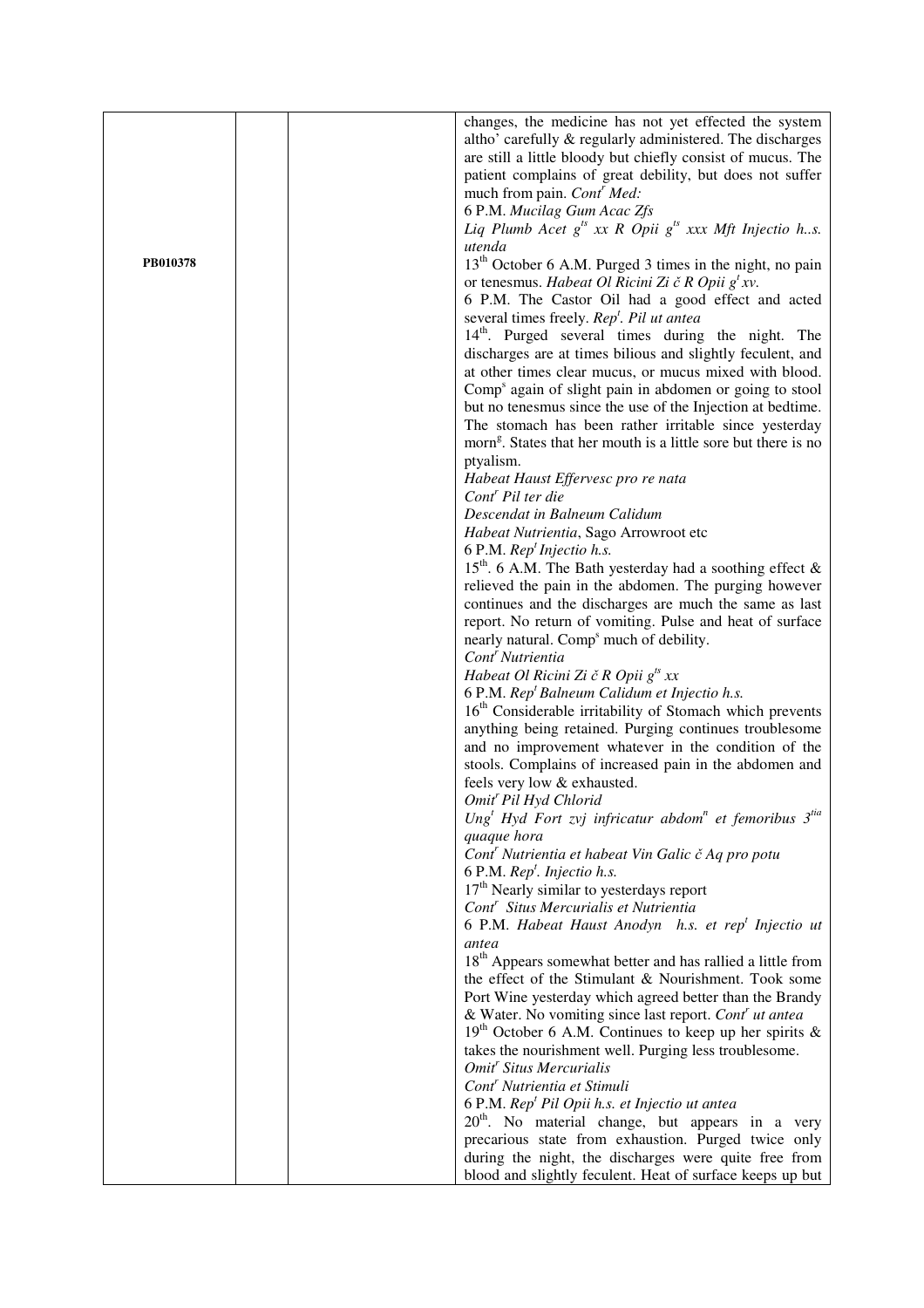|                       |    |                                                                                                                               | the Pulse is scarcely perceptible at the wrist. No return of<br>vomiting. Takes her nourishment etc well.<br>Cont <sup>r</sup> Nutrientia Preserved meats etc et Stimuli ut antea.<br>6 P.M. Rep <sup>t</sup> Pil Anodyn h.s.<br>$21st$ Continues very low but not worse than yesterday.<br>Pergat.<br>2 P.M. Has taken stimulants and nourishment several<br>times during the forenoon and was again about to do so<br>when she expired in the nurses arms, apparently from<br>exhaustion.                                                                                                                                                                                                                                                                                                                                                                                                                                                                                                                                                                                                                                                                                                                                                                                                                                                                                                                                                                                                                                                                                                                                                                                                                                                                                                                                                                                                                                                                                                                                                                                                                                                                                                                                                                                                                                                                                                                                                                                          |
|-----------------------|----|-------------------------------------------------------------------------------------------------------------------------------|--------------------------------------------------------------------------------------------------------------------------------------------------------------------------------------------------------------------------------------------------------------------------------------------------------------------------------------------------------------------------------------------------------------------------------------------------------------------------------------------------------------------------------------------------------------------------------------------------------------------------------------------------------------------------------------------------------------------------------------------------------------------------------------------------------------------------------------------------------------------------------------------------------------------------------------------------------------------------------------------------------------------------------------------------------------------------------------------------------------------------------------------------------------------------------------------------------------------------------------------------------------------------------------------------------------------------------------------------------------------------------------------------------------------------------------------------------------------------------------------------------------------------------------------------------------------------------------------------------------------------------------------------------------------------------------------------------------------------------------------------------------------------------------------------------------------------------------------------------------------------------------------------------------------------------------------------------------------------------------------------------------------------------------------------------------------------------------------------------------------------------------------------------------------------------------------------------------------------------------------------------------------------------------------------------------------------------------------------------------------------------------------------------------------------------------------------------------------------------------|
| Dysentery<br>PB010379 | 11 | Ann Walker<br>age 35. Free Settler<br>at Sea<br>$1st$ October 1847<br>Disch <sup>d</sup> dead<br>4 <sup>th</sup> October 1847 | Presented herself this morning complaining of frequent<br>purging and extreme debility. States that she has been ill<br>for ten days without making it known. Complains at<br>present of pain in the lower part of the abdomen,<br>particularly before going to stool, accompanied with<br>tenesmus & straining. The discharges are feculent $\&$<br>bilious unaccompanied with any appearance of blood.<br>Pulse regular but very weak. Tongue white in the centre<br>& red round the edges. Slight thirst. No appetite. Capiat<br>Ol Ricini Zi č R Opii $g^{ts}$ xx.<br>Habeat Nutrientia, Sago, Arrowroot etc et Decoct<br>Hordie pro potu<br>6 P.M. The castor Oil has had a good effect & produced<br>two or three copious feculent discharges mixed with<br>mucus. Pain in the abdomen lass severe. Tenesmus<br>continues troublesome.<br>Rx Mucilag Gum Acac Zfs.<br>R Opii $g^t$ xxx Misce pro Injectio<br>Capiat Pil Opii g' i h.s. et Habeat Mist Cretae Co. zi pos<br>singulas sedes liquidas<br>2 <sup>nd</sup> October. A severe Gale of Wind, which commenced<br>last evening, has much distressed and harassed the sick<br>by the constant & violent motion of the ship and the Sea<br>breaking in upon the decks very heavily at times<br>rendering it difficult to afford them the assistance they<br>require.<br>This patient appears very much exhausted, the purging<br>continues much the same as yesterday.<br>Cont <sup>r</sup> Medicamenta et Nutrientia ut heri<br>6 P.M. Similar to mornings report. $Rept$ . Pil Opii h.s.<br>$3rd$ . Very ill & extremely exhausted by the combined<br>effects of the disease and the continuance of the Gale.<br>About midnight the sea broke in & filled many of the bed<br>places with water, adding greatly to the distress that<br>prevails.<br>This patient was removed from the Free Settlers Berth to<br>the Hospital early this morn <sup>g</sup> altho' it was much crowded<br>by the patients, suffering from a similar complaint.<br>Cont <sup>'</sup> Medicamenta etc ut antea<br>6 P.M. The Gale still continues with great violence. No<br>material change in the condition of the patient.<br>$Rept Pil Opii gr if s h.s.$<br>4 <sup>th</sup> . 6 A.M. Appears to be sinking from exhaustion and<br>fright occasioned by the violence of the Gale.<br>7.30 Expired. This patient was a very weak and delicate<br>person and was advised not to undertake so long a<br>voyage previous to leaving Dublin. |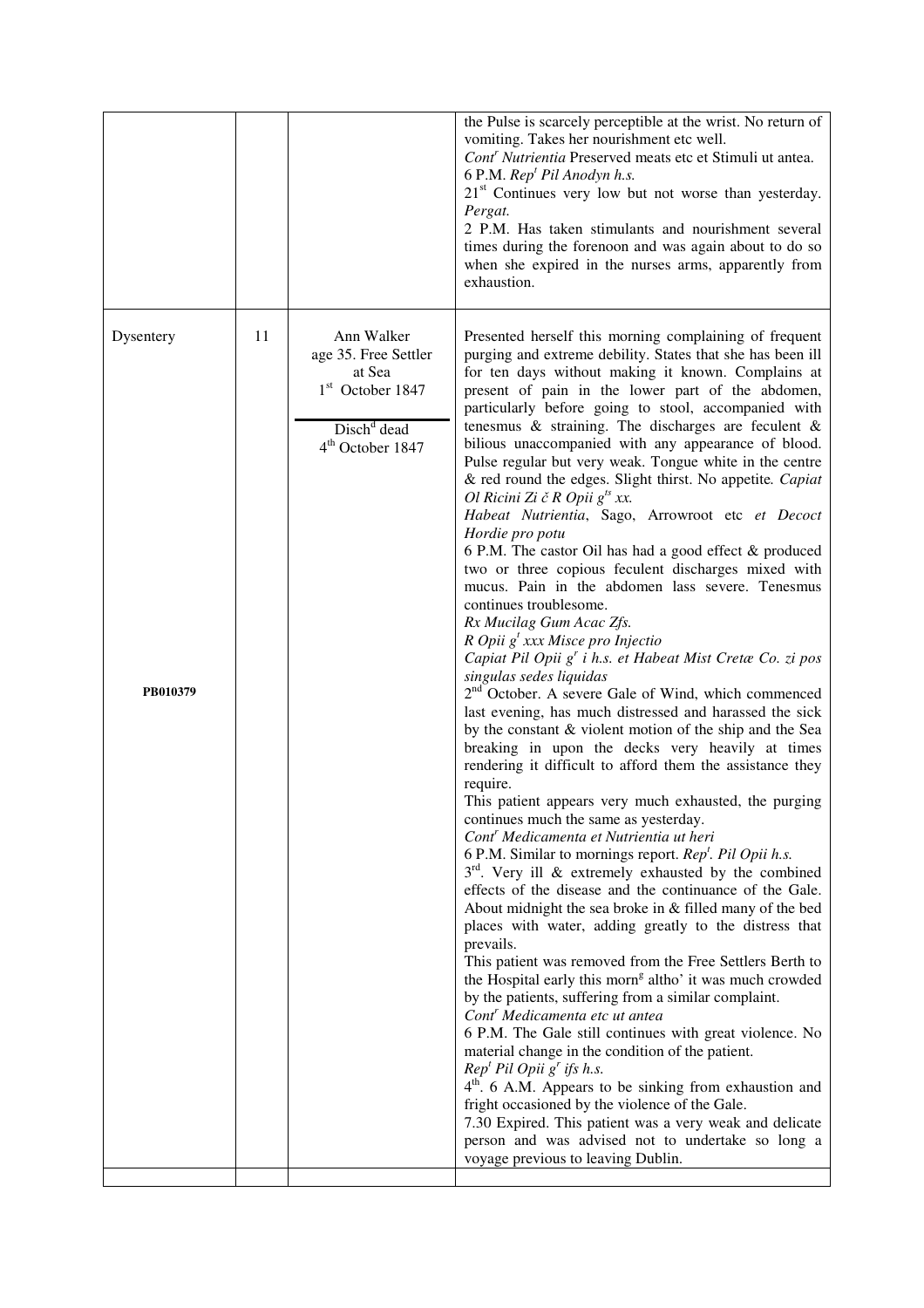| Dysentery | 12 | Cath <sup>e</sup> Shine      | Has been affected with a bowel complaint four or five                                                                     |
|-----------|----|------------------------------|---------------------------------------------------------------------------------------------------------------------------|
|           |    | age 30 Convict               | days but only presented herself this morning,                                                                             |
|           |    | at Sea                       | complaining of frequent purging $&$ pain in the lower part                                                                |
|           |    | 4 <sup>th</sup> October 1847 | of the abdomen with tenesmus - slight febrile heat of                                                                     |
|           |    |                              | skin & frequency of Pulse. Tongue white. Thirst                                                                           |
|           |    | Disch <sup>d</sup> dead      | Capiat Ol Ricini Zi č R Opii $g^{ts}$ xxv. s.                                                                             |
|           |    | $12^{th}$ October 1847       | 6 P.M. The Castor Oil has acted freely during the day -                                                                   |
|           |    |                              | still comp <sup>s</sup> of pain & tenesmus.                                                                               |
|           |    |                              | Capiat Pil Opii $g^r$ ifs h.s.                                                                                            |
|           |    |                              | $5th$ Oct <sup>r</sup> 6 A.M. The anodyne last night gave some relief,                                                    |
|           |    |                              | but the purging continues much the same as yesterday.                                                                     |
|           |    |                              | The discharges are chiefly mucus with a small quantity<br>of feculent matter but no blood.                                |
|           |    |                              | Rx. Hyd Chlorid zfs Opii Purif $g^{r}$ vj                                                                                 |
|           |    |                              | Misce et divid in Pil viij capiat $2^{da}$ quaque hora                                                                    |
|           |    |                              | Diet to consist of Arrowroot Sago etc                                                                                     |
|           |    |                              | Habeat Decoct Hordei pro potu.                                                                                            |
|           |    |                              | 6 P.M. Capiat Haust Anodyn h.s.                                                                                           |
|           |    |                              | $6th$ 6 A.M. Has vomited several times in the night and                                                                   |
|           |    |                              | been purged repeatedly since 2 o'clock this morn <sup>g</sup> . At                                                        |
|           |    |                              | present feels better and considerably relieved from the                                                                   |
|           |    |                              | pain in the abdomen.                                                                                                      |
|           |    |                              | Omit <sup>r</sup> Pulv Ipec                                                                                               |
|           |    |                              | Cont <sup>r</sup> Pil Hyd: Chlorid: ut antea                                                                              |
|           |    |                              | 6 P.M. Rep <sup>t</sup> Haust Anodyn h.s.<br>$7th$ . 6 A.M. The purging continues much the same, the                      |
|           |    |                              | discharges are free from any feculent matter and consist                                                                  |
|           |    |                              | of mucus streaked with blood - Tenesmus continues                                                                         |
|           |    |                              | troublesome but the pain in the abdomen is less severe.                                                                   |
|           |    |                              | No return of irritability of the Stomach.                                                                                 |
|           |    |                              | Cont <sup>r</sup> Pil ut antea                                                                                            |
|           |    |                              | 6 P.M. Rx. Mucilag Gum Acac Zfs                                                                                           |
|           |    |                              | R Opii $g^t$ xxxx. Liq Plumb Acer $g^t$ xx                                                                                |
|           |    |                              | Misce pro Injectio                                                                                                        |
|           |    |                              | Rep <sup>t</sup> . Haust Anodyn h.s.                                                                                      |
|           |    |                              | 8 <sup>th</sup> 6 A.M. Symptoms and general conditions nearly<br>similar to last report. No effect as yet from the Pills. |
|           |    |                              | Pergat                                                                                                                    |
|           |    |                              | 6 P.M. Rep <sup>t</sup> . Injectio et Haust h.s.                                                                          |
|           |    |                              | $9th$ 6 A.M. Continues very ill, the purging is not at all                                                                |
|           |    |                              | checked by the medicine. Pain of the abdomen                                                                              |
|           |    |                              | considerably relieved & tenesmus diminished by the                                                                        |
|           |    |                              | Injections etc. the discharges are chiefly mucus                                                                          |
|           |    |                              | occasionally streaked with blood. Comp <sup>s</sup> of great debility                                                     |
|           |    |                              | - no appetite. Stomach tranquil. Mouth not affected by                                                                    |
|           |    |                              | the Pills.                                                                                                                |
|           |    |                              | Ung <sup>t</sup> Hyd Fort ziv č R Opii zi<br>Illinatur in abdominis ter die                                               |
|           |    |                              | Cont <sup>r</sup> Nutrientia                                                                                              |
|           |    |                              | 6 P.M. Rep <sup>t</sup> Injectio et Haust h.s.                                                                            |
|           |    |                              | $10^{th}$ No improvement, comp <sup>s</sup> of extreme debility &                                                         |
|           |    |                              | exhaustion from the frequent purging. No effect from the                                                                  |
| PB010380  |    |                              | Pills or Frictions. Stomach continues tranquil. Pergat.                                                                   |
|           |    |                              | $11th$ October. 6 A.M. The discharges are a little improved                                                               |
|           |    |                              | in character, being more feculent $&$ less cloudy – in other                                                              |
|           |    |                              | respects the symptoms continue without any material                                                                       |
|           |    |                              | changes. No effect from the Pills or Frictions. Pergat.                                                                   |
|           |    |                              | 6 P.M. Nearly similar to yesterdays report - $Rept$ . Injectio                                                            |
|           |    |                              | et Haust h.s.<br>$12th$ 6 A.M. Appears extremely low and exhausted, the                                                   |
|           |    |                              |                                                                                                                           |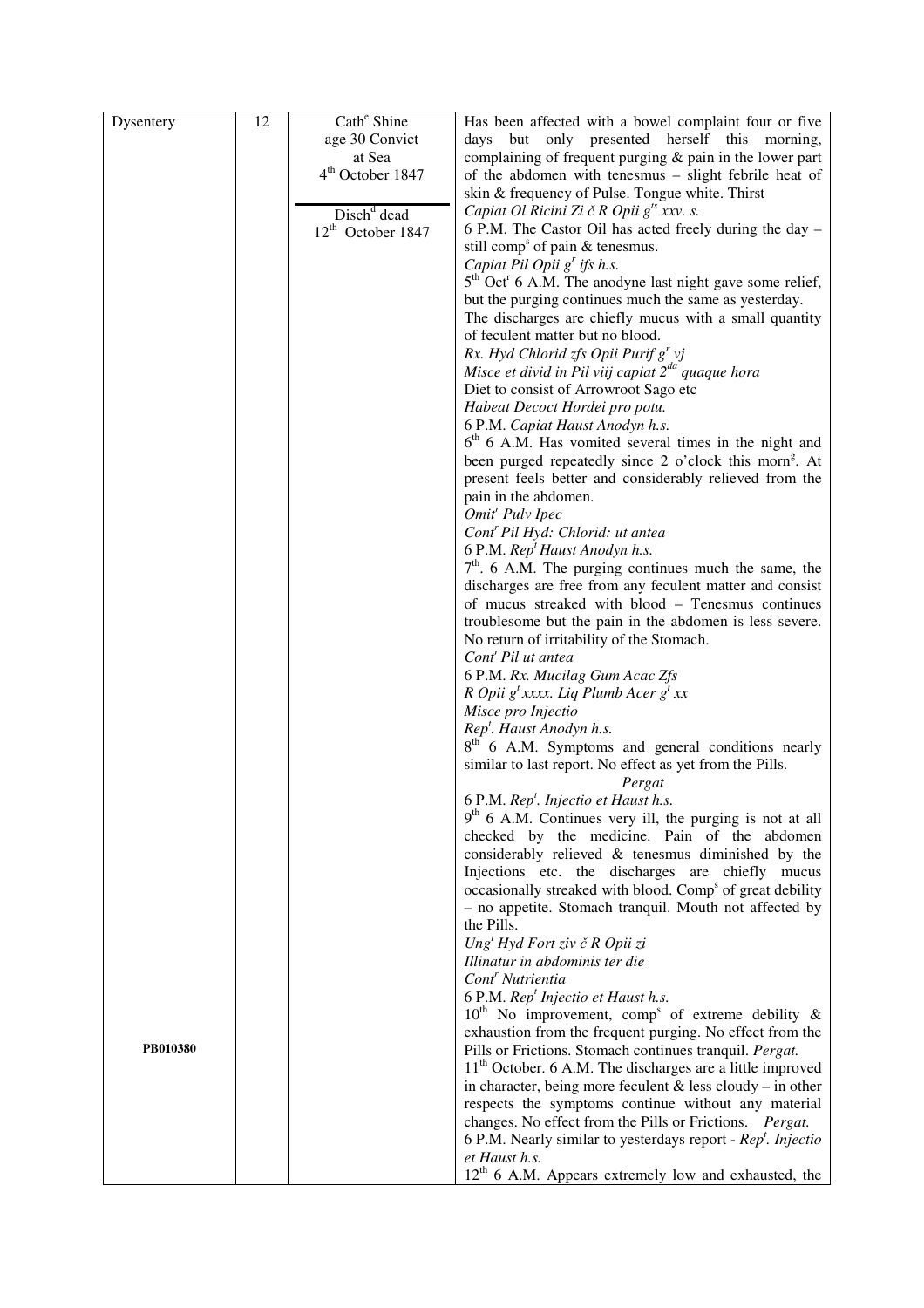|            |    |                                                                                                                                      | Pulse are scarcely perceptible at the wrist, temperature of<br>the surface below the natural.<br>The purging continues very frequent but the discharges<br>at times are more natural $\&$ quite fee from blood. Mouth<br>not affected by the mercury. Omit <sup>r</sup> Pil Hyd Chlorid.<br>$Contr Ungt Hyd \check{c} R$ Opii ut antea<br>Habeat Nutrientia et Stimuli<br>Sacculi Arena Calida pedibus admov.<br>6 P.M. Rallied a little after taking the stimulant this<br>forenoon, but fell off again soon after and expired<br>tranquilly about 2 P.M.                                                                                                                                                                                                                                                                                                                                                                                                                                                                                                                                                                                                                                                                                                                                                                                                                                                                                                                                                                                                                                                                                                                                                                                                                                                                                                                                                                                                                                                                                                                                                                                                                                                                                                                                                                                                                                                                                                                                                                                                             |
|------------|----|--------------------------------------------------------------------------------------------------------------------------------------|------------------------------------------------------------------------------------------------------------------------------------------------------------------------------------------------------------------------------------------------------------------------------------------------------------------------------------------------------------------------------------------------------------------------------------------------------------------------------------------------------------------------------------------------------------------------------------------------------------------------------------------------------------------------------------------------------------------------------------------------------------------------------------------------------------------------------------------------------------------------------------------------------------------------------------------------------------------------------------------------------------------------------------------------------------------------------------------------------------------------------------------------------------------------------------------------------------------------------------------------------------------------------------------------------------------------------------------------------------------------------------------------------------------------------------------------------------------------------------------------------------------------------------------------------------------------------------------------------------------------------------------------------------------------------------------------------------------------------------------------------------------------------------------------------------------------------------------------------------------------------------------------------------------------------------------------------------------------------------------------------------------------------------------------------------------------------------------------------------------------------------------------------------------------------------------------------------------------------------------------------------------------------------------------------------------------------------------------------------------------------------------------------------------------------------------------------------------------------------------------------------------------------------------------------------------------|
| Dysenteria | 13 | Mary Smith<br>age 28, Convict<br>at Sea<br>5 <sup>th</sup> October 1847<br>Disch <sup>d</sup> cured<br>17 <sup>th</sup> October 1847 | Presented herself this morning, stating that she had been<br>affected with a bowel complaint for a week past.<br>At present comp <sup>s</sup> of frequent purging, pain in the<br>abdomen previous to going to stool $&$ considerable<br>tenesmus. The evacuations are chiefly mucus, with very<br>slight appearance of feculent matter & free from blood. -<br>slight febrile heat of skin & thirst. Pulse weak and quick,<br>no appetite.<br>Capiat Ol Ricini Zi č R Opii $g^{ts}$ xx. s.<br>Diet to consist of Sago, Arrowroot etc.<br>Decoct Hordie pro potu<br>6 P.M. Habeat Pil Anodyn h.s.<br>6 <sup>th</sup> October 6 A.M. Was much distressed during the<br>night by purging & tenesmus, has vomited several times<br>this morn <sup>g</sup> . Stools are nearly similar to yesterdays report.<br>Rx. Hyd Chlorid $\sigma$ i R Opii purify g' iv<br>Pulv Ipec $g^r x$ Conf Aromat q.s.<br>Misce et divid in Pil no vj.<br>Capiat i 3 <sup>tis</sup> quaque hora<br>6 P.M. Rep <sup>t</sup> Haust Anodyn h.s.<br>7 <sup>th</sup> 6 A.M. Took a dose of Castor Oil yesterday afternoon<br>which produced several copious evacuations, more<br>feculent $\&$ nat <sup>1</sup> in appearance but this morn <sup>g</sup> the<br>discharges are again less feculent and consist chiefly of<br>Mucus mixed with streaks of blood. Pain of the abdomen<br>$&$ tenesmus considerably relieved – No return of<br>vomiting. Cont <sup>r</sup> Pil $2^{dn}$ quaque hora<br>6 P.M. Rep <sup>t</sup> Haust Anodyn h.s.<br>8 <sup>th</sup> 6 A.M. Purged twice only during the night. The<br>discharges are free from blood and consist almost<br>entirely of mucus $-$ Pain & tenesmus less troublesome.<br>Altogether appears somewhat better. Comp <sup>s</sup> of mouth<br>being a little sore, but there is no appearance of ptyalism.<br>Heat of skin & Pulse nearly natural.- slight thirst<br>continues. Capiat Ol Ricini Zi č R Opii g <sup>ts</sup> xxv et Cont <sup>r</sup><br>Pil Hyd Chlorid ut antea<br>6 P.M. Rep <sup>t</sup> Haust Anodyn h.s.<br>$9th$ 6 A.M. Symptoms and general condition nearly<br>similar to last report – Mouth not sore.<br>Cont <sup>'</sup> Medicamenta ter die<br>6 P.M. Rep <sup>t</sup> Haust Anodyn h.s.<br>10 <sup>th</sup> Complains of mouth being sore but there is no<br>appearance of any ptyalism $-$ The discharges are less<br>frequent and more feculent and altogether appears better.<br>Omit <sup>r</sup> Pil Hyd Chlorid<br>Habeat Ol Ricini Zi č R Opii $g^t$ xx<br>6 P.M. Rep <sup>t</sup> Haust Anodyn h.s. |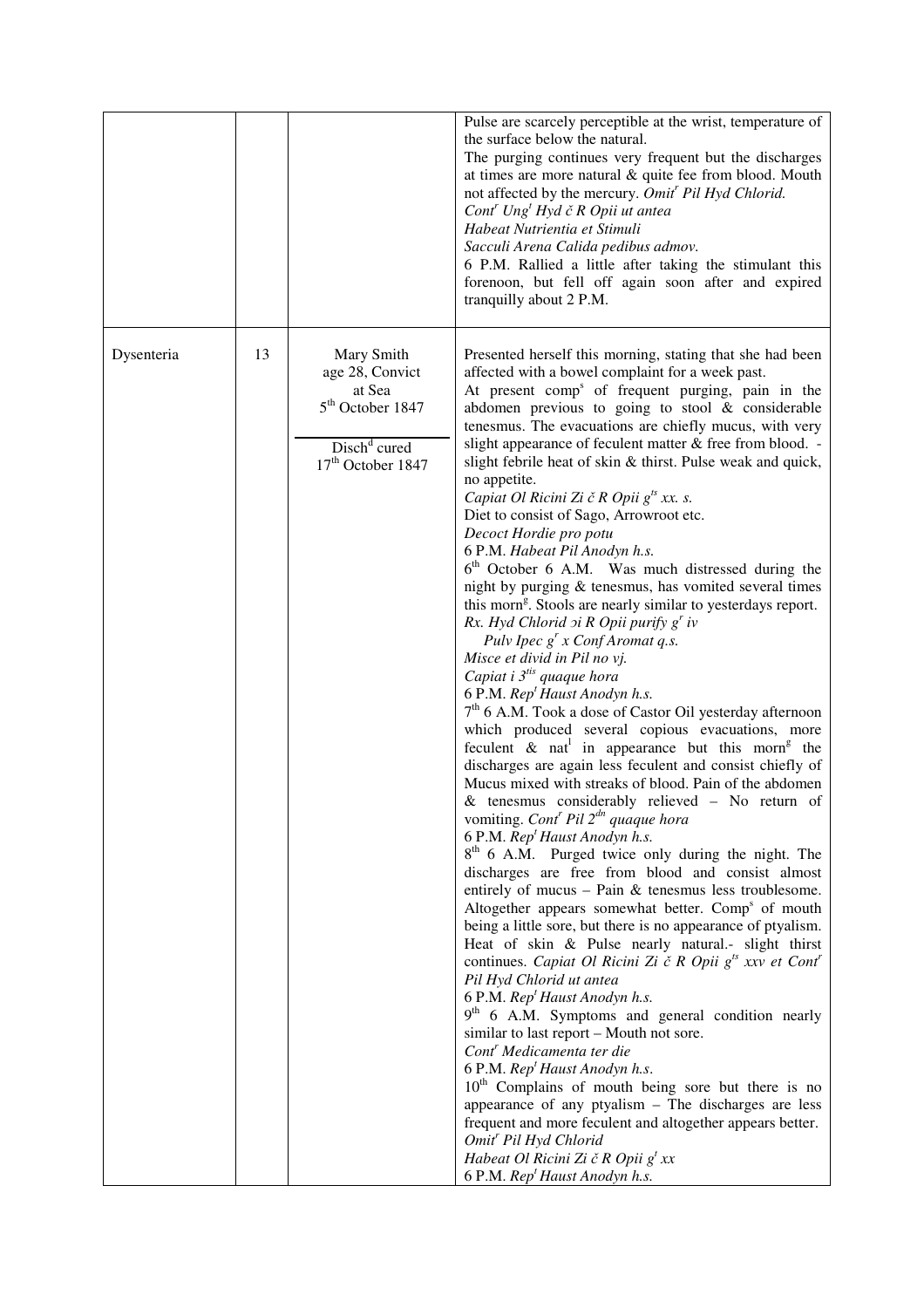|                        |    |                                                                                                                 | $11th$ 6 A.M. Has not been purged during the night – pain<br>of the abdomen gone off & tenesmus considerably<br>diminished. Pergat<br>12 <sup>th</sup> Bowels have been moved three times since<br>yesterday morn <sup>g</sup> .- free from pain & the discharges<br>evidently becoming more natural in appearance. Comp <sup>s</sup><br>only of debility.<br>Capiat Inf Gent Co Zij bis die<br>Habeat Nutrientia - Preserved Soup<br>13 <sup>th</sup> Nearly similar to yesterdays report.<br>$Rept$ . Ol Ricini Z i . Cont' Mist Tonic ut heri<br>6 P.M. Continues to improve<br>Haust Anodyn h.s.<br>$14th$ & $15th$ Convalescent & gaining strength. Appetite<br>improving. Cont' ut antea<br>16 <sup>th</sup> Progressing favourably. Pergat<br>17 <sup>th</sup> No complaint. Bowels regular<br>Disch <sup>d</sup> cured.                                                                                                                                                                                                                                                                                                                                                                                                                                                                                                                                                                                                                                                                                                                                                                                                                                                                                                                                                                                                                                                                                                                                                                                                                                                                                                                                                                                  |
|------------------------|----|-----------------------------------------------------------------------------------------------------------------|------------------------------------------------------------------------------------------------------------------------------------------------------------------------------------------------------------------------------------------------------------------------------------------------------------------------------------------------------------------------------------------------------------------------------------------------------------------------------------------------------------------------------------------------------------------------------------------------------------------------------------------------------------------------------------------------------------------------------------------------------------------------------------------------------------------------------------------------------------------------------------------------------------------------------------------------------------------------------------------------------------------------------------------------------------------------------------------------------------------------------------------------------------------------------------------------------------------------------------------------------------------------------------------------------------------------------------------------------------------------------------------------------------------------------------------------------------------------------------------------------------------------------------------------------------------------------------------------------------------------------------------------------------------------------------------------------------------------------------------------------------------------------------------------------------------------------------------------------------------------------------------------------------------------------------------------------------------------------------------------------------------------------------------------------------------------------------------------------------------------------------------------------------------------------------------------------------------|
| PB010381<br>Dysenteria | 14 | Mary Marshall<br>age 23 Convict<br>at Sea<br>$6th$ October 1847<br>Disch <sup>d</sup> dead<br>19th October 1847 | Has been ill for two days but did not present herself until<br>this morning. Complains at present of frequent purging<br>accompanied with pain in the abdomen and tenesmus.-<br>Pulse weak and quicker than natural – slight heat of skin<br>$&$ thirst.<br>Capiat Ol Ricini Zi č R Opii $g^{ts}$ xx<br>6 P.M. The Castor Oil has acted freely during the<br>forenoon. Habeat Pil Opii g' ifs h.s. Capiat Mist Cretæ<br>Co Zi post singulas sedes liquidas.<br>7 <sup>th</sup> October 6 A.M. Has been purged repeatedly during<br>the night. The discharges are thick mucus, almost like<br>pus mixed with blood, without any feculent matter. The<br>pain of the abdomen and tenesmus is considerably<br>relieved- less heat of skin, & Pulse more nat in<br>frequency, but weak. Complains of thirst. Tongue white<br>in the centre and red round the edges. No appetite. Omit'<br>Mist Cretæ Co.<br>Rx. Hyd Chlorid $\Rightarrow$ i Opii purif $g^r$ iv Pulv Ipec $g^r$ x Conf<br>Aromat q.s. Misce et divid in Pil no vj. Capiat i 2 <sup>da</sup><br>quaque hora. Habeat Decoct Hordie pro potu<br>Diet to consist of Arrowroot, Sago etc<br>6 P.M. Nearly similar to mornings report.<br>Capiat Pil Opii $g^r$ ifs h.s.<br>8 <sup>th</sup><br>6 A.M. Purged three times in the night, pain<br>diminished, the evacuations have a more favourable<br>appearance being less bloody and not so offensive to the<br>smell, altogether feels a little better.<br>Capiat Ol Ricini Zi č R Opii g <sup>ts</sup> xxv. Cont <sup>r</sup> Pil Hyd<br>Chlorid ut antea<br>6 P.M. Rep <sup>t</sup> Pil Anodyn h.s.<br>$9th$ 6 A.M. Not so well today, the discharges from the<br>bowels are more frequent $& bloody - in other$ respects<br>nearly similar to last report. No effect as yet from the<br>Pills. Cont <sup>r</sup> Medicamenta ut antea.<br>6 A.M. [P.M.?] No material change since morning.<br>Rep <sup>t</sup> ut antea et capiat Haust Anodyn h.s.<br>$10th$ 6 A.M. The discharges are less bloody this morning<br>and consist chiefly of mucus. Comp <sup>s</sup> of soreness of the<br>abdomen - griping pains and tenesmus diminished. Feels<br>extremely weak and low. No effect from the Pills. |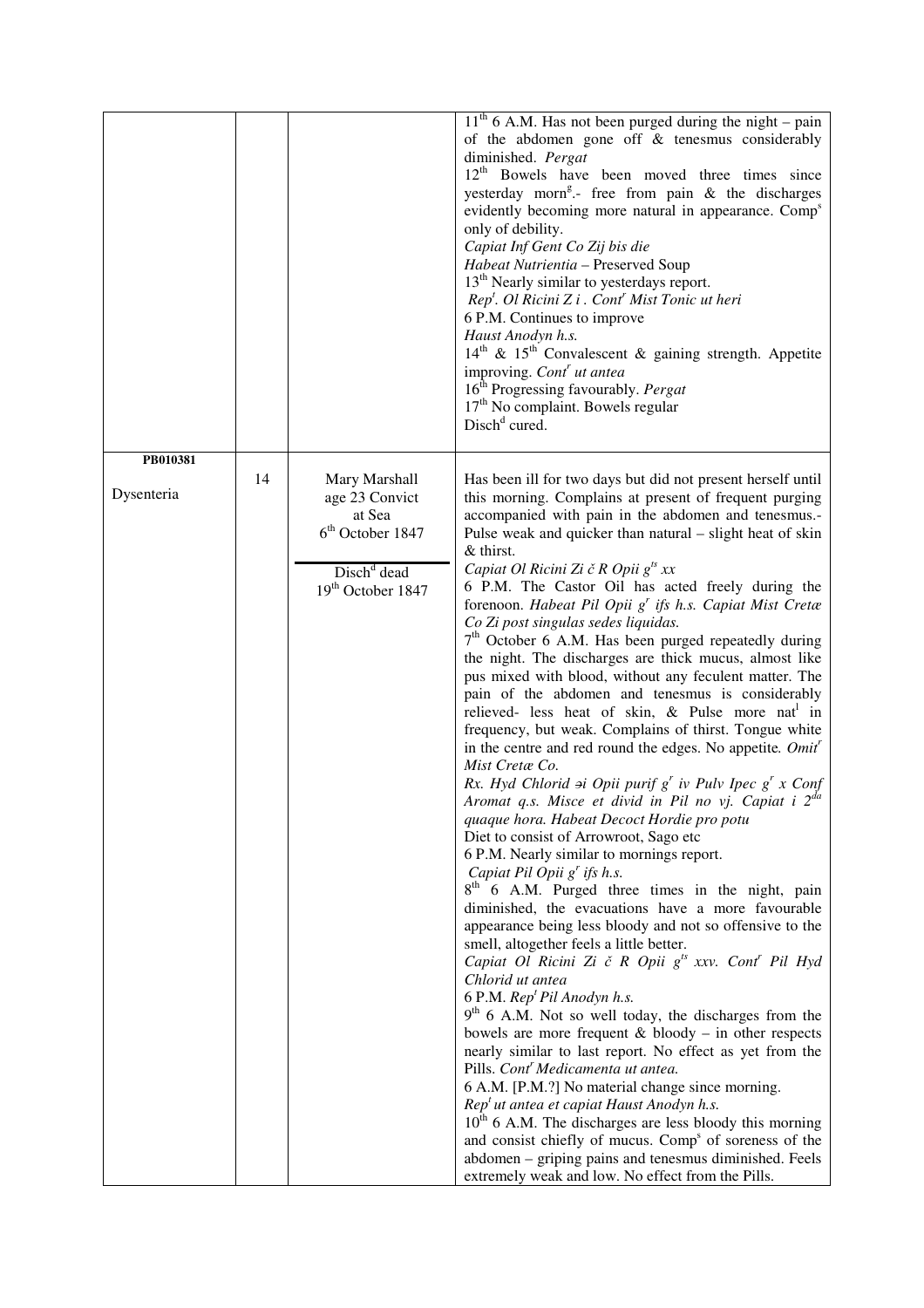|          |  | Cont <sup>r</sup> Pil ut antea.                                                                   |
|----------|--|---------------------------------------------------------------------------------------------------|
|          |  | Ung <sup>t</sup> Hyd Fort ziv č R Opii zij illinatur in abdomin. ter                              |
|          |  | die                                                                                               |
|          |  | 11 <sup>th</sup> October. 6 A.M. The discharges are occasionally                                  |
|          |  | more feculent & bilious, with less mucus and a                                                    |
|          |  | sometimes quite free from blood. Mouth not sore.                                                  |
|          |  | $Con^{tr}$ . Med et Ung <sup>t</sup> Hyd Fort.                                                    |
|          |  | 6 P.M. Rep <sup>t</sup> Pil Anodyn h.s.                                                           |
|          |  | $12th$ 6 A.M. Purged three times in the night, the                                                |
|          |  | discharges are more feculent and free from blood this                                             |
|          |  | morning. States that her mouth is a little sore, but no                                           |
|          |  | ptyalism. Capiat Ol Ricini Zi R Opii g <sup>ts</sup> xx <sup>Omitr</sup> Pil Hyd                  |
|          |  | Chlorid. Cont <sup>r</sup> Ung <sup>t</sup> Hyd Fort ter die.                                     |
|          |  | 6 P.M. Rep <sup>t</sup> Pil Anodyn h.s.                                                           |
|          |  | 13 <sup>th</sup> 6 A.M. The Castor Oil moved the bowels three times                               |
|          |  | yesterday forenoon, the discharges are more copious,                                              |
|          |  | feculent and natural, and some of them quite free from                                            |
|          |  | mucus or blood. Mouth sore & considerable fetor of                                                |
|          |  | breath. Omit <sup>r</sup> Ung <sup>t</sup> Hyd Fort. Habeat Nutrientia                            |
|          |  | 6 P.M. Rep <sup>t</sup> Pil Anodyn h.s.                                                           |
|          |  | 14 <sup>th</sup> 6 A.M. Complains of a return of pain in the                                      |
|          |  | abdomen and tenesmus on going to stool.<br>The                                                    |
|          |  | discharges now consist chiefly of mucus streaked with                                             |
|          |  | blood and occasionally a little feculent matter. Feels very                                       |
|          |  | weak and is impressed with a belief that she will die.                                            |
|          |  | Refuses to take any more medicine and cannot by any                                               |
|          |  | means be induced to do so.                                                                        |
|          |  | The Pulse keeps up $\&$ the temperature of the surface of                                         |
|          |  | the skin is nearly natural, skin dry, slight thirst.                                              |
|          |  | Descendat in Balneum Calidum                                                                      |
|          |  | Habeat Nutrientia                                                                                 |
|          |  | The mouth is still sore but no ptyalism. <i>Habeat Garg</i><br>Astringent.                        |
|          |  | $15th$ 6 A.M. Experienced considerable benefit from the                                           |
|          |  | hot bath yesterday which appeared to sooth the pains of                                           |
|          |  | the abdomen and afterwards produced several hours                                                 |
|          |  | sleep. The Pulse are nearly natural in frequency but                                              |
|          |  | weak, skin more moist, less thirst. Habeat Ol Ricini Zi č                                         |
|          |  | R Opii $g^{ts}$ xx s. Rep <sup>t</sup> Balneum Calidum                                            |
|          |  | 6 P.M. The oil has produced two alvine evacuations,                                               |
|          |  | considerably improved in appearance, being more                                                   |
|          |  | feculent and natural, less pain in the abdomen &                                                  |
|          |  | tenesmus diminished. Capiat Pil Opii $g^r$ ifs h.s.                                               |
| PB010382 |  | 16 <sup>th</sup> October 6 A.M. Had a good night and continues to                                 |
|          |  | improve. Bowels open twice only in the night – Pulse $\&$                                         |
|          |  | skin nearly nat $-$ Comp <sup>s</sup> of debility.                                                |
|          |  | Habeat Nutrientia. Rep <sup>t</sup> Pil Anodyn h.s.                                               |
|          |  | $17th$ 6 A.M. appears very low this morning and the heat                                          |
|          |  | of surface considerably below nat temperature, Pulse                                              |
|          |  | very weak & scarcely perceptible at the wrist. Bowels                                             |
|          |  | move twice only in the night. Sacculi arena calida appl <sup>r</sup>                              |
|          |  | et habeat stimuli pro re nata<br>18 <sup>th</sup> No improvement since last report, appears to be |
|          |  | gradually sinking. Cont <sup>r</sup> Stimuli etc                                                  |
|          |  | Habeat Nutrientia                                                                                 |
|          |  | 19 <sup>th</sup> Has gradually continued to sink since last report, and                           |
|          |  | expired at 8:30 A.M.                                                                              |
|          |  |                                                                                                   |
|          |  |                                                                                                   |
|          |  |                                                                                                   |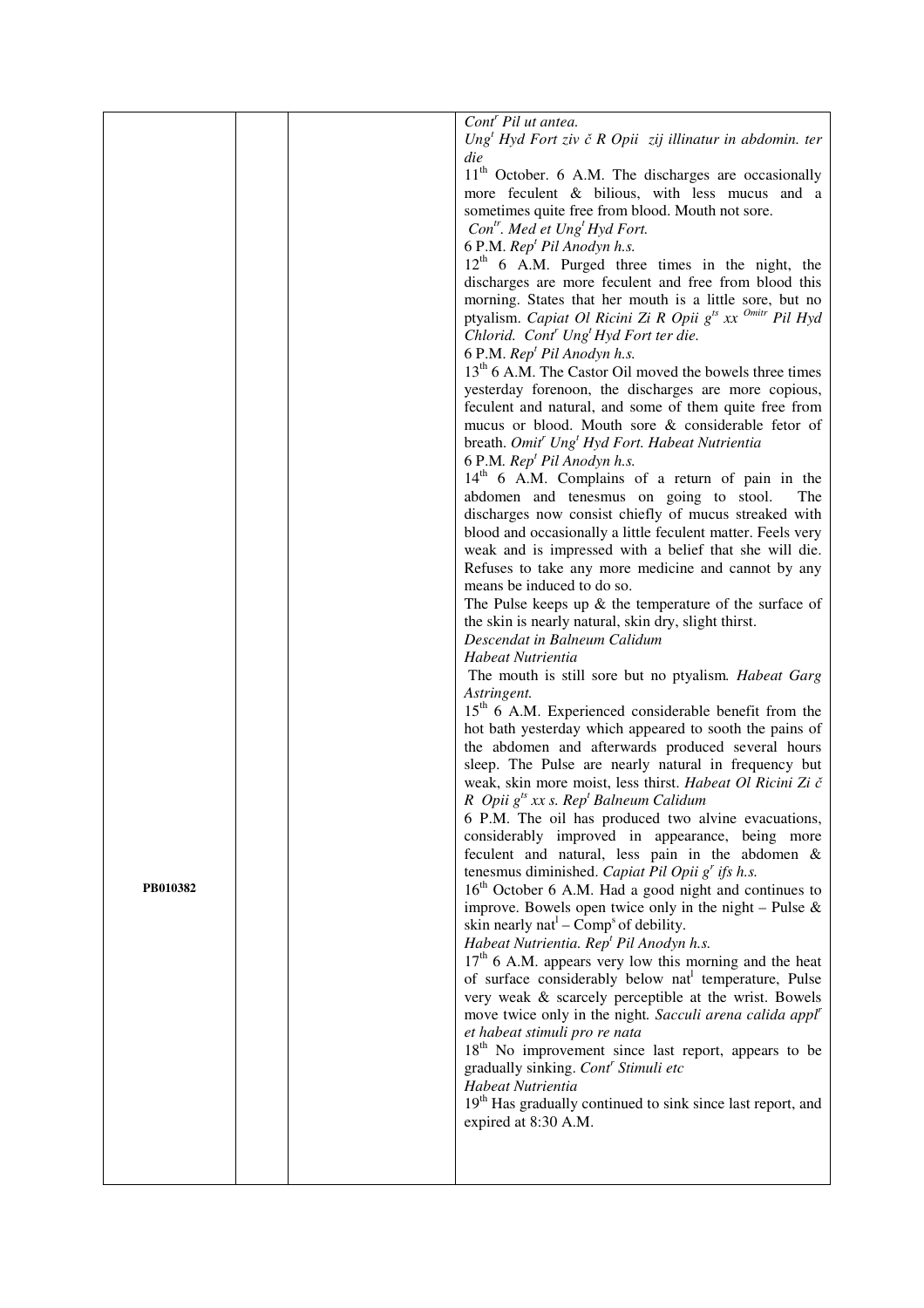| Dysenteria | 15 | Madge Gallagher<br>age 30, Convict<br>at Sea<br>$6th$ October 1847<br>Disch <sup>d</sup> to Hospital, on<br>arrival at<br><b>Hobart Town</b><br>$26^{th}$ Oct <sup>r</sup> 1847 | Attacked yesterday with griping pain in the abdomen &<br>purging, and has been much disturbed during the night<br>by frequent calls to stool – The evacuations are fluid and<br>bilious. No febrile heat of skin. Pulse nearly natural in<br>frequency but weak – no complaint of thirst – Tongue<br>tolerably clean. Capiat Mist Cretæ Comp Zifs post<br>singulas sedes liquidas.<br>6 P.M. Capiat Pil Opii g' ifs h.s.<br>Diet to consist of Sago Arrowroot etc<br>Decoct Hordie pro potu<br>$7th$ Feels better this morning. Purging less troublesome.<br>Pain diminished.<br>Pergat<br>8 <sup>th</sup> Has been purged several times during the night with<br>increased pain & tenesmus. In other respects continues<br>much the same as last report.<br>Habeat Ol Ricini Zi č R Opii $g^{ts}$ xxv<br>Cont <sup>r</sup> Mist Cretæ ut antea<br>6 P.M. Rep <sup>t</sup> Pil Anodyn h.s.<br>$9th$ . 6 A.M. The purging has been very troublesome<br>during the night accompanied with considerable pain &<br>tenesmus. The discharges are chiefly mucus and slightly<br>tinged with blood.<br>Omit <sup>r</sup> Mist Cretæ Comp.<br>Rx. Hyd Chlorid $\partial$ i Opii purify g' iv<br>Pulv. Ipec $g^r xv$ Conf Aromat q.s<br>Misce et divid in Pil no vj. Capiat i 3 <sup>tia</sup> quaque hora<br>6 P.M. Rep <sup>t</sup> Pil Anodyn h.s.<br>$10th$ 6 A.M. The purging continues frequent, pain and<br>tenesmus diminished the discharges are entirely mucus<br>with slight appearance of blood. Pergat.<br>$11th$ Nearly similar to yesterdays report.<br>Cont <sup>r</sup> Medicamenta ut antea<br>$12th$ The purging still continues frequent, the discharges<br>are nearly similar to last report, Pulse and heat of surface<br>nearly natural, pain diminished. No effect from the Pills<br>Capiat Ol Ricini Zi č R Opii g <sup>ts</sup> xxv. s. et Cont <sup>r</sup> pil ut<br>antea<br>6 P.M. Rep <sup>t</sup> Pil Anodyn h.s.<br>13 <sup>th</sup> Complains of mouth being rather sore, considerable<br>fetor of breath but no ptyalism. The purging is less<br>frequent and the stools are somewhat improved in<br>appearance, being more feculent and less bloody. No<br>complaint of pain in the abdomen, but slight tenesmus<br>continues after each stool.<br>Omit <sup>r</sup> Pil Hyd Chlorid<br>Rx Mucilag Gum Acac Zfs<br>R Opii g <sup>ts</sup> xxx. Liq Plumb Acet g <sup>ts</sup> xx |
|------------|----|---------------------------------------------------------------------------------------------------------------------------------------------------------------------------------|-------------------------------------------------------------------------------------------------------------------------------------------------------------------------------------------------------------------------------------------------------------------------------------------------------------------------------------------------------------------------------------------------------------------------------------------------------------------------------------------------------------------------------------------------------------------------------------------------------------------------------------------------------------------------------------------------------------------------------------------------------------------------------------------------------------------------------------------------------------------------------------------------------------------------------------------------------------------------------------------------------------------------------------------------------------------------------------------------------------------------------------------------------------------------------------------------------------------------------------------------------------------------------------------------------------------------------------------------------------------------------------------------------------------------------------------------------------------------------------------------------------------------------------------------------------------------------------------------------------------------------------------------------------------------------------------------------------------------------------------------------------------------------------------------------------------------------------------------------------------------------------------------------------------------------------------------------------------------------------------------------------------------------------------------------------------------------------------------------------------------------------------------------------------------------------------------------------------------------------------------------------------------------------------------------------------------------------------------------------------------------------------------------------|
|            |    |                                                                                                                                                                                 |                                                                                                                                                                                                                                                                                                                                                                                                                                                                                                                                                                                                                                                                                                                                                                                                                                                                                                                                                                                                                                                                                                                                                                                                                                                                                                                                                                                                                                                                                                                                                                                                                                                                                                                                                                                                                                                                                                                                                                                                                                                                                                                                                                                                                                                                                                                                                                                                             |
|            |    |                                                                                                                                                                                 |                                                                                                                                                                                                                                                                                                                                                                                                                                                                                                                                                                                                                                                                                                                                                                                                                                                                                                                                                                                                                                                                                                                                                                                                                                                                                                                                                                                                                                                                                                                                                                                                                                                                                                                                                                                                                                                                                                                                                                                                                                                                                                                                                                                                                                                                                                                                                                                                             |
|            |    |                                                                                                                                                                                 |                                                                                                                                                                                                                                                                                                                                                                                                                                                                                                                                                                                                                                                                                                                                                                                                                                                                                                                                                                                                                                                                                                                                                                                                                                                                                                                                                                                                                                                                                                                                                                                                                                                                                                                                                                                                                                                                                                                                                                                                                                                                                                                                                                                                                                                                                                                                                                                                             |
|            |    |                                                                                                                                                                                 |                                                                                                                                                                                                                                                                                                                                                                                                                                                                                                                                                                                                                                                                                                                                                                                                                                                                                                                                                                                                                                                                                                                                                                                                                                                                                                                                                                                                                                                                                                                                                                                                                                                                                                                                                                                                                                                                                                                                                                                                                                                                                                                                                                                                                                                                                                                                                                                                             |
|            |    |                                                                                                                                                                                 | Misce pro Injectio h.s. utenda<br>14 <sup>th</sup> . Nearly similar to yesterdays report.                                                                                                                                                                                                                                                                                                                                                                                                                                                                                                                                                                                                                                                                                                                                                                                                                                                                                                                                                                                                                                                                                                                                                                                                                                                                                                                                                                                                                                                                                                                                                                                                                                                                                                                                                                                                                                                                                                                                                                                                                                                                                                                                                                                                                                                                                                                   |
|            |    |                                                                                                                                                                                 | Pergat                                                                                                                                                                                                                                                                                                                                                                                                                                                                                                                                                                                                                                                                                                                                                                                                                                                                                                                                                                                                                                                                                                                                                                                                                                                                                                                                                                                                                                                                                                                                                                                                                                                                                                                                                                                                                                                                                                                                                                                                                                                                                                                                                                                                                                                                                                                                                                                                      |
|            |    |                                                                                                                                                                                 | 6 P.M. Descendat in Balneum Calidum et Rep <sup>t</sup> Inject h.s.                                                                                                                                                                                                                                                                                                                                                                                                                                                                                                                                                                                                                                                                                                                                                                                                                                                                                                                                                                                                                                                                                                                                                                                                                                                                                                                                                                                                                                                                                                                                                                                                                                                                                                                                                                                                                                                                                                                                                                                                                                                                                                                                                                                                                                                                                                                                         |
|            |    |                                                                                                                                                                                 | 15 <sup>th</sup> The Bath last night had a very soothing effect, slept                                                                                                                                                                                                                                                                                                                                                                                                                                                                                                                                                                                                                                                                                                                                                                                                                                                                                                                                                                                                                                                                                                                                                                                                                                                                                                                                                                                                                                                                                                                                                                                                                                                                                                                                                                                                                                                                                                                                                                                                                                                                                                                                                                                                                                                                                                                                      |
|            |    |                                                                                                                                                                                 | well during the night, purging diminished, evacuations                                                                                                                                                                                                                                                                                                                                                                                                                                                                                                                                                                                                                                                                                                                                                                                                                                                                                                                                                                                                                                                                                                                                                                                                                                                                                                                                                                                                                                                                                                                                                                                                                                                                                                                                                                                                                                                                                                                                                                                                                                                                                                                                                                                                                                                                                                                                                      |
|            |    |                                                                                                                                                                                 | this morning are quite feculent and nearly natural in<br>appearance with little or no mucus and free from blood.                                                                                                                                                                                                                                                                                                                                                                                                                                                                                                                                                                                                                                                                                                                                                                                                                                                                                                                                                                                                                                                                                                                                                                                                                                                                                                                                                                                                                                                                                                                                                                                                                                                                                                                                                                                                                                                                                                                                                                                                                                                                                                                                                                                                                                                                                            |
|            |    |                                                                                                                                                                                 | Skin & Pulse nearly natural. Comp <sup>s</sup> of debility.                                                                                                                                                                                                                                                                                                                                                                                                                                                                                                                                                                                                                                                                                                                                                                                                                                                                                                                                                                                                                                                                                                                                                                                                                                                                                                                                                                                                                                                                                                                                                                                                                                                                                                                                                                                                                                                                                                                                                                                                                                                                                                                                                                                                                                                                                                                                                 |
|            |    |                                                                                                                                                                                 | Habeat Nutrientia et Stimuli                                                                                                                                                                                                                                                                                                                                                                                                                                                                                                                                                                                                                                                                                                                                                                                                                                                                                                                                                                                                                                                                                                                                                                                                                                                                                                                                                                                                                                                                                                                                                                                                                                                                                                                                                                                                                                                                                                                                                                                                                                                                                                                                                                                                                                                                                                                                                                                |
|            |    |                                                                                                                                                                                 | Vespere Rep <sup>t</sup> Bal Calid et Inject. h.s.                                                                                                                                                                                                                                                                                                                                                                                                                                                                                                                                                                                                                                                                                                                                                                                                                                                                                                                                                                                                                                                                                                                                                                                                                                                                                                                                                                                                                                                                                                                                                                                                                                                                                                                                                                                                                                                                                                                                                                                                                                                                                                                                                                                                                                                                                                                                                          |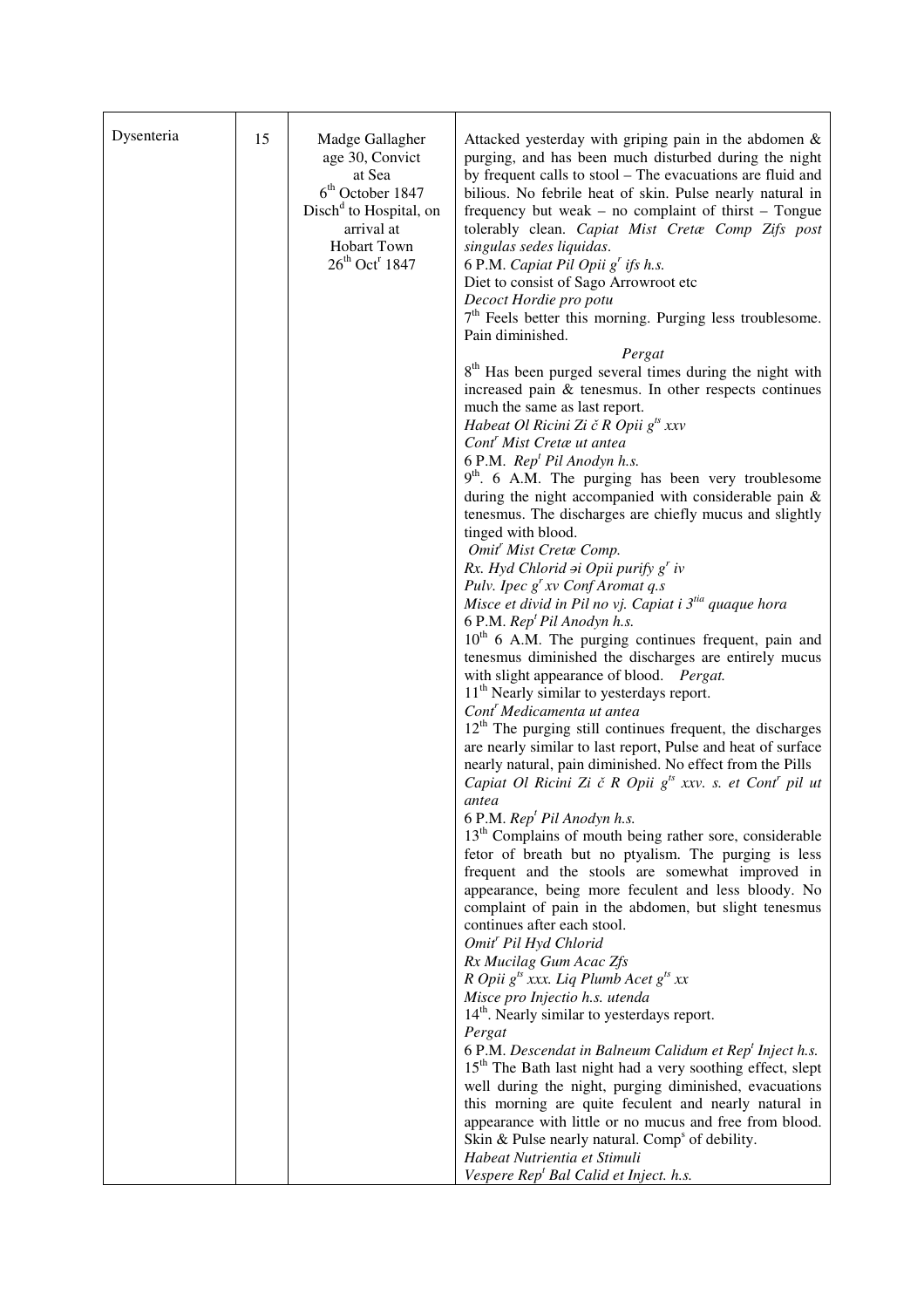| PB010383   |    |                                                                                                                                                                                 | $16th$ Appears to be going on favourably.<br>Capiat Ol Ricini Zi č R Opii $g^t$ xx.<br>6 P.M. Rep <sup>t</sup> Injectio h.s.<br>17 <sup>th</sup> No material change since last report. The oil<br>produced several alvine evacuations<br>yesterday,<br>discharges continue to improve. Habeat Nutrientia et<br>Stimuli<br>6 P.M. Omit' Injectio<br>Habeat Haust Anodyn h.s.<br>$18th$ Complains that her mouth is sore – no return of<br>purging, free from pain.<br>Habeat Garg Astringent.<br>Capiat Inf Gent Co Zij ter die<br>Cont <sup>r</sup> Nutrientia et Stimuli<br>19 <sup>th</sup> Had a return of griping pains in the night,<br>occasioned by taking improper food yesterday, in other<br>respects nearly similar to last report.<br>Capiat Ol Ricini Zi statim.<br>20 <sup>th</sup> October. The Castor Oil acted freely during<br>yesterday and relieved the pains of the abdomen.- in<br>other respects continues to improve and gain strength.<br>Cont <sup>r</sup> Inf Gent Co. ter die<br>Habeat Nutrientia et Stimuli<br>6 P.M. Rept Haust Anodyn h.s.<br>$21st$ . Improving.<br>Pergat<br>$22nd$ . The Bowels are still relaxed occasionally, but the<br>discharges appear to depend on a weakened state of the<br>bowels and not from any remains of malignancy. Pulse<br>& heat of skin nearly natural. Stomach tranquil, appetite<br>improving.<br>Rx. Conf Aromat Zfs R Catechu Z ifs<br>Mist Cretæ Z vj R Zingib zij R Opii zi<br>Misce capiat zi pro re nata<br>Rep <sup>t</sup> Mist Tonic bis die<br>6 P.M. Rep <sup>t</sup> Haust Anodyn h.s.<br>23 <sup>rd</sup> . The R Catechu has had a good effect in checking<br>the purging. Pergat<br>24 <sup>th</sup> Going on favourably. Complains only of debility.<br>Pergat<br>25 <sup>th</sup> Similar to yesterdays report<br>26 <sup>th</sup> Convalescent. Discharged to hospital at Hobart<br>Town, by order of the Principal medical Officer of the<br>Colony. |
|------------|----|---------------------------------------------------------------------------------------------------------------------------------------------------------------------------------|--------------------------------------------------------------------------------------------------------------------------------------------------------------------------------------------------------------------------------------------------------------------------------------------------------------------------------------------------------------------------------------------------------------------------------------------------------------------------------------------------------------------------------------------------------------------------------------------------------------------------------------------------------------------------------------------------------------------------------------------------------------------------------------------------------------------------------------------------------------------------------------------------------------------------------------------------------------------------------------------------------------------------------------------------------------------------------------------------------------------------------------------------------------------------------------------------------------------------------------------------------------------------------------------------------------------------------------------------------------------------------------------------------------------------------------------------------------------------------------------------------------------------------------------------------------------------------------------------------------------------------------------------------------------------------------------------------------------------------------------------------------------------------------------------------------------------------------------------------------------------------------------------------------------------------------------------|
| Dysenteria | 16 | Ann Mullen<br>age 20, Convict<br>at Sea<br>12 <sup>th</sup> October 1847<br>Disch <sup>d</sup> to Hospital<br>(Convalescent)<br>At Hobart Town<br>26 <sup>th</sup> October 1847 | This patient has been subject to constipation of the<br>Bowels during the greater part of the passage from<br>Dublin and frequently requiring medicine.<br>At present complains of purging accompanied with<br>considerable pain in the lower part of the abdomen,<br>particularly before going to stool, the discharges are<br>scanty and attended with much straining and bearing<br>down of the Rectum. The Pulse rather quick, slight heat<br>of skin & thirst.<br>Capiat Ol Ricini zi č R Opii $g^{ts}$ xxv<br>6 P.M.<br>The Castor Oil produced three or four free<br>evacuations, pain of the bowels somewhat relieved.<br>Capiat Pil Opii $gr$ ifs h.s.<br>$13th$ 6 A.M. Has been purged five times during the night,<br>complains of considerable pain in the bowels $\&$                                                                                                                                                                                                                                                                                                                                                                                                                                                                                                                                                                                                                                                                                                                                                                                                                                                                                                                                                                                                                                                                                                                                                               |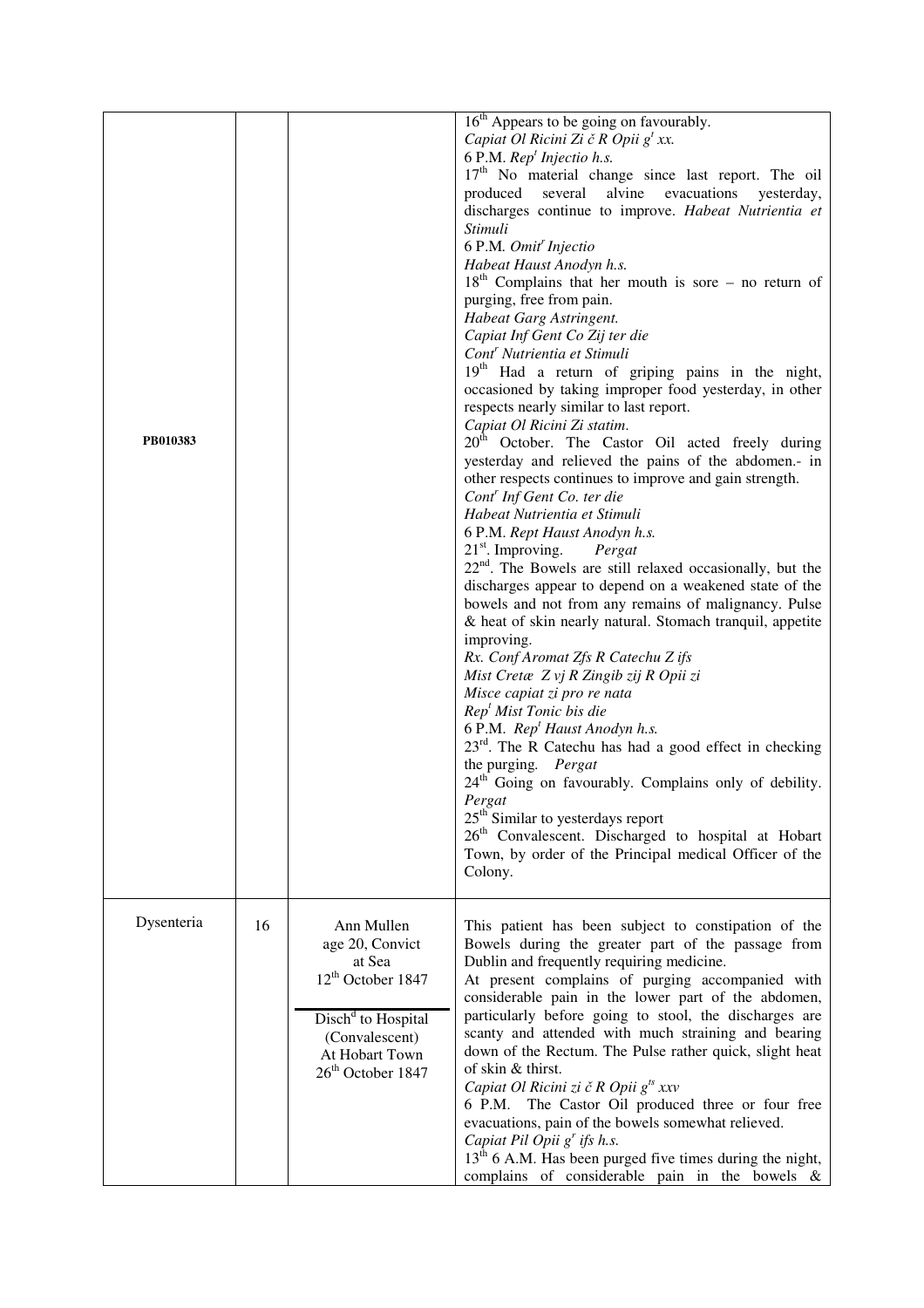|            |    |                                                                           | tenesmus. Stomach irritable and has vomited twice in the<br>night. The evacuations consist of mucus mixed with<br>blood without any appearance of feculent matter.<br>Pulse continues quick, skin hot & dry, thirst. Tongue<br>white in the centre $\&$ red around the edges.<br>Habeat Haust Efferves pro re nata<br>Rx. Hyd Chlorid Zfs Opii purify $gr$ vj<br>Conf Aromat q.s. Misce et divid in Pil no vj. Capiat i 3tia<br>quaque hora. Decoct Hordie pro potu.<br>Diet Sago, Rice etc.<br>6 P.M. Capiat Pil Opii g' ifs h.s.<br>$14th$ October 6 A.M.<br>The<br>purging continues,<br>accompanied with considerable pain and tenesmus. The<br>discharges are similar to yesterdays report. Stomach very<br>irritable and rejects the medicine. Pulse very weak &<br>quicker than nat <sup>1</sup> , skin hot and dry, considerable thirst.<br>Descendat in Balneum Calidum.<br>Cont <sup>r</sup> Pil Hyd Chlorid<br>$Ungt Hyd Fort ziv č R Opii zij illinatur in abdom: et$<br>Femoribus 3 <sup>tia</sup> quaque<br>6 P.M. Capiat Pil Opii g' ifs h.s.<br>15 <sup>th</sup> 6 A.M. Feels better this morning. The Hot Bath<br>yesterday relieved the pain in the abdomen considerably<br>$&$ tranquillized the Stomach. – Purging less frequent.<br>Pulse nearly natl. In frequency but weak. Skin moist, less<br>thirst. No vomiting.<br>$Contr Ungt Hyd Fort \ \zeta R$ Opii ut antea<br>Rept Haust Efferv pro re nata<br>6 P.M. $Rept Pil Opii gr if s h.s.$<br>$16th$ 6 A.M. The Hot Bath was rep <sup>t</sup> last night. Comp <sup>s</sup> to<br>day of Mouth being sore. Purging diminished &<br>discharges more natural & feculent without blood. No<br>return of vomiting. Omit <sup>r</sup> Situs Mercurialis<br>Habeat Ol Ricini Zi č R Opii $g^{ts}$ xx.<br>6 P.M. Rep <sup>t</sup> Pil Anodyn h.s.<br>$17th$ Nearly similar to yesterdays report. <i>Pergat</i><br>18 <sup>th</sup> Considerably improved, mouth very sore, slight<br>ptyalism, Bowels moved once only in the night,<br>evacuations nearly natural, no pain or tenesmus. Comp <sup>s</sup><br>of debility.<br>Capiat Inf Gent Co Zij bis die<br>Habeat Nutrientia et Stimuli<br>6 P.M. Rep <sup>t</sup> Pil Anodyn h.s.<br>19 <sup>th</sup> Similar to yesterdays report.<br>$20th$ No return of the Purging, evacuations quite nat. Free<br>from pain. Comp <sup>s</sup> only of mouth being very sore.<br>Cont <sup>r</sup> Mist Tonic et Garg Astring.<br>Habeat Nutrientia et Vin Rub etc<br>$21st$ & $22nd$ . Going on well. <i>Pergat</i> .<br>$23^{\text{rd}}$ & $24^{\text{th}}$ . Progressing favourably and gaining strength,<br>mouth better. Bowels regular. Appetite improving.<br>$26th$ . Disch <sup>d</sup> convalescent to Hospital at Hobart Town, by<br>order of the Principal medical Officer of the Colony. |
|------------|----|---------------------------------------------------------------------------|--------------------------------------------------------------------------------------------------------------------------------------------------------------------------------------------------------------------------------------------------------------------------------------------------------------------------------------------------------------------------------------------------------------------------------------------------------------------------------------------------------------------------------------------------------------------------------------------------------------------------------------------------------------------------------------------------------------------------------------------------------------------------------------------------------------------------------------------------------------------------------------------------------------------------------------------------------------------------------------------------------------------------------------------------------------------------------------------------------------------------------------------------------------------------------------------------------------------------------------------------------------------------------------------------------------------------------------------------------------------------------------------------------------------------------------------------------------------------------------------------------------------------------------------------------------------------------------------------------------------------------------------------------------------------------------------------------------------------------------------------------------------------------------------------------------------------------------------------------------------------------------------------------------------------------------------------------------------------------------------------------------------------------------------------------------------------------------------------------------------------------------------------------------------------------------------------------------------------------------------------------------------------------------------------------------------------------------------------------------------------------------------------------------------------------------------------------------------------------------------------------------------------------------------------------------------------------------------------------------------------------------------------------------------------------------------------------------------------------------------------------------------------------------------------------------------|
| PB010384   |    |                                                                           |                                                                                                                                                                                                                                                                                                                                                                                                                                                                                                                                                                                                                                                                                                                                                                                                                                                                                                                                                                                                                                                                                                                                                                                                                                                                                                                                                                                                                                                                                                                                                                                                                                                                                                                                                                                                                                                                                                                                                                                                                                                                                                                                                                                                                                                                                                                                                                                                                                                                                                                                                                                                                                                                                                                                                                                                                    |
| Dysenteria | 17 | Mary Bowles<br>age 21, Convict<br>at Sea<br>12 <sup>th</sup> October 1847 | Complained yesterday evening of frequent purging &<br>griping pains, for which she took an opium Pill at bed<br>time.<br>This morning states that she feels a little better, has been<br>purged three times in the night. The discharges are                                                                                                                                                                                                                                                                                                                                                                                                                                                                                                                                                                                                                                                                                                                                                                                                                                                                                                                                                                                                                                                                                                                                                                                                                                                                                                                                                                                                                                                                                                                                                                                                                                                                                                                                                                                                                                                                                                                                                                                                                                                                                                                                                                                                                                                                                                                                                                                                                                                                                                                                                                       |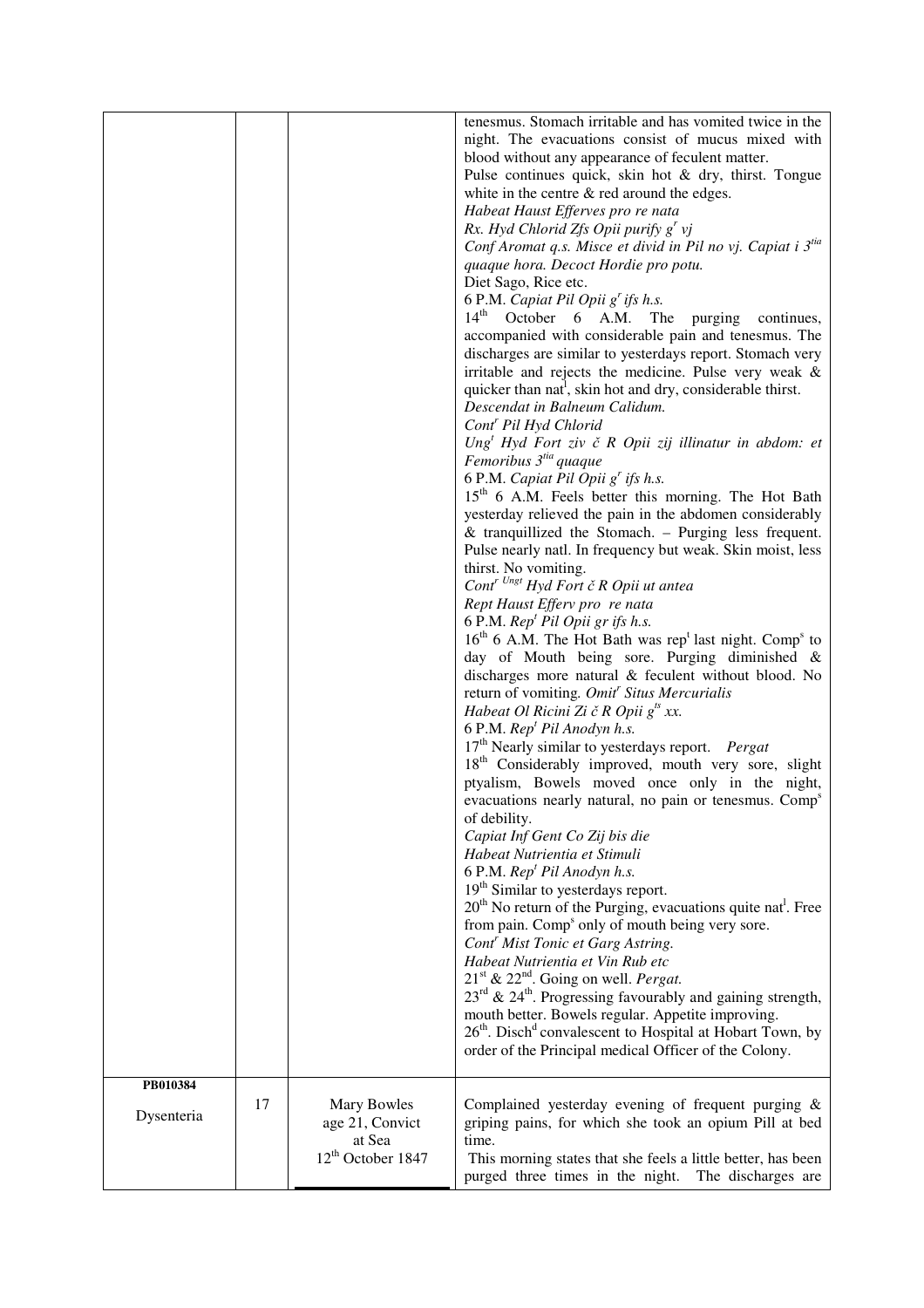|           |    | Disch <sup>d</sup> cured                                                                                                                                                                          | chiefly mucus, without any blood. Complains much of                                                                                                                                                                                                                                                                                                                                                                                                                                                                                                                                                                                                                                                                                                                                                                                                                                                                                                                                                                                                                                                                                                                                                                                                                                                                                                                                                                                                                                                                                                                                                                                                                                                                                                             |
|-----------|----|---------------------------------------------------------------------------------------------------------------------------------------------------------------------------------------------------|-----------------------------------------------------------------------------------------------------------------------------------------------------------------------------------------------------------------------------------------------------------------------------------------------------------------------------------------------------------------------------------------------------------------------------------------------------------------------------------------------------------------------------------------------------------------------------------------------------------------------------------------------------------------------------------------------------------------------------------------------------------------------------------------------------------------------------------------------------------------------------------------------------------------------------------------------------------------------------------------------------------------------------------------------------------------------------------------------------------------------------------------------------------------------------------------------------------------------------------------------------------------------------------------------------------------------------------------------------------------------------------------------------------------------------------------------------------------------------------------------------------------------------------------------------------------------------------------------------------------------------------------------------------------------------------------------------------------------------------------------------------------|
|           |    | $21st$ October 1847                                                                                                                                                                               | griping pains $\&$ tenesmus. Pulse $\&$ skin nearly natural.<br>Capiat Ol Ricini Z i č R Opii $g^{ts}$ xxv.<br>P.M. The castor Oil has acted several times - the<br>discharges are nearly similar to mornings report.<br>Capiat Mist Cretæ Co Zifs post singulas sedes liquidas.<br>6 P.M. Pil Opii g' ifs h.s.<br>13 <sup>th</sup> Symptoms and general condition nearly similar to<br>yesterdays report.<br>Pergat<br>14 <sup>th</sup> Slight irritability of Stomach. Bowels opened three<br>times in the night. Complains much of tenesmus.<br>Cont <sup>r</sup> Mist ut antea<br>Rx. Mucilag Gum Acac Zfs<br>R Opii $g^{ts}$ xxx. Liq Plumb Acet $g^{ts}$ xx.<br>Misce pro Injectio - bis die utend.<br>6 P.M. Rep <sup>t</sup> Pil Anodyn h.s.<br>$15th$ 6 A.M. Felt considerable relief from the Injections,<br>tenesmus nearly gone off $-$ in other respects nearly<br>similar to last report. Pergat.<br>16 <sup>th</sup> Much better, purging less frequent and discharges<br>more natural.<br>Capiat Ol Ricini Zi č R Opii $g^{ts}$ xx.<br>Cont <sup>r</sup> med ut antea.<br>$17th$ Continues to improve. Bowels moved twice by the<br>Castor Oil yesterday, evacuations quite natural, no return<br>of pain in the abdomen or tenesmus. Comp <sup>s</sup> of debility<br>and loss of appetite.<br>Omit <sup>'</sup> Mist Cretae Co.<br>Capiat Inf Gent Comp Zij bis die<br>Habeat Nutrientia<br>6 P.M. Rep <sup>t</sup> Pil Anodyn h.s.<br>18 <sup>th</sup> Similar to yesterdays report.<br>Pergat<br>19 <sup>th</sup> Improving and gaining strength daily. Bowels<br>regular. Pergat.<br>6 P.M. Rep <sup>t</sup> Pil Anodyn h.s.<br>$20th$ Convalescent<br>21 <sup>st</sup> No complaints. Bowels regular, appetite good.<br>Discharged cured. |
| Diarrhoea | 18 | Eliz <sup>th</sup> Johnston<br>age 23, Convict<br>at Sea<br>17 <sup>th</sup> October 1847<br>Disch <sup>d</sup> to Hospital at<br>Hobart Town,<br>(Convalescent)<br>26 <sup>th</sup> October 1847 | Has been affected with a bowels complaint for three<br>days, but did not present herself until this morning.<br>Complains at present of severe pain in the lower<br>Abdomen previous to going to stool, and tenesmus with<br>frequent purging. The stools are thin & watery. Pulse<br>weak. Skin & temperature of surface nearly natl. Slight<br>thirst. No appetite.<br>Capiat Ol Ricini Z i č R Opii $g^{ts}$ xxv.<br>2 P.M. The oil has acted several times during the<br>forenoon.<br>Capiat Mist Cretæ Comp Zifs post singulas sedes<br>liquidas<br>6 P.M. Pil Opii $g^r$ ifs h.s.<br>$18th$ No material change since yesterdays report.<br>Pergat.<br>6 P.M. Rep <sup>t</sup> Pil Anodyn h.s.<br>$19th$ Purging diminished & pain relieved – comp <sup>s</sup> chiefly<br>of debility & irritability of Stomach accompanied with a                                                                                                                                                                                                                                                                                                                                                                                                                                                                                                                                                                                                                                                                                                                                                                                                                                                                                                                        |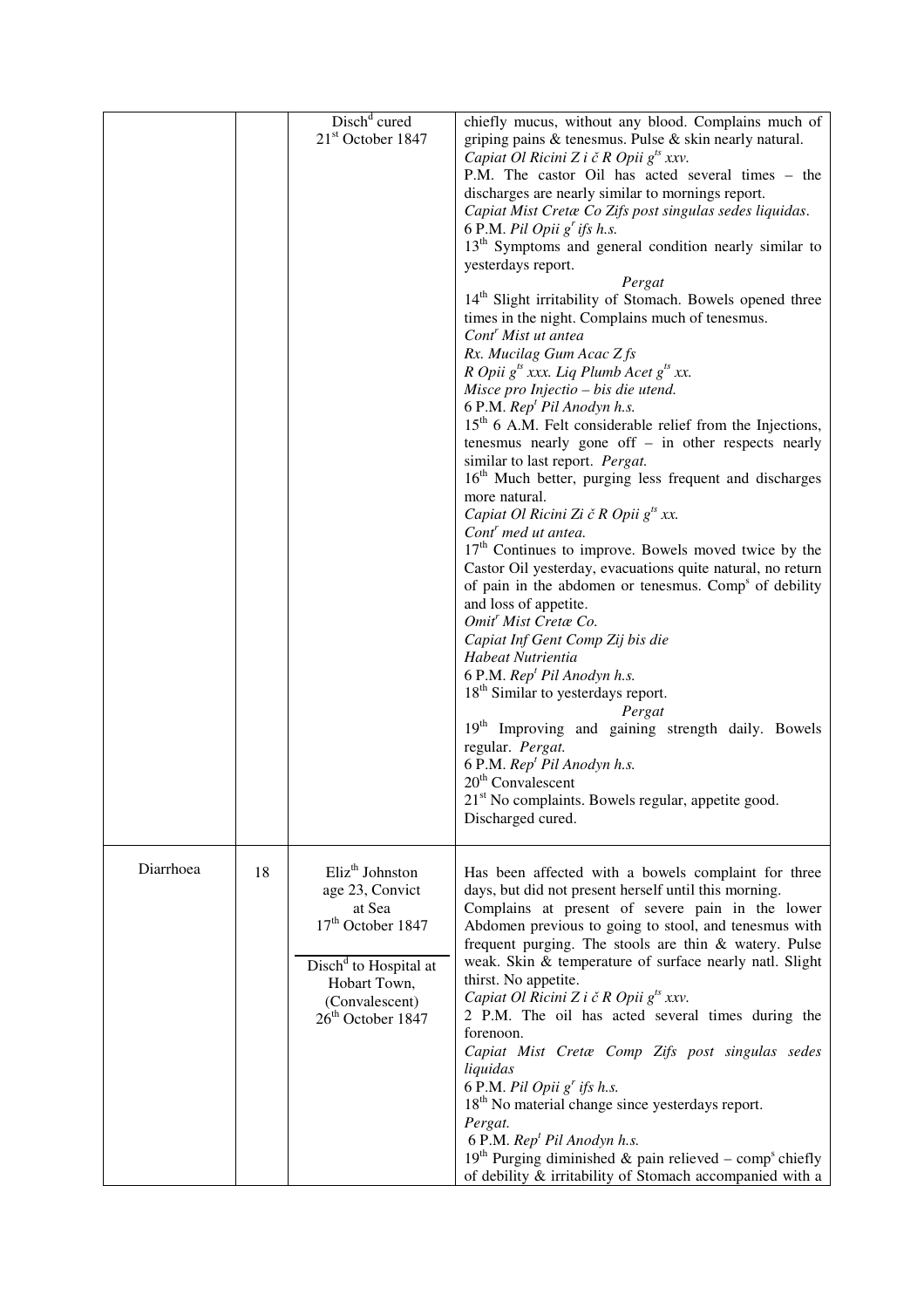| PB010385   |    |                                                                                                                                                                                      | sinking sensation at the pit of the Stomach. Cont <sup>r</sup> med ut<br>antea<br>$20th$ Purging stopped – Complains of great debility and<br>that peculiar sinking at the pit of the Stomach so much<br>referred to in cases of Scurvy. Pulse weak & slow.<br>Countenance pale, no appetite. Omit' Mist Cretæ Co.<br>Rx. Pulv Nit zij Spt Aether Nit zi<br>Aq Zij Mft Haust ter die sumend.<br>6 P.M. Rep <sup>t</sup> Pil Anodyn h.s.<br>Diet to consist of Arrowroot, Sago etc.<br>$21st$ . Purged five times in the night and vomited once this<br>morning after taking her medicine. Comp <sup>s</sup> of sinking at<br>the pit of the stomach & great debility.<br>Rx. Ipec pro Confect Opii zi Liq Ammon. Zifs R Opii zifs<br>Aq z vj capiat Coch Mag post singulas sedes liquidas.<br>Cont <sup>r</sup> Haust et supra ter die<br>$22nd$ . No material change since yesterdays report.<br>Purging less frequent.<br>Cont <sup>r</sup> Medicamenta ut heri<br>6 P.M. Rep <sup>t</sup> Pil Anodyn h.s.<br>23 <sup>rd</sup> . Pain and sinking at the pit of the Stomach<br>considerably relieved, irritability of the Stomach<br>diminished. Bowels have been moved three times during<br>the night, free from pain, tenesmus gone off.<br>Cont <sup>'</sup> Medicamenta ut antea.<br>6 P.M. Rep <sup>t</sup> Pil Anodyn h.s.<br>24 <sup>th</sup> October. Appears more cheerful to day but feels<br>extremely weak. No vomiting for two days, pain &<br>sinking at the pit of the Stomach considerably relieved.<br>Bowels have been moved three times since yesterday<br>morning, the discharges are thin $\&$ watery and appear to<br>depend on a weakened and relaxed state of the bowels.<br>Rx. Mist Cretæ Ziv Conf Aromat zi<br>R Catechu Zifs R Opii zi Aq Ziv<br>Misce. Capiat coch tria magna ter die<br>Habeat Nutrientia<br>25 <sup>th</sup> Appears much better to day. Purging diminished<br>Cont <sup>r</sup> medicamenta ut heri<br>$26th$ Convalescent.<br>Discharged to Hospital at Hobart Town, by order of the<br>Principal medical Officer of the Colony. |
|------------|----|--------------------------------------------------------------------------------------------------------------------------------------------------------------------------------------|--------------------------------------------------------------------------------------------------------------------------------------------------------------------------------------------------------------------------------------------------------------------------------------------------------------------------------------------------------------------------------------------------------------------------------------------------------------------------------------------------------------------------------------------------------------------------------------------------------------------------------------------------------------------------------------------------------------------------------------------------------------------------------------------------------------------------------------------------------------------------------------------------------------------------------------------------------------------------------------------------------------------------------------------------------------------------------------------------------------------------------------------------------------------------------------------------------------------------------------------------------------------------------------------------------------------------------------------------------------------------------------------------------------------------------------------------------------------------------------------------------------------------------------------------------------------------------------------------------------------------------------------------------------------------------------------------------------------------------------------------------------------------------------------------------------------------------------------------------------------------------------------------------------------------------------------------------------------------------------------------------------------------------------------------------------------------------------|
| Dysenteria | 19 | Cath <sup>e</sup> A. Farrell<br>age 21, Free Settler<br>at Sea<br>20 <sup>th</sup> October 1847<br>Disch <sup>d</sup> to Hospital<br>at Hobart Town<br>26 <sup>th</sup> October 1847 | Has been ill with a Bowel complaint for four days but<br>did not apply for relief until this morning. Complains at<br>present of frequent purging and griping pains in the<br>abdomen with tenesmus. - loss of appetite and great<br>debility with irritability of stomach. Pulse extremely<br>weak $&$ rather quick – slight heat of skin, and thirst.<br>Rx. Ipec pro Conf Opii zi Liq Ammon zi R Opii zifs Aq<br>Zvj capiat coch ij mag post singulas sedes liquidas.<br>Diet. Farinaceous Food etc<br>$21st$ . Purging checked – and pain in the bowels<br>considerably relieved. Irritability of stomach continues,<br>appears extremely low and exhausted.<br>Pulse weak & slow, heat of surface below the natural<br>temperature.<br>Cont <sup>r</sup> Medicamenta<br>Habeat Nutrientia et Stimuli.<br>Artificial heat to be applied to the extremities etc.                                                                                                                                                                                                                                                                                                                                                                                                                                                                                                                                                                                                                                                                                                                                                                                                                                                                                                                                                                                                                                                                                                                                                                                                                  |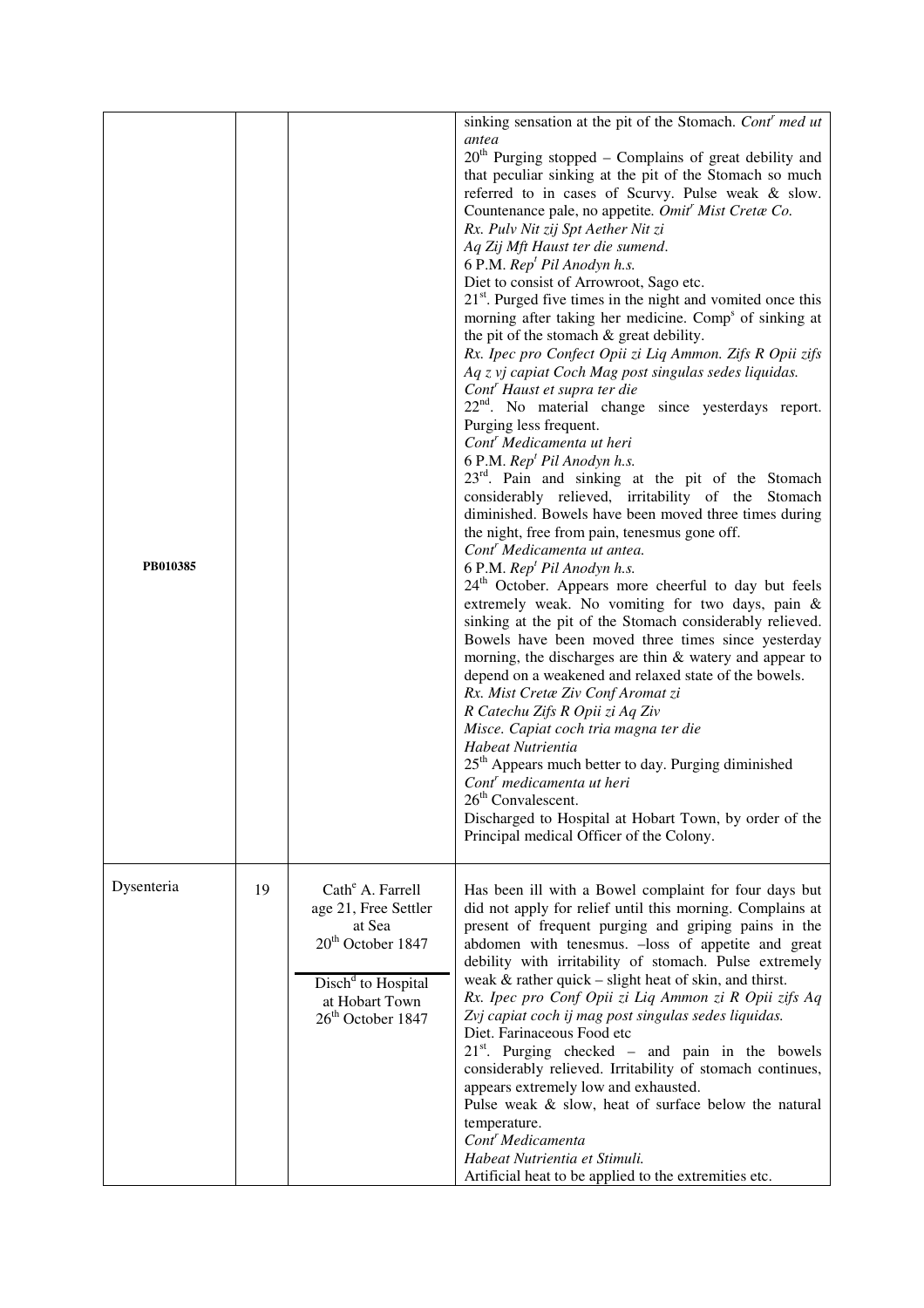|                        |    |                                                                                                                                                                    | 6 P.M. Rallied considerably by the means employed this<br>morning. Cont <sup>r</sup> Med et Nutrientia etc<br>Capiat Haust Anodyn h.s.<br>$22nd$ . Purged 4 or 5 times in the night & has vomited<br>once this morning. Much distressed by the sinking<br>sensation at the pit of the Stomach.<br>Omit <sup>r</sup> Mist Ipec pro Conf Opii etc<br>Rx. Pulv Nit zij. Spt Aether Nit zi Misce ter die<br>sumendus.<br>6 P.M. Bowels have been purged twice during the day in<br>other respects continues much the same as mornings<br>report.<br>Capiat Haust Anodyn h.s.<br>$23rd$ Continues very weak and low, pain & sinking at the<br>pit of the Stomach considerably diminished. Purging less<br>troublesome. No vomiting since last report. Pergat.<br>6 P.M. Rep <sup>t</sup> Pil Anodyn h.s.<br>24 <sup>th</sup> Nearly similar to yesterdays report.<br>Cont <sup>r</sup> Med ut antea<br>$25th$ No material changes in the symptoms & general<br>condition of the patient. Cont <sup>r</sup> ut antea.<br>26 <sup>th</sup> Disch <sup>d</sup> to Hospital at Hobart Town by order of the<br>Principal medical Officer of the Colony.                                                                                                                                                                                                                                                                                                                                                                                                                                                                                                                                                                                                                                                                                                                                                             |
|------------------------|----|--------------------------------------------------------------------------------------------------------------------------------------------------------------------|-----------------------------------------------------------------------------------------------------------------------------------------------------------------------------------------------------------------------------------------------------------------------------------------------------------------------------------------------------------------------------------------------------------------------------------------------------------------------------------------------------------------------------------------------------------------------------------------------------------------------------------------------------------------------------------------------------------------------------------------------------------------------------------------------------------------------------------------------------------------------------------------------------------------------------------------------------------------------------------------------------------------------------------------------------------------------------------------------------------------------------------------------------------------------------------------------------------------------------------------------------------------------------------------------------------------------------------------------------------------------------------------------------------------------------------------------------------------------------------------------------------------------------------------------------------------------------------------------------------------------------------------------------------------------------------------------------------------------------------------------------------------------------------------------------------------------------------------------------------------------------------------------------------|
| Dysenteria<br>PB010386 | 20 | Jane McCoy<br>age 50, Free Settler<br>at Sea<br>20 <sup>th</sup> October 1847<br>Disch <sup>d</sup> to Hospital<br>at Hobart Town<br>26 <sup>th</sup> October 1847 | Has been affected with a bowels comp <sup>t</sup> for many days<br>without applying for relief. At present complains of<br>frequent purging $\&$ griping with tenesmus. The stools are<br>very fluid & watery, but free from blood. Comp <sup>s</sup> also of<br>irritability of stomach and great debility with that<br>peculiar sinking sensation at the pit of the Stomach.<br>Pulse weak $\&$ slow, temperature of the surface $\&$ skin<br>nearly natural. Tongue white, slight thirst.<br>Rx. Ipec pro Conf Opii zi Liq Ammon zifs R Opii zij Aq<br>Zvj. Capiat coch ij post singulas sedes liquidas<br>Habeat Nutrientia. Sago, Rice etc<br>6 P.M. Rep <sup>t</sup> Pil Anodyn h.s.<br>21 <sup>st</sup> . Purging checked, Bowels opened once yesterday<br>and once this morning, comp <sup>s</sup> of slight pain in the<br>abdomen. Sinking at the pit of the Stomach much the<br>same as yesterday. Vomited twice this morning after<br>taking some dink. Cont' Med ut heri<br>Rx. Pulv Nit zij Spt Aeth Nit zi Mft Haust ter in die<br>sumendus<br>6 P.M. Rep <sup>t</sup> Pil Anodyn h.s.<br>22 <sup>nd</sup> October. Purged four times in the night and vomited<br>once this morning. The sinking at the pit of the Stomach<br>continues, but is less severe, in other respects much the<br>same as yesterdays report. Pergat<br>6 P.M. Rep <sup>t</sup> Pil Anodyn h.s.<br>$23rd$ Purging less troublesome, irritability of the Stomach<br>diminished and sinking at the pit of the Stomach<br>considerably relieved. Complains greatly of debility &<br>want of appetite. Cont <sup>'</sup> Medicamenta et Nutrientia<br>6 P.M. Rep <sup>t</sup> Pil Anodyn h.s.<br>24 <sup>th</sup> Nearly similar to yesterdays report.<br>Pergat<br>$25th$ No material changes.<br>26 <sup>th</sup> Discharged to Hospital at Hobart Town, by order of<br>the Principal Medical Officer of the Colony. |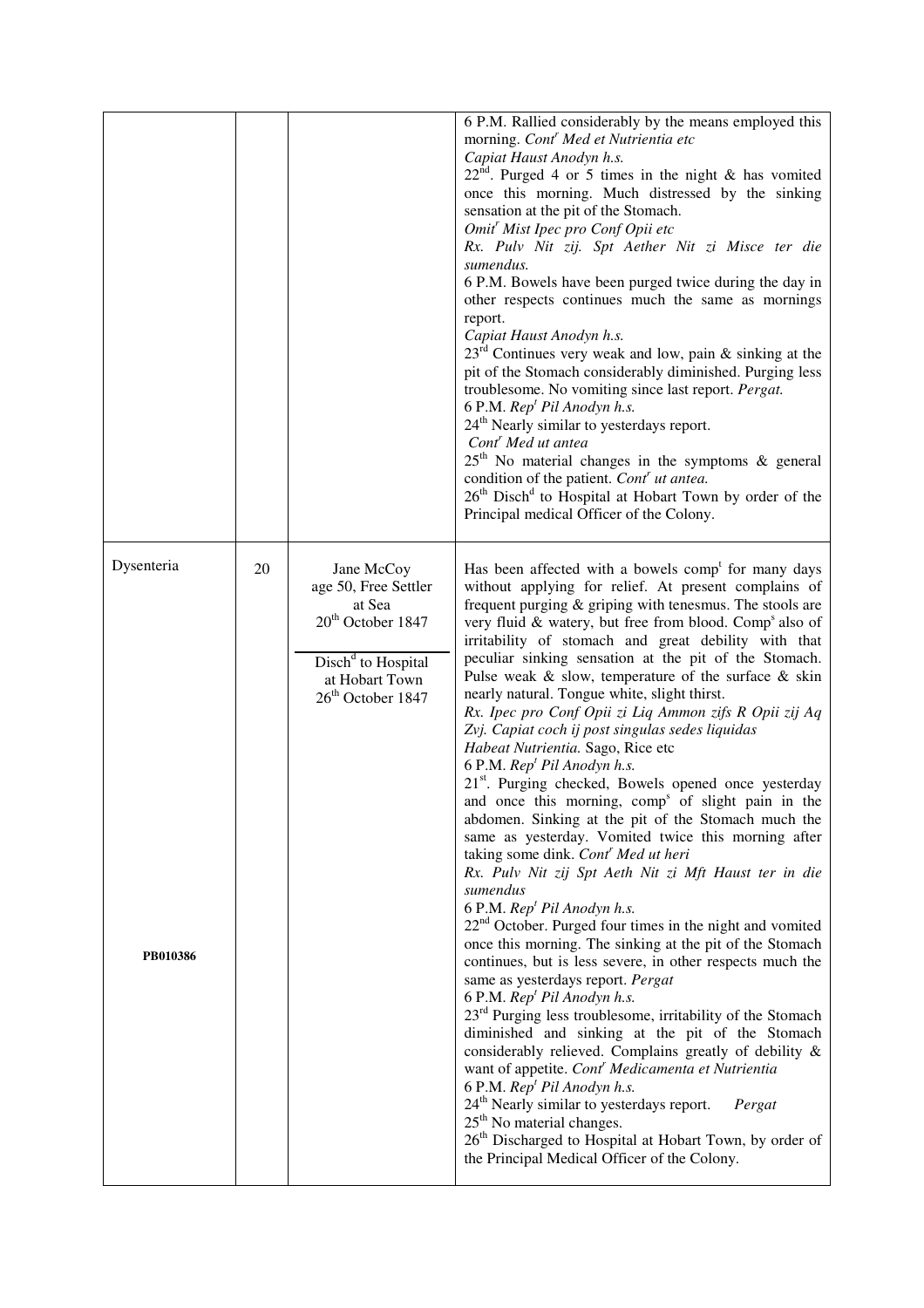#### **A Nosological Synopsis of the Sick Book kept during the Period of this Journal, in conformity with the 30th Article of the Surgeons' Instructions.**

|                                           | <b>Numbers</b> |                       |                         |               |           |           |                                                         |
|-------------------------------------------|----------------|-----------------------|-------------------------|---------------|-----------|-----------|---------------------------------------------------------|
| <b>Diseases</b><br>Nosologically arranged | <b>Total</b>   | Discharged to<br>Duty | Sent to the<br>Hospital | Died on board | Invalided | Remaining | Nos. of such Cases<br>as are detailed in<br>the Journal |
| <b>Pyrexiae</b>                           |                |                       |                         |               |           |           |                                                         |
| Ord. I. Febres.                           |                |                       |                         |               |           |           |                                                         |
| Internulleates Quotutiana<br>Tertiana     |                |                       |                         |               |           |           |                                                         |
| Continua Synochus                         |                |                       |                         |               |           |           |                                                         |
| Typhus                                    |                |                       |                         |               |           |           |                                                         |
| Ord. II. Phlegmasiae.                     |                |                       |                         |               |           |           |                                                         |
| Phlogosis                                 |                |                       |                         |               |           |           |                                                         |
| Pneumonia                                 |                |                       |                         |               |           |           |                                                         |
| Rheumatismus                              |                |                       |                         |               |           |           |                                                         |
| Cynanche<br><b>Bronchitis</b>             |                |                       |                         |               |           |           |                                                         |
| Pleuritis                                 | $\overline{2}$ | $\boldsymbol{2}$      |                         |               |           |           | 2.6                                                     |
| Ord. III. Exanthemata.                    |                |                       |                         |               |           |           |                                                         |
| Variola                                   |                |                       |                         |               |           |           |                                                         |
| Rubeola                                   |                |                       |                         |               |           |           |                                                         |
| Erysipelas                                | 1              | 1                     |                         |               |           |           | 9                                                       |
| Vaccina                                   |                |                       |                         |               |           |           |                                                         |
| Ord. IV. Haemorrhagiae                    |                |                       |                         |               |           |           |                                                         |
| Haemoptysis                               |                |                       |                         |               |           |           |                                                         |
| Phthisis incipiens                        |                |                       |                         |               |           |           |                                                         |
| Menorrhagia                               | 1              | $\mathbf{1}$          |                         |               |           |           |                                                         |
| Ord. V. Profluvia.                        |                |                       |                         |               |           |           |                                                         |
| Catarrhus                                 | $\overline{c}$ | $\overline{c}$        |                         |               |           |           |                                                         |
| Dysenteria                                | 18             | $\overline{8}$        | $\overline{4}$          | 6             |           |           | 1.5.7<br>8.10.11<br>1.13.14<br>19 &<br>20               |
| Neuroses.                                 |                |                       |                         |               |           |           |                                                         |
| Ord. I. Comata.                           |                |                       |                         |               |           |           |                                                         |
| Apoplexia                                 |                |                       |                         |               |           |           |                                                         |
| Ord. II. Adynamiae.                       |                |                       |                         |               |           |           |                                                         |
| Dyspepsia                                 | $\mathbf{1}$   | $\mathbf{1}$          |                         |               |           |           |                                                         |
| Ord. III. Spasmi.                         |                |                       |                         |               |           |           |                                                         |
| Asthma                                    |                |                       |                         |               |           |           |                                                         |
| Diarrhoea                                 | $\,8\,$        | $\tau$                | $\mathbf{1}$            |               |           |           | 3.4.18                                                  |
| Cohea                                     |                |                       |                         |               |           |           |                                                         |
| Ord. Iv. Vesaniae.                        |                |                       |                         |               |           |           |                                                         |
| Amentia                                   |                |                       |                         |               |           |           |                                                         |
| Mania                                     |                |                       |                         |               |           |           |                                                         |
| Cachexiae.                                |                |                       |                         |               |           |           |                                                         |
| Ord. I. Marcores.                         |                |                       |                         |               |           |           |                                                         |
| Tabes                                     |                |                       |                         |               |           |           |                                                         |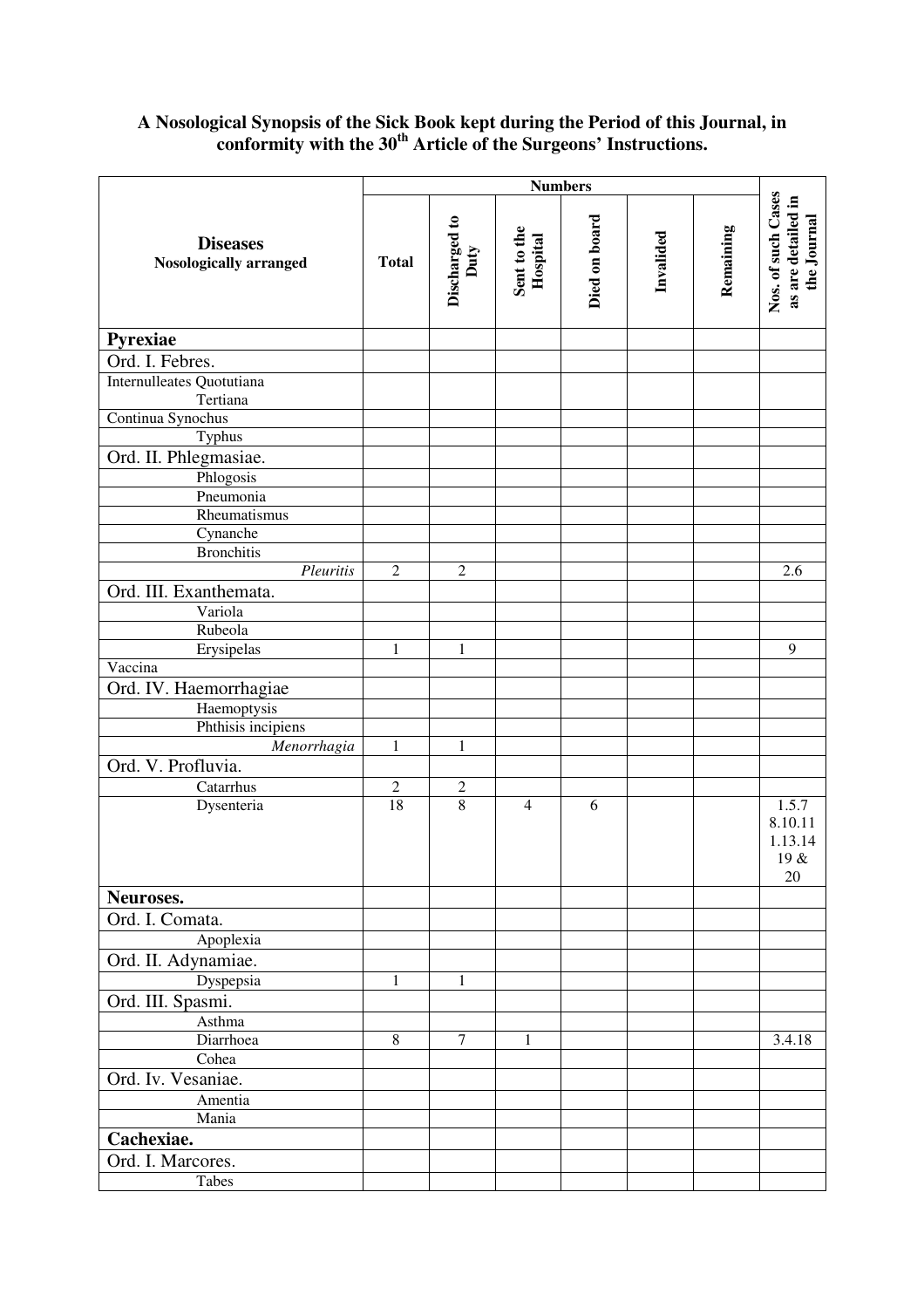| Ord. II. Intumescentiae.                                                                                   |                |                |   |                |  |  |  |
|------------------------------------------------------------------------------------------------------------|----------------|----------------|---|----------------|--|--|--|
| Anasarca                                                                                                   |                |                |   |                |  |  |  |
| Ascites                                                                                                    |                |                |   |                |  |  |  |
| Hydrothorax                                                                                                |                |                |   |                |  |  |  |
| Hydrocephalas                                                                                              | $\mathbf{1}$   |                |   | 1              |  |  |  |
| Ord. III. Impetigines.                                                                                     |                |                |   |                |  |  |  |
| Syphilis                                                                                                   |                |                |   |                |  |  |  |
| Scrophula                                                                                                  |                |                |   |                |  |  |  |
| Icterus                                                                                                    |                |                |   |                |  |  |  |
| Scorbutus                                                                                                  | $\overline{4}$ | $\overline{4}$ |   |                |  |  |  |
| Locales.                                                                                                   |                |                |   |                |  |  |  |
| Ord. I. Dysaethesiae.                                                                                      |                |                |   |                |  |  |  |
| Amaurosis                                                                                                  |                |                |   |                |  |  |  |
| Ord. II. Dysorexiae.                                                                                       |                |                |   |                |  |  |  |
| Ord. III. Dyscinesiae.                                                                                     |                |                |   |                |  |  |  |
| Ord. IV. Apocenoses.                                                                                       |                |                |   |                |  |  |  |
| Gonorrhoea                                                                                                 |                |                |   |                |  |  |  |
| Ord. V. Epischeses                                                                                         |                |                |   |                |  |  |  |
| Ischuria                                                                                                   |                |                |   |                |  |  |  |
| Obstipatio                                                                                                 |                |                |   |                |  |  |  |
| Dysuria                                                                                                    |                |                |   |                |  |  |  |
| Ord. VI. Tumores.                                                                                          |                |                |   |                |  |  |  |
| Aneurisma                                                                                                  |                |                |   |                |  |  |  |
| Ord. VII. Ectopiae.                                                                                        |                |                |   |                |  |  |  |
| Hernia                                                                                                     |                |                |   |                |  |  |  |
| Prolapsus                                                                                                  |                |                |   |                |  |  |  |
| Luxatio                                                                                                    |                |                |   |                |  |  |  |
| Ord. VIII. Dialyses.                                                                                       |                |                |   |                |  |  |  |
| Vulnus                                                                                                     |                |                |   |                |  |  |  |
| <b>Ulcus</b>                                                                                               |                |                |   |                |  |  |  |
| <b>GENERAL TOTAL</b>                                                                                       | 44             | 32             | 5 | $\overline{7}$ |  |  |  |
| NOTE.—Medical Officers are desired particularly to Notice that the Numbers in each Disease and the general |                |                |   |                |  |  |  |
| Total must not only correspond with the Sick Book, but also with the particulars contained in the several  |                |                |   |                |  |  |  |
| Nosological Returns for the period.                                                                        |                |                |   |                |  |  |  |